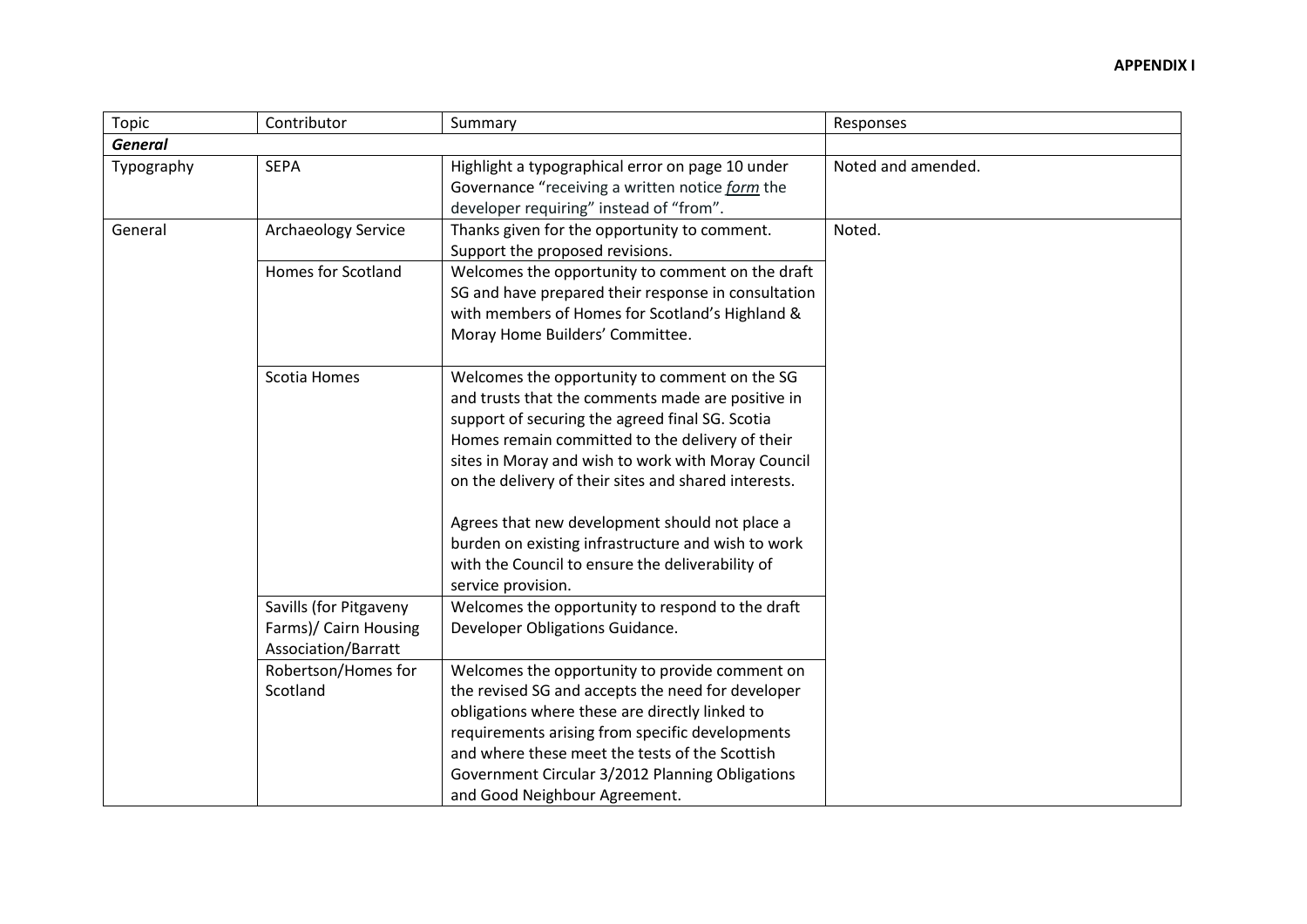|                              | <b>NHS Grampian</b>                      | Welcomes the opportunity to submit<br>representations on Moray's updated Developer<br><b>Obligations Supplementary Guidance.</b>                                                                                                                                                                                                                                                                                                                                                                                       | Support noted.                                                                                                                                                                                                                                                                                                                                                                                                                                                                                                                                                                                                          |
|------------------------------|------------------------------------------|------------------------------------------------------------------------------------------------------------------------------------------------------------------------------------------------------------------------------------------------------------------------------------------------------------------------------------------------------------------------------------------------------------------------------------------------------------------------------------------------------------------------|-------------------------------------------------------------------------------------------------------------------------------------------------------------------------------------------------------------------------------------------------------------------------------------------------------------------------------------------------------------------------------------------------------------------------------------------------------------------------------------------------------------------------------------------------------------------------------------------------------------------------|
|                              |                                          | Welcomes the inclusion of Health within the<br>Developer Obligations Supplementary Guidance.                                                                                                                                                                                                                                                                                                                                                                                                                           |                                                                                                                                                                                                                                                                                                                                                                                                                                                                                                                                                                                                                         |
| Proposed<br>Plan/Policy      | <b>Homes for Scotland</b>                | Statutory guidance can only make provision for<br>development obligations which are specifically<br>heralded in the Local Development Plan. The SG is<br>intended to be linked to the emerging Local<br>Development Plan.<br>When commenting on policy and guidance on<br>developer obligations we seek to ensure the<br>parameters set out in national guidance and in case<br>law are being adhered to, that home builders can<br>forecast what is going to be asked of them, and the<br>development remains viable. | Agree and the Moray Council Developer<br>Obligations SG is linked to the emerging Local<br>Development Plan setting out further details to<br>support Policy PP3 Infrastructure and Services as<br>set out on Page 32 of the Moray Local<br>Development Plan 2020, Proposed Plan, Volume<br>1.                                                                                                                                                                                                                                                                                                                          |
| Increase in<br>contributions | Homes for Scotland/<br>Robertson/Barratt | Observed an increase in the use of developer<br>obligations and inclusion of further burdens to<br>extract contributions from home builders and<br>landowners towards the funding of the<br>infrastructure needed to support growing<br>communities. Objection to the increase in<br>obligations where no or insufficient justification<br>provided.                                                                                                                                                                   | The rates within the SG have been index-linked<br>to the BCPI Q4, 2019 for the Moray Council<br>infrastructure and TPI Q4, 2019 for NHS<br>Grampian infrastructure to reflect current costs.<br>It is considered that all rates and mitigation<br>measures identified in the SG have a sufficient<br>evidence base and meet the tests. Some<br>mitigation measures, such as technological and<br>transport solutions for Healthcare, included<br>within the updated Guidance, have been<br>reviewed to acknowledge this concern and<br>developer obligations will not be sought towards<br>these at this point of time. |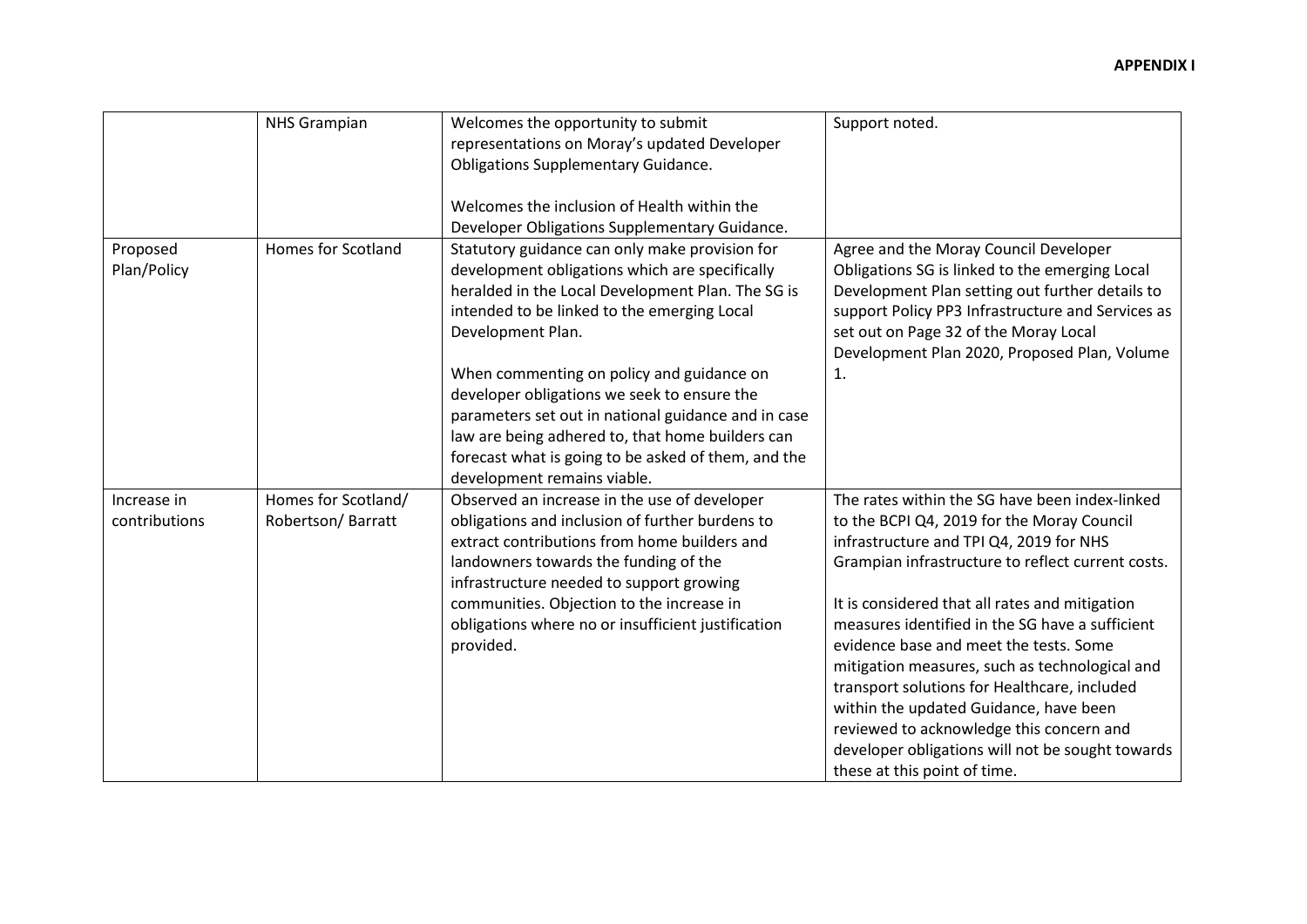| Development<br><b>Benefit</b> | Homes for Scotland/<br>Scotia Homes/<br>Robertson | Highlight the benefits of home building, including<br>council tax revenue, local economy boost, and<br>support for jobs as evidenced in Homes for<br>Scotland's 2015 research report on the economic<br>and social benefits of home building.                                                                                                                                                                                                                                                                                          | Noted. The benefits of housebuilding have been<br>recognised and highlighted to the elected<br>members. The need for a balanced approach to<br>meet housing need and infrastructure<br>requirements in this challenging economic<br>climate has always been stressed.                                                                                                                                                                                                                          |
|-------------------------------|---------------------------------------------------|----------------------------------------------------------------------------------------------------------------------------------------------------------------------------------------------------------------------------------------------------------------------------------------------------------------------------------------------------------------------------------------------------------------------------------------------------------------------------------------------------------------------------------------|------------------------------------------------------------------------------------------------------------------------------------------------------------------------------------------------------------------------------------------------------------------------------------------------------------------------------------------------------------------------------------------------------------------------------------------------------------------------------------------------|
| Payment<br>Timescales         | <b>Homes for Scotland</b>                         | Council to be more flexible in the timescales for<br>seeking payments. Our members advise us the<br>Council currently seeks payments within 14 days,<br>whereas our member companies tend to have 30-<br>day accounts cycles.                                                                                                                                                                                                                                                                                                          | Seeking payment within 14 days is considered to<br>be standard practice; all invoices raised by the<br>Council must be paid within 14 days. This has<br>been set out in the SG since October 2016.                                                                                                                                                                                                                                                                                             |
| <b>Scaling</b><br>Development | Homes for Scotland/<br>Scotia                     | The expectations to pay the full developer<br>obligations are applied to not only major home<br>building projects, but also to small schemes typically<br>delivered by small and financially fragile businesses.                                                                                                                                                                                                                                                                                                                       | Developer obligations should be taken into<br>account when purchasing land and should be<br>reflected in the land value. Therefore, it should<br>not be a burden for housebuilders.                                                                                                                                                                                                                                                                                                            |
|                               |                                                   | We suggest developer obligations should not be<br>sought for affordable homes or for any homes on<br>sites delivering 12 or fewer new homes. A graduated<br>approach should also be taken to sites of between<br>13 to 25 homes - with a sympathetic approach<br>taken on the stage at which any developer<br>obligations for these smaller sites are deemed<br>payable. This would support the business viability of<br>small-scale home builders and better enable re-<br>stimulation of that part of the home building<br>industry. | The Moray Council Strategic Housing Investment<br>Plan (SHIP) includes a number of smaller sites<br>and the Council is planning to undertake an<br>awareness exercise for smaller scale builders of<br>sites and opportunities arising through the LDP<br>and Moray Growth Deal. The Council would be<br>delighted to discuss this further with Homes for<br>Scotland and to understand what actions Homes<br>for Scotland are undertaking to support smaller<br>scale housebuilders in Moray. |
| Exemptions                    | <b>Homes for Scotland</b>                         | The cost of any exemptions should not be<br>redistributed to the wider development community<br>as this would breach the provisions of the Circular in<br>respect of links to the specific development.                                                                                                                                                                                                                                                                                                                                | Developer obligations are only sought to<br>mitigate the impact of the development and<br>must relate to the proposed development.                                                                                                                                                                                                                                                                                                                                                             |
| Charitable<br>Exemptions      | Finderne Development<br>Trust (FDT)               | The FDT are a charitable organisation who will<br>develop infrastructure and community serving                                                                                                                                                                                                                                                                                                                                                                                                                                         | Page 12 of the SG sets out what infrastructure<br>requirements developer obligations will be                                                                                                                                                                                                                                                                                                                                                                                                   |
|                               |                                                   |                                                                                                                                                                                                                                                                                                                                                                                                                                                                                                                                        |                                                                                                                                                                                                                                                                                                                                                                                                                                                                                                |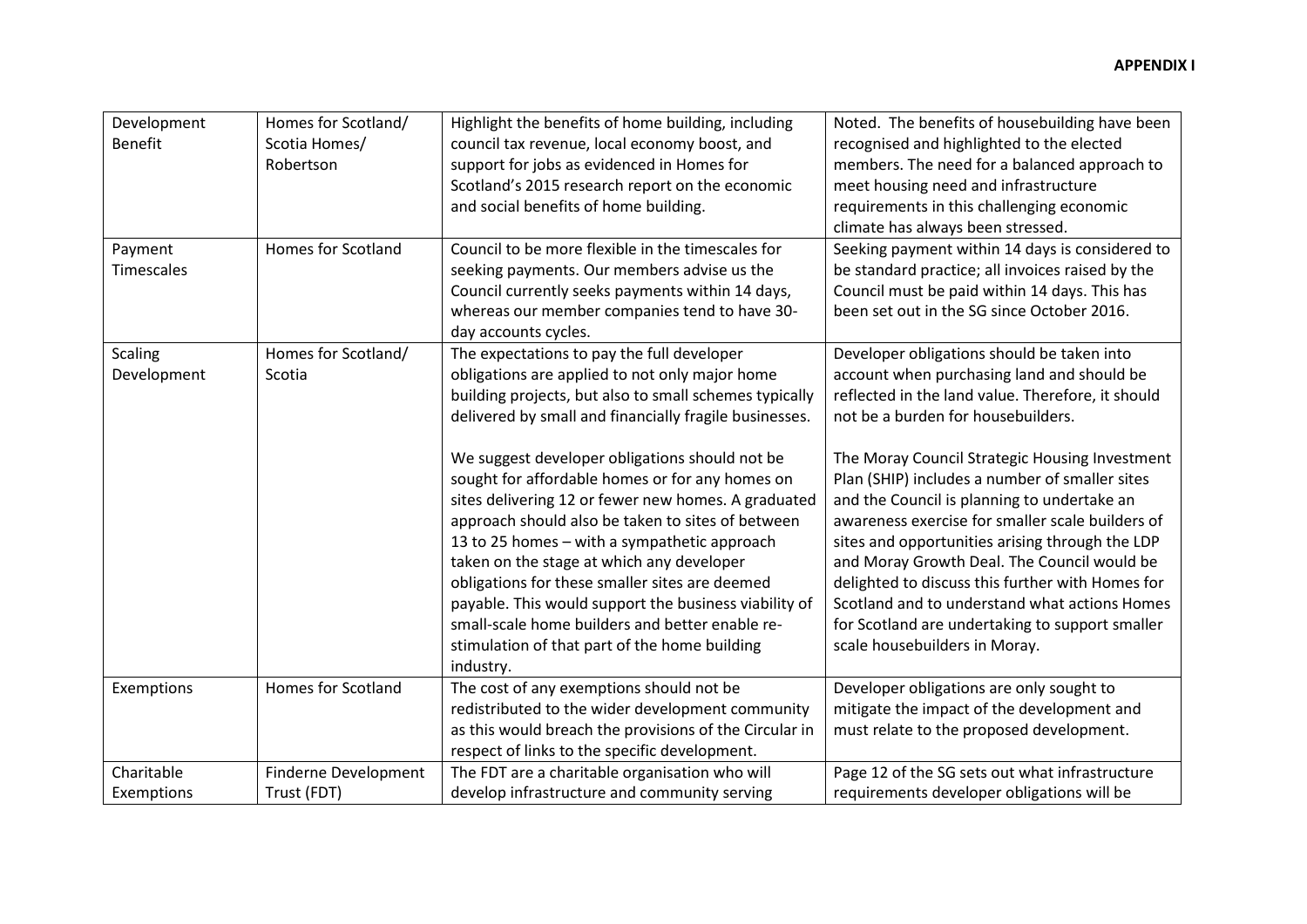| projects, including establishment of centres of<br>affordable and ecologically economic residential<br>housing, business "hubs", recreational facilities, etc.<br>The FDT aims to be a "deliverer" and /or "facilitator"<br>of community benefit to the area and does not aim<br>to make profit.                | sought towards from various development<br>types. It appears that most development that<br>the FDT would undertake, such as business<br>hubs, recreational facilities will only be required<br>to contribute towards transportation if there are<br>any mitigation measures necessary.                                                              |
|-----------------------------------------------------------------------------------------------------------------------------------------------------------------------------------------------------------------------------------------------------------------------------------------------------------------|-----------------------------------------------------------------------------------------------------------------------------------------------------------------------------------------------------------------------------------------------------------------------------------------------------------------------------------------------------|
| The FDT notes the exemptions provided in the SG.<br>Concerned that the regenerative and community-<br>focussed developments that figure in FDT's strategic<br>plan, whilst they have certain resonances with the<br>exemptions, would on current definitions fall largely<br>out with that set of exemptions.   | The residential developments might need to<br>contribute towards education, healthcare,<br>sports & recreational facilities and<br>transportation. These contributions should be<br>reflected in the land value. New residential<br>developments will have an impact on local<br>infrastructure and this will need to be mitigated                  |
| The regeneration that FDT intends to deliver would<br>not be of "town centres", but more rural in location<br>and would not exclusively residential. The<br>developments of recreational facilities or rural<br>business hubs, which are undoubtedly beneficial to<br>the local population, do not appear to be | via developer obligations. All planning<br>applications are considered against the current<br>local development plan policies and the need to<br>provide developer obligations is a policy<br>requirement.                                                                                                                                          |
| exemptions.<br>Urge the council to add further exemptions which<br>would encompass all developments undertaken by<br>the FDT in order to avoid penalising unfairly and<br>inappropriately the operations of charitable<br>developments trusts such as the FDT.                                                  | Developer obligations must meet the tests of<br>the Scottish Government Circular 3/2012 which<br>clearly sets out that contributions can only be<br>sought where directly related to the<br>development, proportionate, reasonable and<br>necessary. Therefore, the impact that is created<br>by a development could not be mitigated by<br>others. |
| It would not be appropriate for a volunteer-led local<br>charity which aims to bring benefits to Finderne to<br>be required to provide developer obligations in<br>addition to expenditure on the infrastructure. Argue<br>that these obligations should be borne by the                                        | Moray Council is happy to meet FDT and discuss<br>the requirements and process further.                                                                                                                                                                                                                                                             |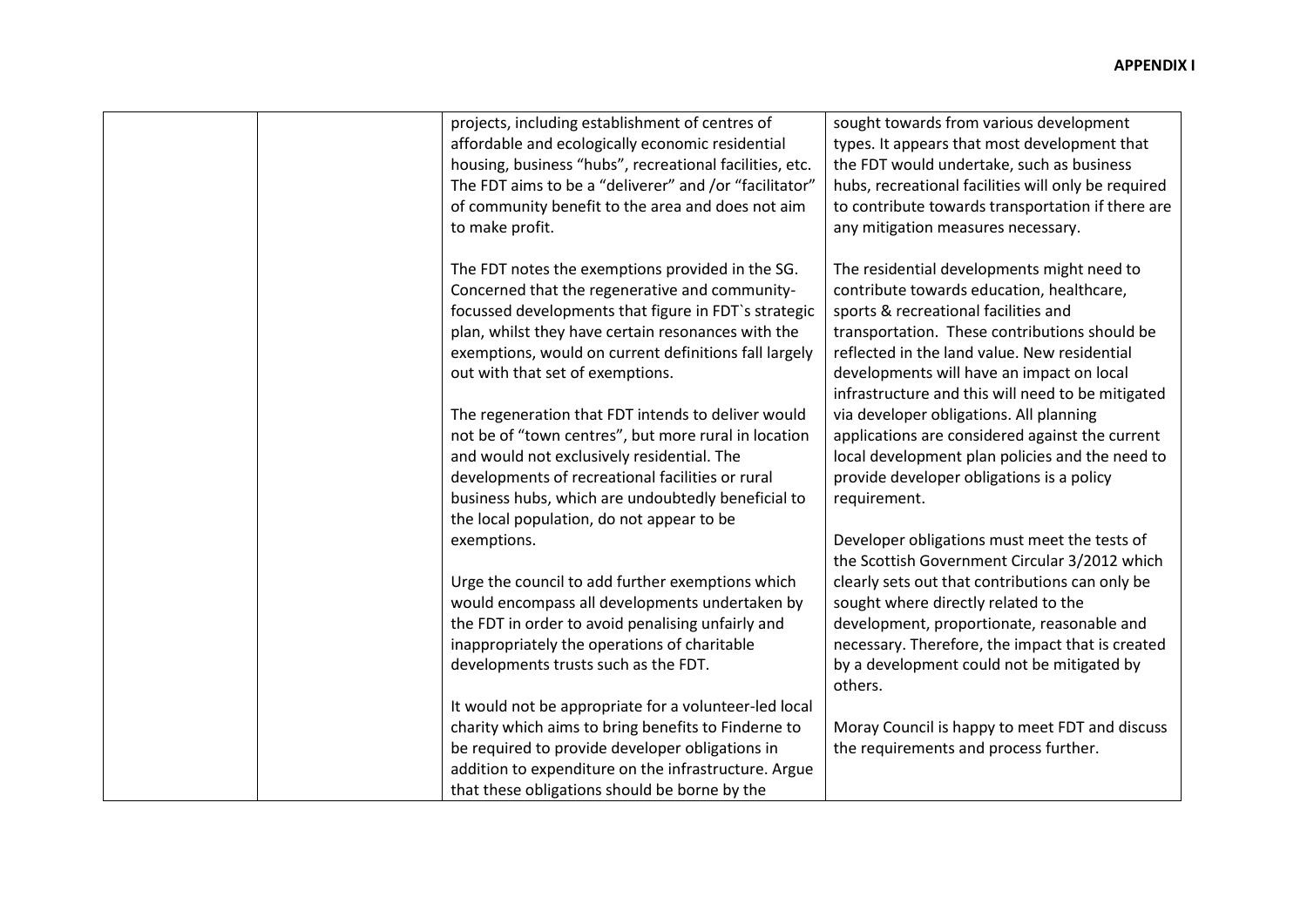| Council and wider population as a trade-off for the   |  |
|-------------------------------------------------------|--|
| benefit of the development.                           |  |
|                                                       |  |
| As the FDT aims to be a net benefactor it would be    |  |
| inappropriate for the FDT to fund matters such as     |  |
| transport, education and healthcare provision which   |  |
| should be borne by the local authority who has an     |  |
| obligation to provide these services.                 |  |
|                                                       |  |
|                                                       |  |
| While proposed development by the FDT would           |  |
| have an impact on services this should not            |  |
| automatically be assumed to involve an adverse        |  |
| impact on such services. The overall benefit of the   |  |
| FDT's developments will be in favour of the           |  |
| community.                                            |  |
|                                                       |  |
| The fact that the development in question will        |  |
| inevitably be for charitable purposes and will not be |  |
| for commercial profit, should lead the Council in     |  |
| fairness to introduce a general exemption in favour   |  |
| of charitable developments.                           |  |
|                                                       |  |
| If developer obligations applied to the FDT, the net  |  |
| cost of property acquisition would be increased,      |  |
| thus reducing the funds available to carry out        |  |
| charitable purchases, which is considered             |  |
|                                                       |  |
| unreasonable.                                         |  |
|                                                       |  |
| Happy to discuss possible projects with the Council   |  |
| on a confidential basis and assist the Council in the |  |
| formulation and drafting an exemption to address      |  |
| the Trust's concerns, but not open the door to        |  |
| commercial developers' exploitation of potential      |  |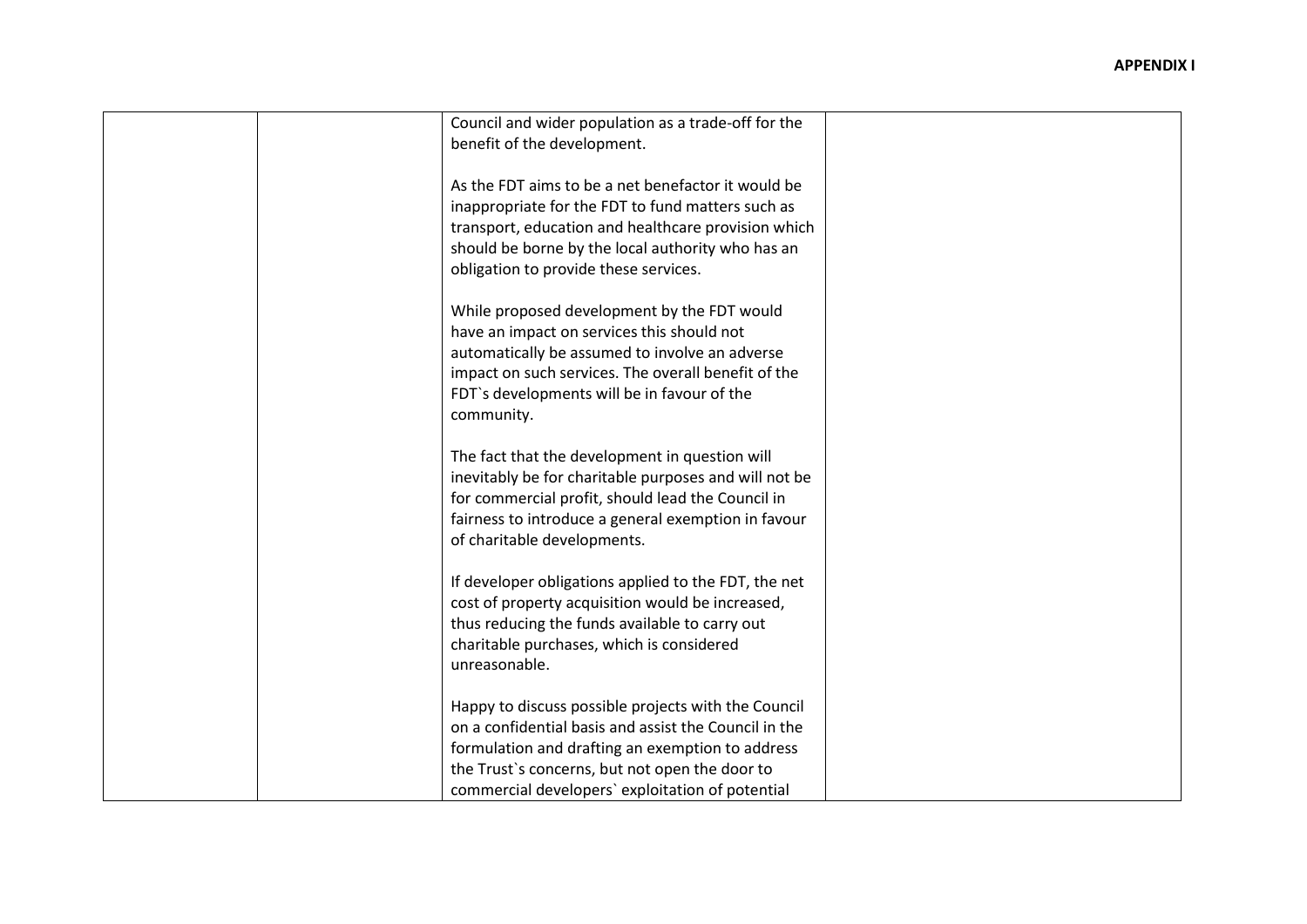|                                                                                                       | loopholes.                                                                                                                                                                                                                                                                                                                                                                                                                                                                                                                                                                                                                                                                                                                                                                                                                                                                                                                 |                                                                                                                                                                                                                                                                                                                                                                                                                                                                                                                                                                                                                                                                                                                                                                                                                                                                                                                                                                                                                                                                                                                                                                                                                                                                                                                                                                                                |
|-------------------------------------------------------------------------------------------------------|----------------------------------------------------------------------------------------------------------------------------------------------------------------------------------------------------------------------------------------------------------------------------------------------------------------------------------------------------------------------------------------------------------------------------------------------------------------------------------------------------------------------------------------------------------------------------------------------------------------------------------------------------------------------------------------------------------------------------------------------------------------------------------------------------------------------------------------------------------------------------------------------------------------------------|------------------------------------------------------------------------------------------------------------------------------------------------------------------------------------------------------------------------------------------------------------------------------------------------------------------------------------------------------------------------------------------------------------------------------------------------------------------------------------------------------------------------------------------------------------------------------------------------------------------------------------------------------------------------------------------------------------------------------------------------------------------------------------------------------------------------------------------------------------------------------------------------------------------------------------------------------------------------------------------------------------------------------------------------------------------------------------------------------------------------------------------------------------------------------------------------------------------------------------------------------------------------------------------------------------------------------------------------------------------------------------------------|
| <b>Evidence base</b>                                                                                  |                                                                                                                                                                                                                                                                                                                                                                                                                                                                                                                                                                                                                                                                                                                                                                                                                                                                                                                            |                                                                                                                                                                                                                                                                                                                                                                                                                                                                                                                                                                                                                                                                                                                                                                                                                                                                                                                                                                                                                                                                                                                                                                                                                                                                                                                                                                                                |
| Homes for Scotland/<br>Discussion<br>between Council<br>Scotia Homes/<br>Robertson<br><b>Services</b> | Request that information on the discussions<br>between Moray Council teams from Planning and<br>Development, Legal, Finance, Transportation,<br>Education and Housing, the NHS, Scottish Water and<br>Transport Scotland on the review and update of<br>Developer Obligations Supplementary Guidance be<br>provided.<br>The appropriate level of developer obligation is<br>uncertain and not justified on a site specific basis.<br>No information has been published to show that<br>parties have (a) identified precisely what new<br>infrastructure is wanted (b) costed that<br>infrastructure and got plans in place to deliver it or<br>(c) ascertained what portion of the new<br>infrastructure is needed as a direct result of planned<br>development, so that the appropriate level of<br>developer obligation can be sought and justified.<br>Request that this information is provided to<br>comment further. | The Proposed Plan and the SG were both<br>prepared in discussions and partnership with<br>other Council Services and Community Planning<br>Partners. There are no formal minutes available<br>of these lengthy discussions due to the<br>considerable staff time it would take to record<br>these. The resources required to record all<br>discussions would negatively impact on the<br>efficiency of the developer obligations service<br>provided and ultimately the timeframe for<br>determining planning applications.<br>The outcome of these discussions has been to<br>identify the mitigation measures required to<br>support development and this is set out in the<br>Proposed Plan and the SG.<br>The approach Moray Council takes in identifying<br>the relevant developer obligations, which are<br>very site specific, is the same approach taken<br>everywhere else in Scotland. The certainty given<br>by the cap is a very rare case, and the Council is<br>unaware of any other local authority in Scotland<br>that operates a cap. The Council's decision to<br>remove the cap is merely reflecting the position<br>taken by all other local authorities in Scotland.<br>It is considered that the Council holds sufficient<br>evidence base to justify the mitigation measures<br>identified, however some changes have been<br>made to the updated SG to take account of |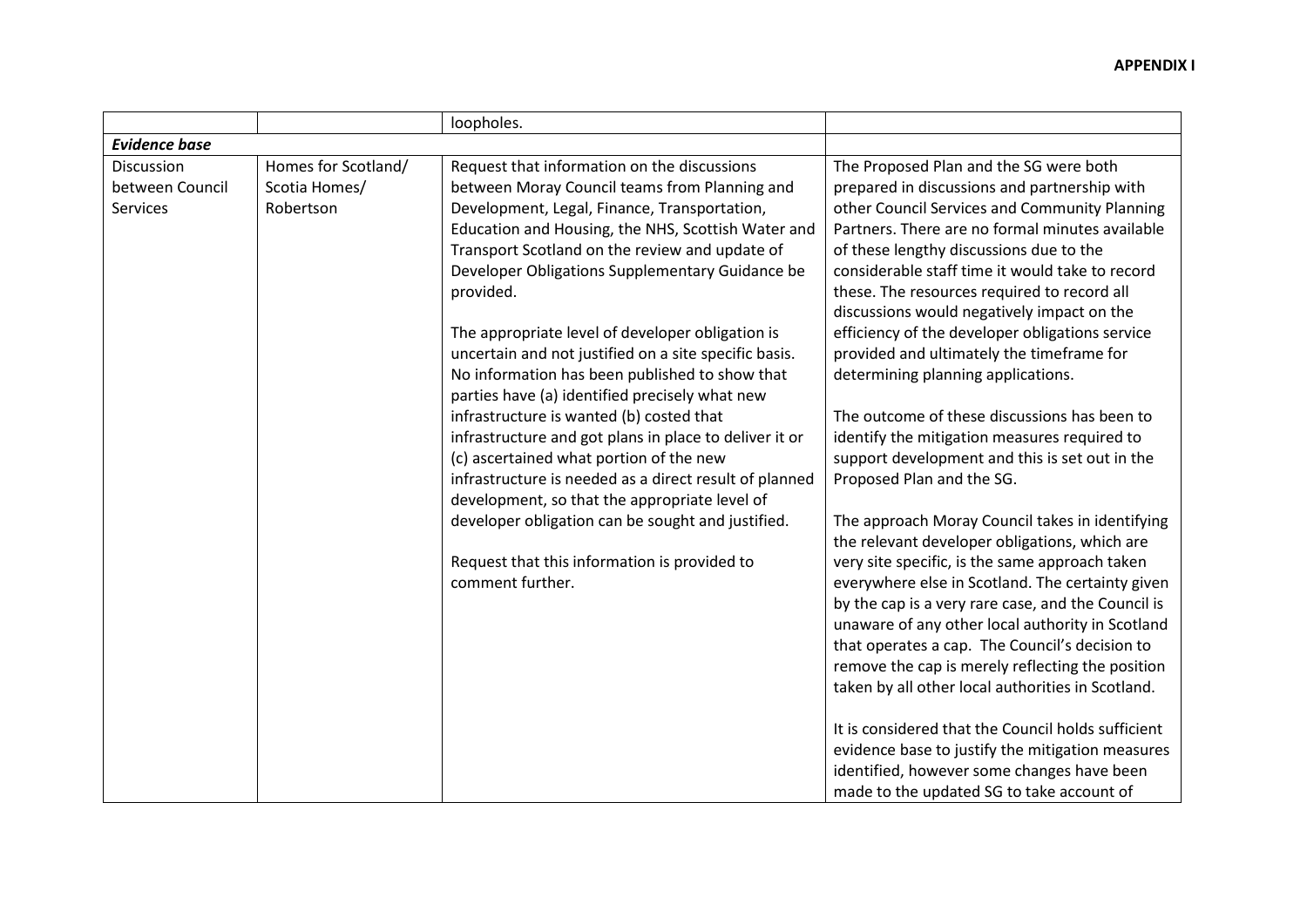|                          |                           |                                                     | concerns raised. Developer obligations towards    |
|--------------------------|---------------------------|-----------------------------------------------------|---------------------------------------------------|
|                          |                           |                                                     | technological and transport solutions for         |
|                          |                           |                                                     | Healthcare will not be sought at this point of    |
|                          |                           |                                                     | time.                                             |
| Contribution zone        | Scotia Homes              | Moray Council appear to be considering a            | Moray Council does not use a contribution zone    |
|                          |                           | contribution zone approach to collecting funds      | approach.                                         |
|                          |                           | through developer obligations, however, there       |                                                   |
|                          |                           | appear to be insufficient proven links between the  | Developer obligations are sought to mitigate the  |
|                          |                           | proposed obligations and uses to which they will be | impact of a development and are calculated for    |
|                          |                           | provide for.                                        | each individual development taking account of     |
|                          | <b>Homes for Scotland</b> | Concerns over insufficient links made between       | what infrastructure mitigation is required to     |
|                          |                           | developer contributions and uses of contributions,  | address the impact arising from that              |
|                          |                           | although a contribution zone approach is not        | development.                                      |
|                          |                           | appeared to be considered.                          |                                                   |
|                          |                           |                                                     | The Council's approach is illustrated in the      |
|                          |                           |                                                     | example shown in Appendix 1 and 4 of the SG.      |
|                          |                           |                                                     | The Transportation worked example for the ETS     |
|                          |                           |                                                     | sets out how the contributions are calculated to  |
|                          |                           |                                                     | specifically address this issue.                  |
|                          |                           |                                                     |                                                   |
|                          |                           |                                                     | The mitigation measures identified and sought     |
|                          |                           |                                                     | contributions are monitored through the LDP       |
|                          |                           |                                                     | Delivery Group to ensure correct spend.           |
| <b>Background papers</b> | Scotia Homes              | No link is drawn between the emerging guidance      | The Moray Council SG is considered to be a very   |
|                          |                           | and other forms of infrastructure discussed in the  | detailed Guidance with a robust evidence base,    |
|                          |                           | plan including education, healthcare and            | meeting the tests of the Circular and linked with |
|                          |                           | transportation.                                     | the Proposed Plan and providing further details   |
|                          |                           |                                                     | to support Policy PP3 Infrastructure and          |
|                          |                           | Concerns the revised SG does not appear to be       | Services. The mitigation measures have been       |
|                          |                           | based upon evidence-based information. SG is not    | identified in the Proposed Plan Volume 1 and      |
|                          |                           | supported by published background papers and this   | Volume 4 Action/Delivery Programme, which         |
|                          |                           | undermines the ability of consultees to comment on  | the developers were also consulted on. The SG     |
|                          |                           | its contents and credibility/reasonableness.        | also includes website links to background         |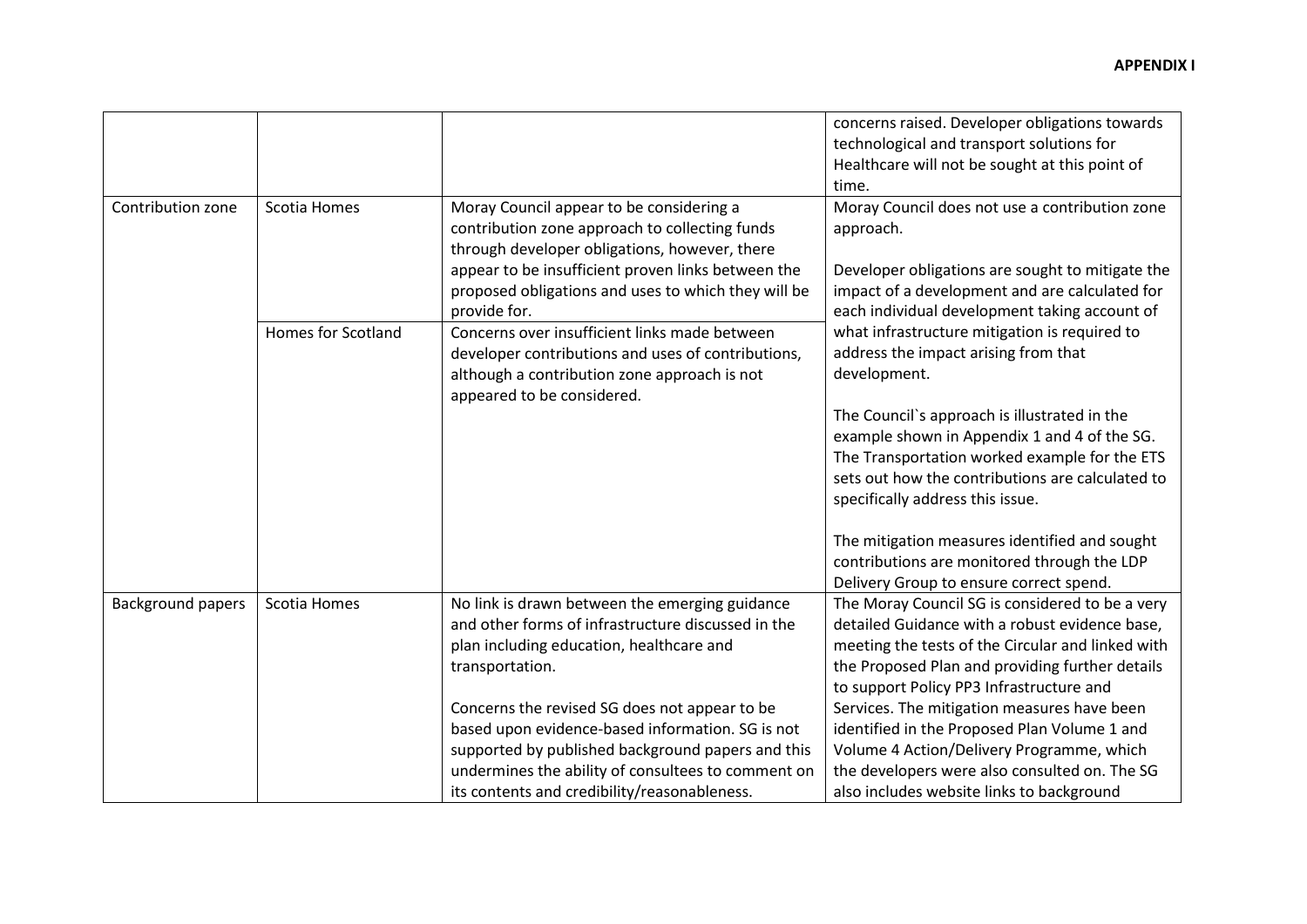| <b>Homes for Scotland</b> | Moray Council has not published any background           | information such as School Roll Forecast,         |
|---------------------------|----------------------------------------------------------|---------------------------------------------------|
|                           | papers alongside its draft guidance, depriving           | Housing Land Audit, Elgin Transport Strategy,     |
|                           | consultees of the ability to fully understand whether    | etc.                                              |
|                           | the proposed developer obligations are reasonable.       |                                                   |
|                           |                                                          | Homes for Scotland usually invite Council         |
|                           | Concerns that the supplementary guidance provides        | officers to their meetings to discuss any         |
|                           | no certainty on there being arrangements in place        | concerns relating to developer obligations;       |
|                           | to deliver the services which Moray Council is           | which was expected prior to the SG consultation   |
|                           | seeking to part-fund through developer obligations.      | deadline.                                         |
|                           | This is a vital component of any evidence base for a     | Moray Council officers would have been happy      |
|                           | developer obligations and is a significant concern.      | to meet Homes for Scotland and discuss the        |
|                           | The Council is failing to confirm it will be able to put | proposals set out in the SG, and disappointed at  |
|                           | its proposed developer obligations into productive       | the lack of engagement from Homes for             |
|                           | use and fails to demonstrate that its proposed           | Scotland.                                         |
|                           | solutions to service-provision issues are reasonable     |                                                   |
|                           | and proportionate. Cannot comment on the                 | As offered previously, Moray Council is happy to  |
|                           | reasonableness of developer obligations being            | share and discuss evidence bases on a site by     |
|                           | sought if cannot see when and on what funds are          | site basis as it has been done before when        |
|                           | being spent.                                             | requested by members of Homes for Scotland.       |
| Savills (for Pitgaveny    | While detailed analysis is provided for the              |                                                   |
| Farms)                    | methodology of calculation contributions, there are      | The rates included within the SG are based on     |
|                           | concerns over lack of audited background                 | costed interventions, recent build/project costs. |
|                           | information on what specific mitigation work has to      |                                                   |
|                           | be carried out to accommodate increased usage of         | The Council is aware of the Elsick court case but |
|                           | services and infrastructure. Despite asking for audits   | the approach taken in Moray is different. The     |
|                           | in the initial consultation on the Guidance,             | contributions are based on Transport              |
|                           | calculations remain in generalised form and              | Assessments/Statements and therefore the          |
|                           | particular impacts could have been identified and        | developer obligations sought for each             |
|                           | costed in the intervening 3-4 years.                     | intervention are reasonable and proportionate     |
| Robertson                 | Request publication of back up data evidencing each      | to the relevant development.                      |
|                           | and every requirement of contribution in line with       |                                                   |
|                           | recently published Scottish Government Guidance          |                                                   |
|                           | for the Local Authorities and Government advice to       |                                                   |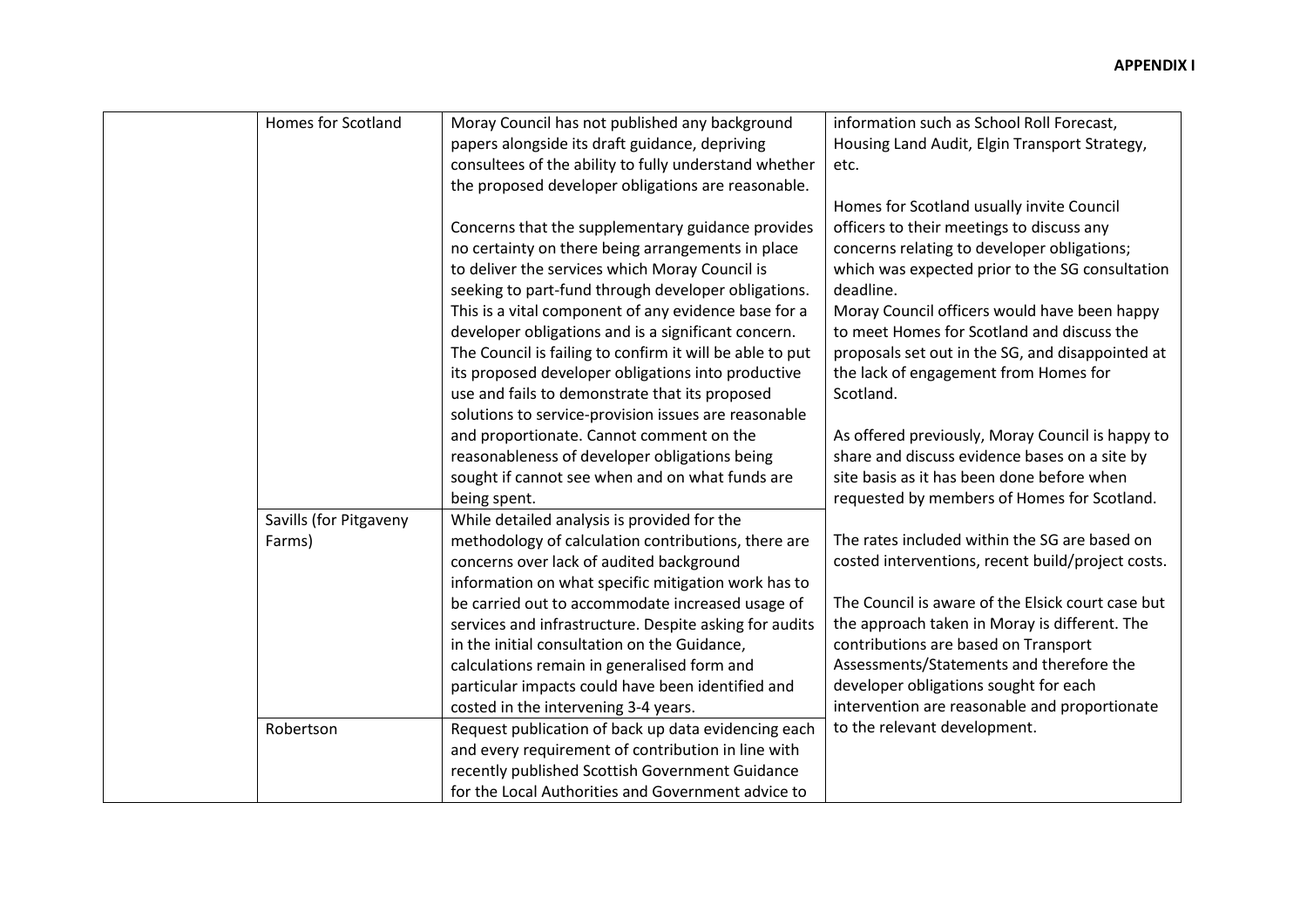|                       |                           | other Councils in Scotland.                          |
|-----------------------|---------------------------|------------------------------------------------------|
| <b>Circular Tests</b> | Homes for Scotland/       | Paragraph 33 of the Circular highlights that where   |
|                       | Scotia Homes/             | standard charges and formulae are applied to         |
|                       | Robertson                 | individual developments, they should reflect the     |
|                       |                           | actual impact and be proportionate to, the           |
|                       |                           | development and should comply with the general       |
|                       |                           | tests set out in the Circular.                       |
|                       |                           |                                                      |
|                       |                           | It is not considered there to be enough information  |
|                       |                           | available to demonstrate that Scottish Government    |
|                       |                           | guidance on developer obligations set out in         |
|                       |                           | Planning Circular 3/2012, Planning Obligations and   |
|                       |                           | Good Neighbour Agreements have been met by the       |
|                       |                           | supplementary guidance or by the individual          |
|                       |                           | developer obligations for which it makes provision.  |
|                       | Savills (for Pitgaveny    | Concerns that securing specifically calculated       |
|                       | Farms)                    | financial contributions towards impacted services    |
|                       |                           | challenged the statutory tests of fairness,          |
|                       |                           | reasonableness and proportionality.                  |
| Proportionality test  | <b>Homes for Scotland</b> | Moray Council would need to provide clear evidence   |
|                       |                           | that it understands what proportion of the services  |
|                       |                           | and associated infrastructure are required as a      |
|                       |                           | direct result of the new homes that are being built  |
|                       |                           | in Moray. No evidence has been presented to show     |
|                       |                           | whether the council has the available data to        |
|                       |                           | provide sufficient knowledge and understanding.      |
| <b>Reasonableness</b> | Homes for Scotland        | The council has not provided an appropriate          |
|                       |                           | standard of information to support its               |
|                       |                           | supplementary guidance which has deprived the        |
|                       |                           | stakeholders of the opportunity to properly consider |
|                       |                           | the impact and reasonableness of the proposed        |
|                       |                           | guidance and obligations.                            |
|                       |                           |                                                      |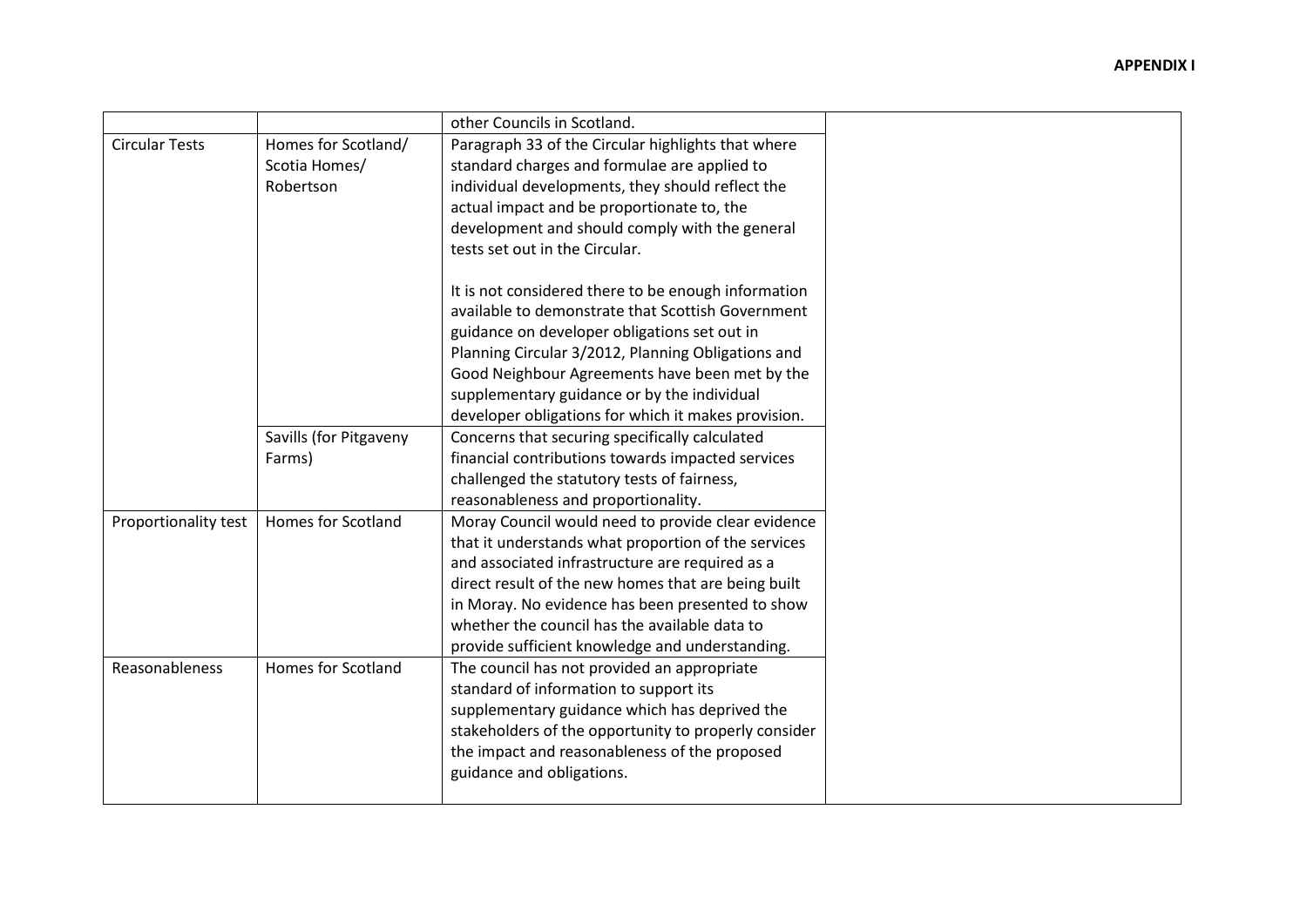|                         |                           | Further guidance on the reasonable use of<br>developer obligations can be drawn from the Elsick<br>court case, where the planning authority lost the<br>case as they had based its assessment on the<br>proportion of traffic from each new development<br>using the transport improvements and not the<br>traffic from developments as a proportion of the<br>total traffic using the transport improvements.                                                                                                    |                                                                                                                                                                                                                                                                                                                                                                                                                                                                        |
|-------------------------|---------------------------|-------------------------------------------------------------------------------------------------------------------------------------------------------------------------------------------------------------------------------------------------------------------------------------------------------------------------------------------------------------------------------------------------------------------------------------------------------------------------------------------------------------------|------------------------------------------------------------------------------------------------------------------------------------------------------------------------------------------------------------------------------------------------------------------------------------------------------------------------------------------------------------------------------------------------------------------------------------------------------------------------|
| Flexibility             | Robertson                 | Request a guidance document with sufficient detail<br>while maintaining flexibility to highlight likely<br>obligations at the start of the development process<br>and allow an appropriate level to be agreed on a site<br>by site basis to protect development viability.                                                                                                                                                                                                                                        | The Moray Council's Strategic Planning and<br>Development team offer free of charge pre<br>application developer obligations advice and<br>preparation of draft assessments. The Council<br>encourages developers to make early contact<br>with the team in order to be able to advise on<br>developer obligations requirements, which then<br>supports the developers in land negotiations<br>and the requirements can be taken into account<br>when purchasing land. |
| <b>Action Programme</b> | <b>Homes for Scotland</b> | The Proposed Plan states that Table 4 will be<br>updated through the Action Programme and<br>through the Developer Obligations Supplementary<br>Guidance as the infrastructure evidence base is<br>reviewed over time. Concerns that this commitment<br>is too vague and unspecific, and at odds with the<br>approach to the Scottish Government is seeking<br>stipulate- for example in its recent reasoning for<br>refusing to allow the City of Edinburgh Council to<br>adopts its new supplementary guidance. | The Action/Delivery Programme lists all<br>mitigation measures required, sets out the costs<br>and progress made with timescales. The<br>mitigation measures are being monitored at the<br>LDP Delivery Group meetings and the<br>Action/Delivery Programme will be monitored<br>annually.<br>The finalised Action/Delivery Programme was<br>anticipated to be reported to the August                                                                                  |
|                         | Homes for Scotland        | Notes that Table 4 (on Page 16) relates only to<br>schools. No link is drawn here (third paragraph of<br>page 16) between emerging guidance and the other<br>forms of infrastructure discussed.                                                                                                                                                                                                                                                                                                                   | meeting of the Planning & Regulatory Services<br>Committee. Committees are now suspended to<br>June and therefore timescale for this will<br>depend on the Covid-19 stance and the decision<br>of the Emergency Cabinet.                                                                                                                                                                                                                                               |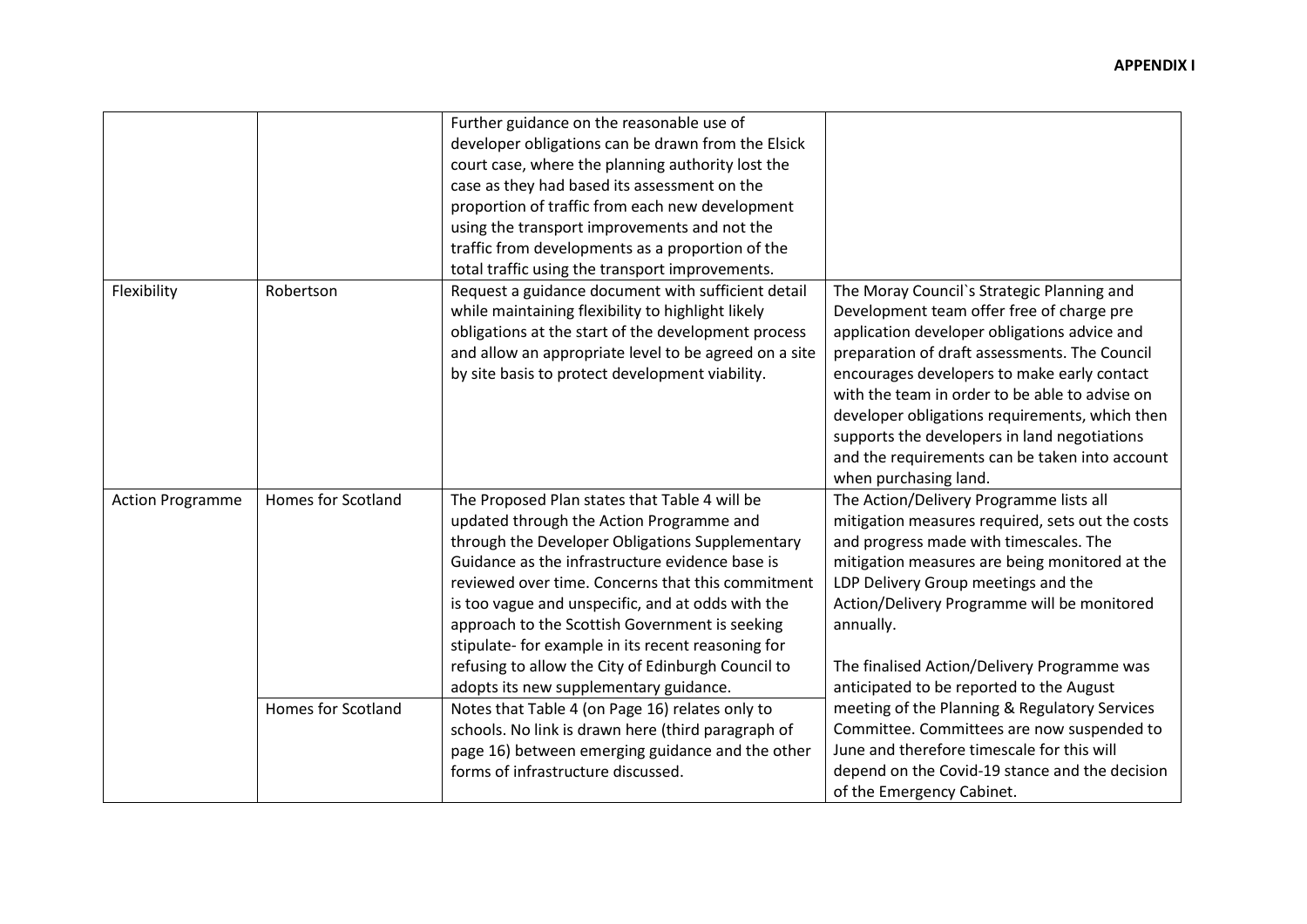| Scottish<br>Government<br>role/intervention | <b>Homes for Scotland</b>  | Highlight that the Scottish Government has a role in<br>the preparation of the supplementary guidance and<br>intervene from time to time or direct planning<br>authorities not to adopt particular guidance, for<br>example the recent case of City of Edinburgh<br>Council. Scottish Government may be willing to<br>intervene when:<br>An obligation which isn't expressly identified<br>$\bullet$<br>in a statement in the development plan as a<br>matter which is to be dealt with in<br><b>Supplementary Guidance</b><br>An obligation which has not been<br>demonstrated (on the evidence presented)<br>to<br>fairly and reasonably relate in scale<br>$\circ$<br>and kind to the proposed<br>development<br>reflect the actual impacts of, and be<br>proportionate to, the proposed<br>development<br>Guidance which does not provide sufficient<br>certainty that contributions sought on the<br>basis of it will always be used for the<br>purpose for which they are gathered | It is considered that Moray Council acted in<br>accordance with the Scottish Government<br>Guidance in the preparation of the SG and all<br>tests are being met.<br>Moray Council is considered to be in a different<br>position from City of Edinburgh Council (CEC).<br>The Scottish Government letter to CEC<br>highlighted a missing link between the LDP and<br>Developer Obligations SG, where their LDP does<br>not mention of seeking developer obligations<br>towards healthcare, but being included within<br>their SG.<br>This is however not the case in Moray, the<br>Moray LDP clearly states and lists all<br>infrastructure requirements that developer<br>obligations will be sought towards with further<br>details being set out in the SG. |
|---------------------------------------------|----------------------------|------------------------------------------------------------------------------------------------------------------------------------------------------------------------------------------------------------------------------------------------------------------------------------------------------------------------------------------------------------------------------------------------------------------------------------------------------------------------------------------------------------------------------------------------------------------------------------------------------------------------------------------------------------------------------------------------------------------------------------------------------------------------------------------------------------------------------------------------------------------------------------------------------------------------------------------------------------------------------------------|----------------------------------------------------------------------------------------------------------------------------------------------------------------------------------------------------------------------------------------------------------------------------------------------------------------------------------------------------------------------------------------------------------------------------------------------------------------------------------------------------------------------------------------------------------------------------------------------------------------------------------------------------------------------------------------------------------------------------------------------------------------|
| <b>Education</b>                            |                            |                                                                                                                                                                                                                                                                                                                                                                                                                                                                                                                                                                                                                                                                                                                                                                                                                                                                                                                                                                                          |                                                                                                                                                                                                                                                                                                                                                                                                                                                                                                                                                                                                                                                                                                                                                                |
| Evidence                                    | <b>Scottish Government</b> | Significant difference in the scale of education<br>contributions sought depending on the mitigation<br>measure. Unclear which mitigation measure is likely<br>to apply to a given development. Suggest that<br>greater clarity of which mitigation measures for<br>education are sought for developments are<br>provided.                                                                                                                                                                                                                                                                                                                                                                                                                                                                                                                                                                                                                                                               | Noted and Appendix 6 has been amended to<br>include the mitigation measures and developer<br>obligations figures required towards Education<br>for each allocated site to provide more clarity to<br>developers and clearer link with the Local<br>Development Plan.                                                                                                                                                                                                                                                                                                                                                                                                                                                                                           |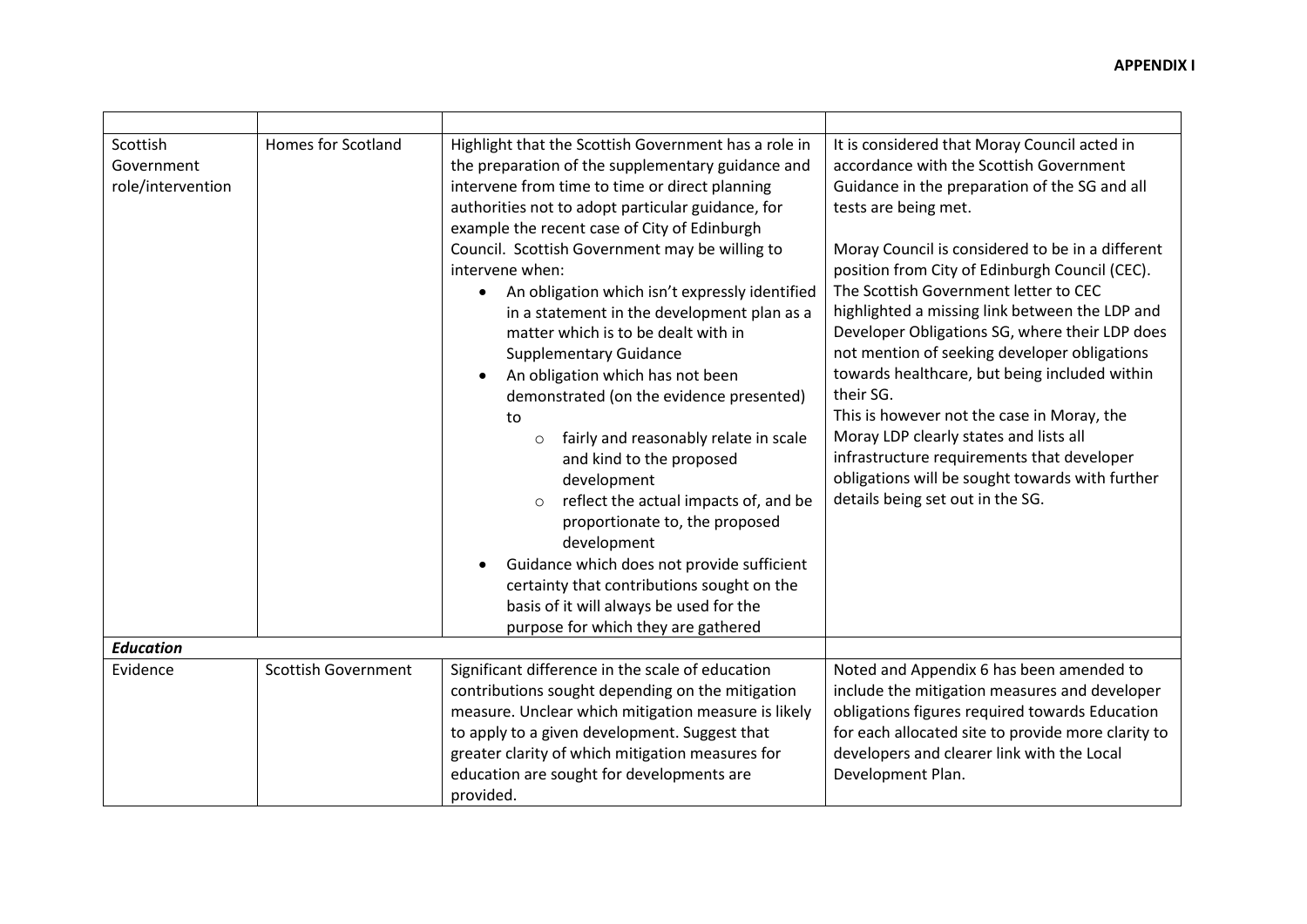|                                  |                                  | Consideration should be given to update Appendix 6<br>to take account of the education requirements<br>identified in the MLDP2020 and supporting evidence<br>to provide greater certainty and help demonstrate<br>that the guidance is rooted in the development plan.                                                                                                                                              |                                                                                                                                                                                                                                                                                                                                                                           |
|----------------------------------|----------------------------------|---------------------------------------------------------------------------------------------------------------------------------------------------------------------------------------------------------------------------------------------------------------------------------------------------------------------------------------------------------------------------------------------------------------------|---------------------------------------------------------------------------------------------------------------------------------------------------------------------------------------------------------------------------------------------------------------------------------------------------------------------------------------------------------------------------|
| <b>School Estate</b><br>Strategy | <b>Scottish Government</b>       | Appendix 6 of that document indicates that a School<br>Estate Strategy identifying education infrastructure<br>needs was/is in preparation and would be reported<br>to the Council in mid-2018. The School Estate<br>Strategy is also referred to in the Council's proposed<br>LDP, Table 4 of which sets out the education<br>infrastructure required to support the level of<br>development proposed in the plan. | It is acknowledged that work on a<br>comprehensive School Estate Strategy has been<br>delayed due to resource issues. However the<br>Council's Children and Young People's Services<br>Committee meeting on 4 <sup>th</sup> March 2020<br>considered and agreed a report on an<br>"Approach to Developing a Learning Estate<br>Strategy". This sets out a new approach to |
|                                  | <b>Homes for Scotland</b>        | The revised guidance does not appear to be based<br>on the School Estate Review as a Council-wide<br>assessment of school property, building conditions,<br>capacities and strategic plans for new build and<br>extensions, which was advised in 2016 as being<br>imminent.                                                                                                                                         | developing a long term strategy for the learning<br>estate. The Committee also agreed to additional<br>staffing resource to prepare and deliver the<br>longer term strategy.<br>The Strategy will address the need for significant                                                                                                                                        |
|                                  | Scotia Homes                     | The School Estate Review is outstanding and request<br>that this is provided as a background to the SG, with<br>a rationale for contributions on a site-specific basis,<br>having regard to the policy requirements of the<br>Scottish Government having regard to Circular<br>$3/2012$ .                                                                                                                           | investment to provide new capacity in growth<br>areas and to bring schools up to a standard of<br>condition and suitability that enhances the<br>learning environment. The report sets out a<br>proposed approach and guiding principles to be<br>adopted in the delivery of a learning estate                                                                            |
|                                  | Savills (for Pitgaveny<br>Farms) | It is a distinct failing to not have the School Estate<br>Review completed in time for this Guidance as it<br>was committed before adoption of the current<br>guidance two years ago.                                                                                                                                                                                                                               | strategy for Moray. The guiding principles mirror<br>those of the national strategy and the approach<br>recognises the framework of policies and<br>strategy that already exists to deliver leadership                                                                                                                                                                    |
|                                  | Homes for Scotland/<br>Robertson | Understand that the School Estate Strategy is under<br>review and full analysis of the Council schools<br>requires greater assessment although this was the                                                                                                                                                                                                                                                         | and the quality of educational experience<br>aspired to.                                                                                                                                                                                                                                                                                                                  |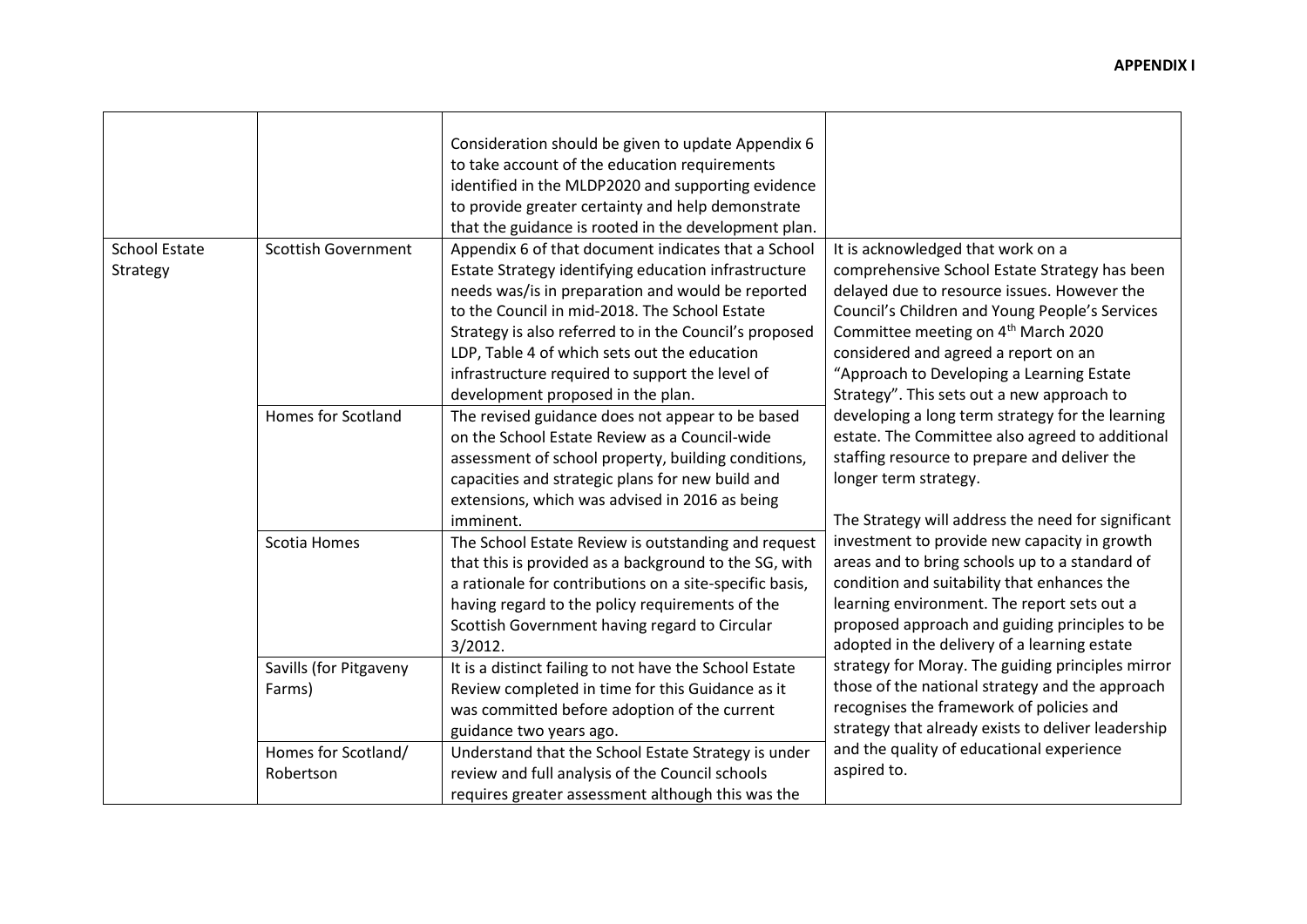|  | same text provided within the 2018 SG.                | This work will take several years to complete as |
|--|-------------------------------------------------------|--------------------------------------------------|
|  |                                                       | it will involve staff recruitment, statutory     |
|  | Home builders expected to be advised of the plans     | procedures and extensive community               |
|  | for new schools, school closures, amalgamations,      | engagement.                                      |
|  | replacements and extensions, through the School       |                                                  |
|  | Estates Review prior to the update of the             | In the meantime the current methodology of       |
|  | supplementary guidance.                               | using annual housing land audits, school roll    |
|  |                                                       | projections and the education mitigation         |
|  | Question whether a revised strategy for school        | measures identified in the Proposed LDP and SG   |
|  | estate which may include the amalgamation of          | for rezoning, extensions and new schools will be |
|  | adjacent schools has been established as within the   | used.                                            |
|  | SG the size of new primary schools have increased     |                                                  |
|  | from 232-464 pupils to a 650 school capacity within   |                                                  |
|  | a 2.5 hectare site. No school in Moray currently      |                                                  |
|  |                                                       |                                                  |
|  | operates to this scale.                               |                                                  |
|  | If this is the case the calculations for Developer    |                                                  |
|  | Obligations are significantly different from those in |                                                  |
|  | the Supplementary Guidance, since a large element     |                                                  |
|  | of any such new schools would constitute              |                                                  |
|  | "replacement" - for which funding streams are         |                                                  |
|  | different.                                            |                                                  |
|  |                                                       |                                                  |
|  | Lack of clarity whether migration of pupils to new    |                                                  |
|  | schools reducing existing schools capacity is taken   |                                                  |
|  | into account.                                         |                                                  |
|  |                                                       |                                                  |
|  | Considered appropriate to impose a moratorium on      |                                                  |
|  | education developer obligations until the review is   |                                                  |
|  | concluded.                                            |                                                  |
|  |                                                       |                                                  |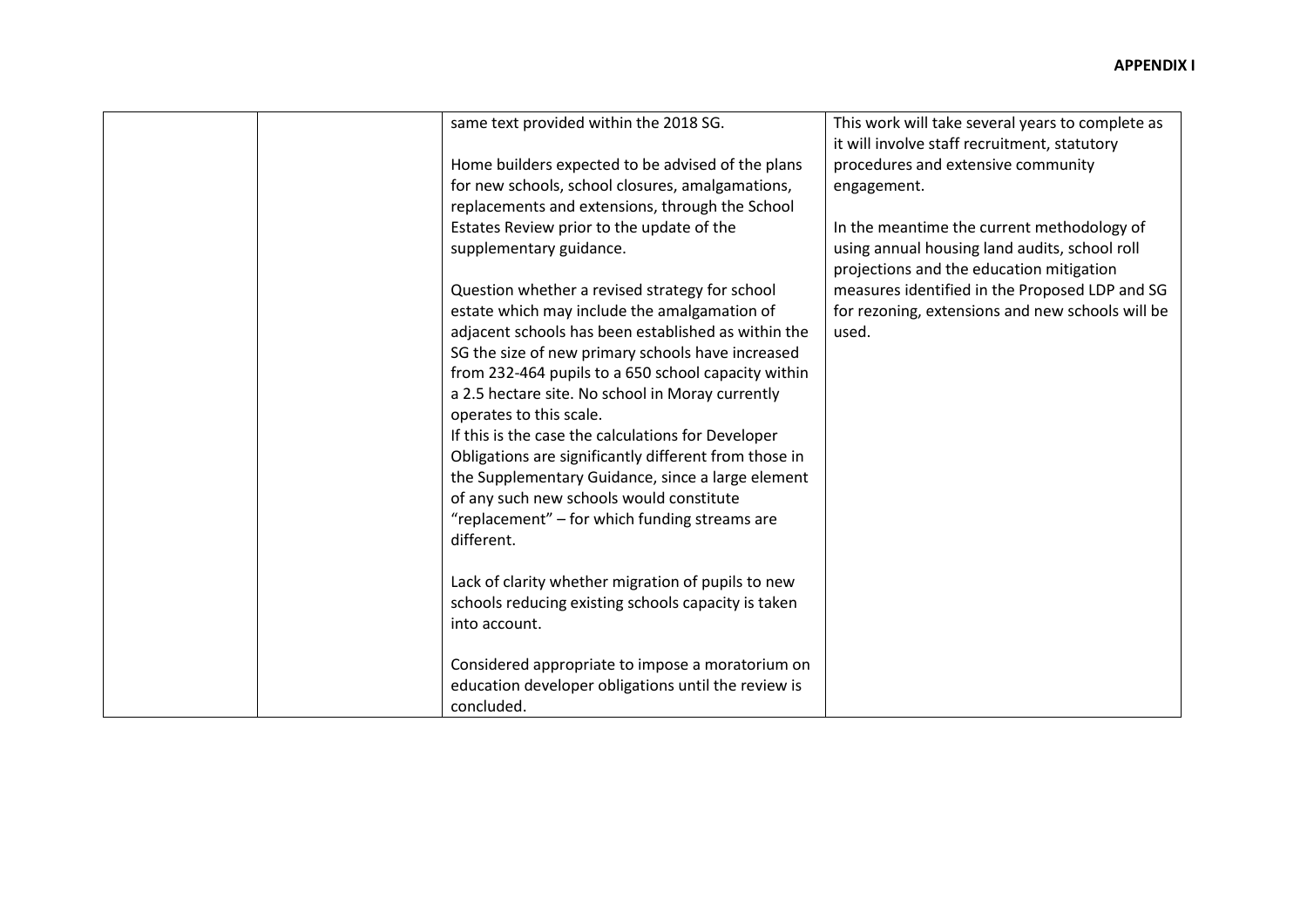| <b>School Roll</b>         | Robertson             | Unclear what role school projections have in the     | Developer obligations will be sought towards      |
|----------------------------|-----------------------|------------------------------------------------------|---------------------------------------------------|
| Forecast                   |                       | assessment of impact and calculation of              | improvements required for primary and             |
|                            |                       | contributions. Requires guidance on estimated pupil  | secondary schools when the school reaches 80%     |
|                            |                       | generation and actual impact of this on school roll  | physical capacity for primary schools or 90%      |
|                            |                       | projection. Requires greater clarity on the approach | capacity for secondary schools, and therefore     |
|                            |                       | taken to identify impacts on school roll projections | calculations are based on the current School Roll |
|                            |                       | resulting from new developments and that from        | Forecast (SRF).                                   |
|                            |                       | existing development and wider influences on rising  |                                                   |
|                            |                       | roles. Concerns that the SG does not provide         | The SRF takes account of new developments and     |
|                            |                       | sufficient evidence to demonstrate the impact of     | figures, shown under "Housing" in the SRF, are    |
|                            |                       | new development on the school roll and therefore is  | derived from the Housing Land Audit or any        |
|                            |                       | insufficient to demonstrate that the contributions   | interim update of it. The SRF is updated every 6  |
|                            |                       | sought are proportionate to scale of impact.         | month to ensure that it is accurate.              |
| Sale of Redundant          | Homes for             | Calculations for contributions for the income which  | The mitigation measures identified in the         |
| Properties                 | Scotland/Scotia Homes | the council would derive from the sale of redundant  | current SG do not involve any income for the      |
|                            |                       | properties should be included and discounted.        | sale of redundant properties. If that changes in  |
|                            |                       |                                                      | the future then the Council will consider how     |
|                            |                       |                                                      | that issue should be reflected in the SG.         |
| <b>Functional Capacity</b> | Homes for Scotland/   | The SG proposal that 80% capacity for Primary and    | Developer obligations are required to mitigate    |
|                            | Robertson/Scotia      | 90% capacity is extremely low and not justified.     | the impact of the new development when a          |
|                            | Homes                 | For example, a 450 capacity primary school would     | primary school reaches 80% physical capacity      |
|                            |                       | require contributions when its roll reaches 360, the | and a secondary school reaches 90% capacity.      |
|                            |                       | difference of 90 places equating to 300 new homes.   | The trigger for secondary schools remained        |
|                            |                       | In the context of history rates of new building in   | unchanged and is considered to be reasonable      |
|                            |                       | Moray, this is not justified and homebuilders would  | given the time period required for completing     |
|                            |                       | be paying for several years of space capacity.       | the mitigation measure. The mitigation            |
|                            |                       |                                                      | measures are needed in the towns with most        |
|                            |                       | Request that this is increased to 90% and 95%,       | development so build out rates are faster.        |
|                            |                       | respectively.                                        |                                                   |
|                            |                       |                                                      | In terms of primary schools, the physical         |
|                            |                       |                                                      | capacity shows how many pupils can be             |
|                            |                       |                                                      | accommodated in the school, whereas the           |
|                            |                       |                                                      | functional capacity is the maximum number of      |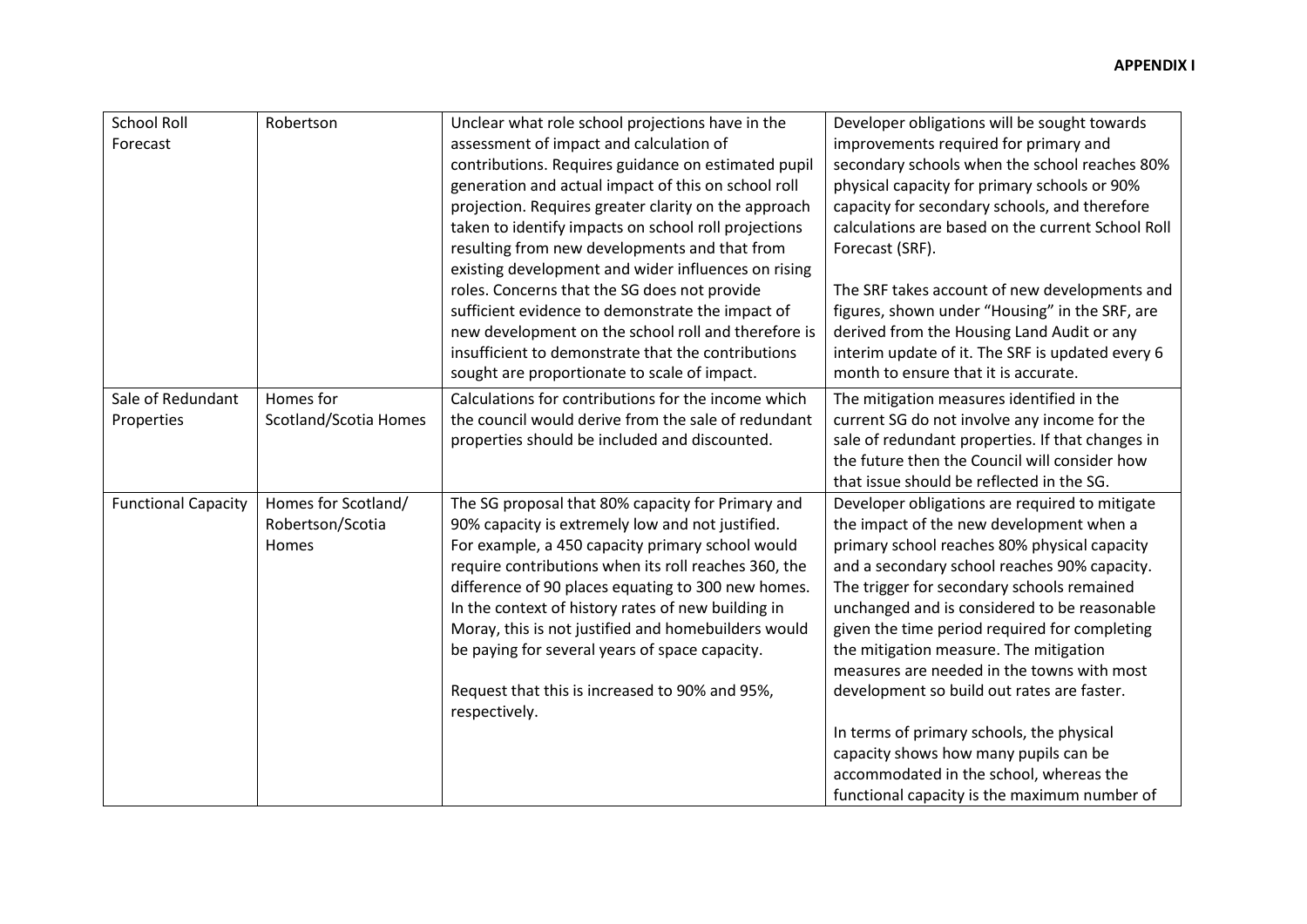|                              |                                     |                                                                                                                                                                                                                                                                                                                                        | pupils that the school can accommodate taking<br>into account the organisational needs of the<br>school and in particular the age distributions of<br>the pupils; and this figure is reviewed annually.<br>The trigger for primary schools has been<br>changed from 90% functional capacity to 80%<br>physical capacity, which has been tested to be<br>roughly the same trigger point. 80% physical<br>capacity at a primary school roughly equates to<br>90% functional capacity, however it depends on<br>the size of the school. For example, when<br>Bishopmill Primary School reached 81% physical<br>capacity the functional capacity was 94%. In<br>certain primary schools, the difference between<br>the two figures could actually be higher,<br>Newmill Primary School is shown as 92%<br>functional capacity, when the physical capacity<br>is only 70%. |
|------------------------------|-------------------------------------|----------------------------------------------------------------------------------------------------------------------------------------------------------------------------------------------------------------------------------------------------------------------------------------------------------------------------------------|-----------------------------------------------------------------------------------------------------------------------------------------------------------------------------------------------------------------------------------------------------------------------------------------------------------------------------------------------------------------------------------------------------------------------------------------------------------------------------------------------------------------------------------------------------------------------------------------------------------------------------------------------------------------------------------------------------------------------------------------------------------------------------------------------------------------------------------------------------------------------|
|                              |                                     |                                                                                                                                                                                                                                                                                                                                        | It is considered that the physical capacity is<br>more reliable because there are less variables,<br>which provides more certainty to developers.                                                                                                                                                                                                                                                                                                                                                                                                                                                                                                                                                                                                                                                                                                                     |
| Sequential test<br>procedure | Homes for Scotland/<br>Scotia Homes | Suggest that the out-of-zone policy is subject to<br>more stringent controls being applied to schools<br>which are identified in the supplementary guidance<br>schedule for potential obligations, together with the<br>suggestion for the use of a sequential test<br>procedure.<br>To clarify the most reasonable and cost-effective | The Scottish Government under the Education<br>(Scotland) Act 1980 requires local authorities to<br>allow out of zone placements. Similarly to other<br>local authorities, Moray Council has also started<br>capping the school roll for certain schools to<br>ensure that children within the catchment area<br>can be accommodated. For example, Elgin High<br>School has been capped to a maximum of 180                                                                                                                                                                                                                                                                                                                                                                                                                                                           |
|                              |                                     | way to mitigate impacts on schools, suggests the<br>Council adopt a sequential test procedure:                                                                                                                                                                                                                                         | pupils, whereas Elgin Academy was capped to a<br>max. 210 pupils.                                                                                                                                                                                                                                                                                                                                                                                                                                                                                                                                                                                                                                                                                                                                                                                                     |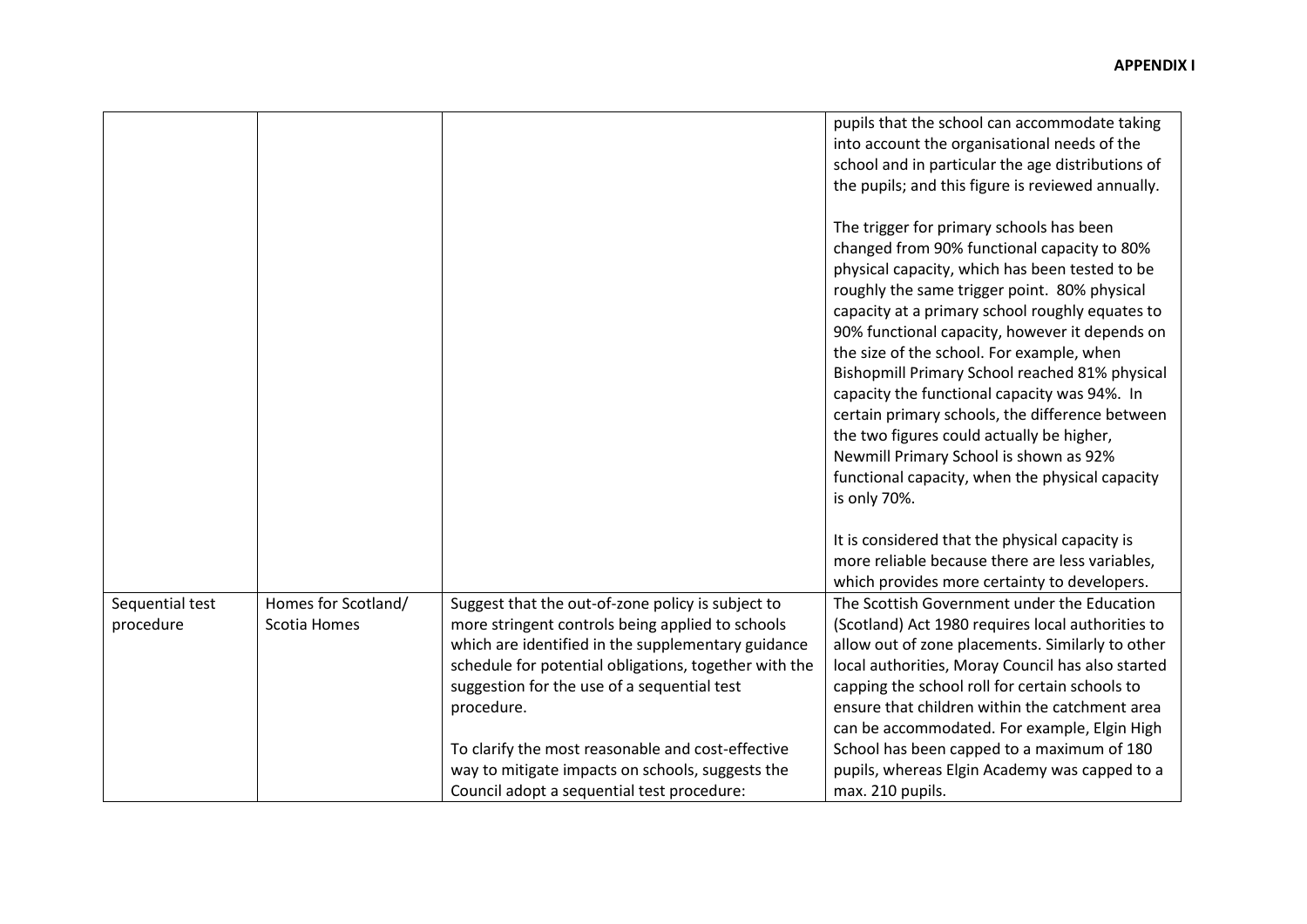|                                           |                                  | Step 1 A catchment review, to establish<br>$\bullet$<br>whether a neighbouring school(s) could<br>assist in accommodating increasing pupil<br>numbers<br>Step 2 An examination of the potential to<br>extend existing facilities<br>Step 3 Identify the location and scale of<br>any new school<br>Step 4 If a new school is required, to establish if it<br>is to include replacement of<br>existing school                                                                                                                                                                                                                                                                                                                                                                                                                                                                                                                                                                                                                 | However, there is an appeal process, where this<br>Council exercise could be overruled.<br>The approach to mitigation measures to address<br>the impact of new developments will be part of<br>the Learning Estate Strategy. |
|-------------------------------------------|----------------------------------|------------------------------------------------------------------------------------------------------------------------------------------------------------------------------------------------------------------------------------------------------------------------------------------------------------------------------------------------------------------------------------------------------------------------------------------------------------------------------------------------------------------------------------------------------------------------------------------------------------------------------------------------------------------------------------------------------------------------------------------------------------------------------------------------------------------------------------------------------------------------------------------------------------------------------------------------------------------------------------------------------------------------------|------------------------------------------------------------------------------------------------------------------------------------------------------------------------------------------------------------------------------|
| Out-of-Catchment<br>Placement<br>Requests | Homes for Scotland/<br>Robertson | Concerns were previously expressed that Moray<br>Council continues to accept out-of-zone placements<br>into schools that are nearing capacity, when the LDP<br>has allocated land for immediate development<br>within the school catchment.<br>Request evidence as to how out of school<br>catchment pupils affect the capacity of a school.<br>Developments are adversely affected and effectively<br>subsidising the school estate.<br>Suggest that the out-of-zone policy is subject to<br>more stringent controls being applied to schools<br>which are identified in the supplementary guidance<br>schedule for potential obligations. And suggest<br>restricting or ruling out out-of-catchment placing<br>requests when a school reaches capacity. It is<br>understood that other Councils place a cap<br>restriction on out of catchment placements. This<br>requires a robust process on the actual school<br>capacity through detailed analysis and forms that<br>roll projections through the Housing Land Audit. |                                                                                                                                                                                                                              |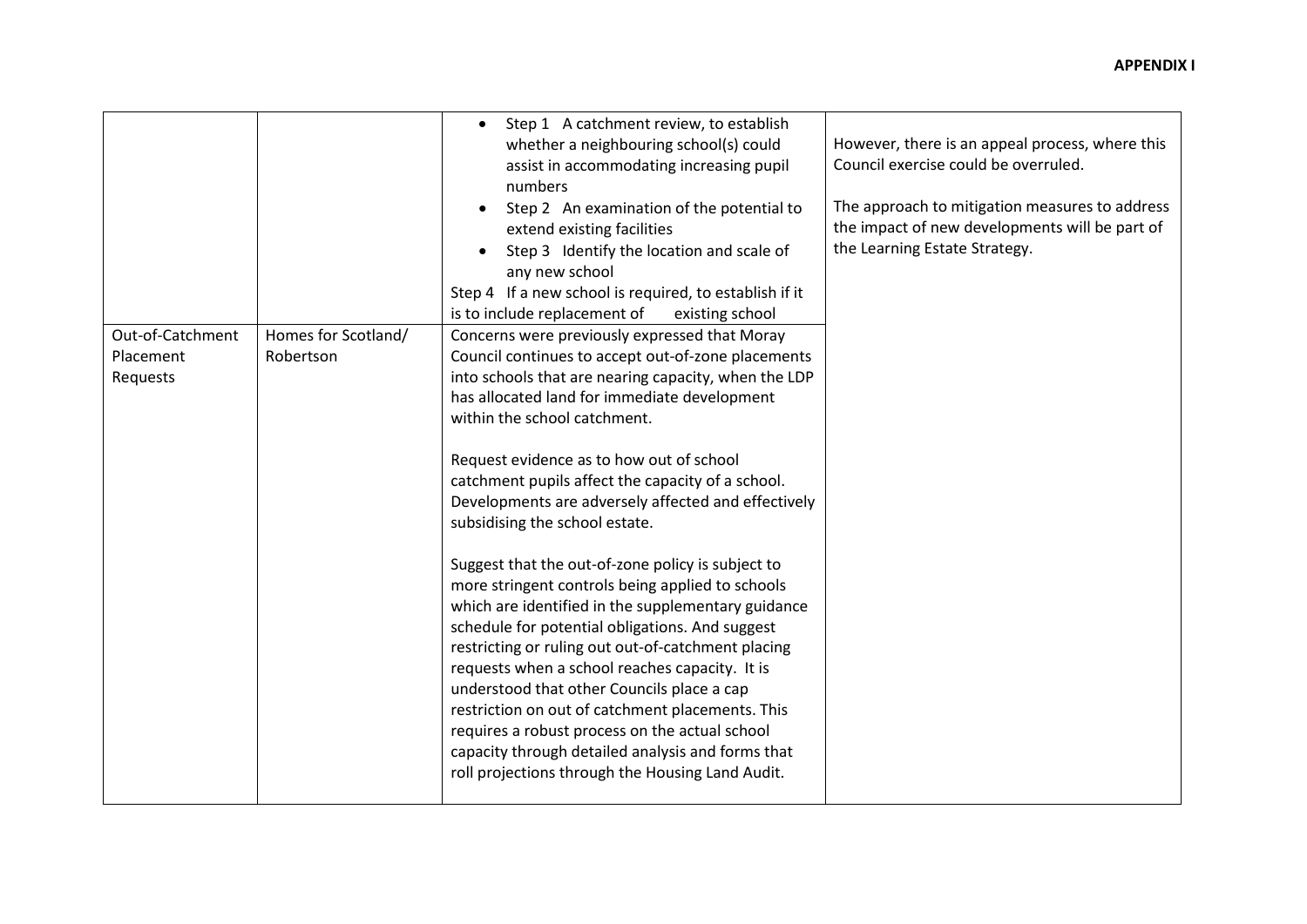| Serviced school site<br>Homes for Scotland/       | Concerns over lack of justification and seek clarity                                                 | A serviced school site at nil value is required                                                   |
|---------------------------------------------------|------------------------------------------------------------------------------------------------------|---------------------------------------------------------------------------------------------------|
| Robertson                                         | on proposal for a developer to provide land at nil                                                   | from a development where the pupils generated                                                     |
|                                                   | value for educational purposes, and other                                                            | by the development require a new school.                                                          |
|                                                   | developers within the catchment are also required                                                    | Where this is not the case and the pupils                                                         |
|                                                   |                                                                                                      |                                                                                                   |
|                                                   | to provide a proportionate contribution towards the                                                  | generated by the development would not fully                                                      |
|                                                   | land. Is this reimbursed to the original developer or                                                | take up the new school, the Council pays the                                                      |
|                                                   | is there a reduction mechanism of other factors to                                                   | proportion of the land value that is not                                                          |
|                                                   | cater for these aspects? This double counting is                                                     | attributable to the development; and later                                                        |
|                                                   | unjust and should be revised. No justification                                                       | recoups this land value paid from other                                                           |
|                                                   | provided for the collection of these additional land                                                 | developers who generate pupils that are zoned                                                     |
|                                                   | value payments from other developers. If these                                                       | to the new school.                                                                                |
|                                                   | proportionate payments required to equalise the                                                      |                                                                                                   |
|                                                   | financial burden of the developer having to transfer                                                 | Further clarification to the text on Page 13 of                                                   |
|                                                   | and service the school site, then these should be                                                    | the SG has been added.                                                                            |
|                                                   | transferred to the them. This is not the case, and the                                               |                                                                                                   |
|                                                   | requirement for these additional funds, prescribed                                                   |                                                                                                   |
|                                                   | use and whether or not it meets the tests is not                                                     |                                                                                                   |
|                                                   | transparent.                                                                                         |                                                                                                   |
|                                                   |                                                                                                      |                                                                                                   |
|                                                   | Suggest that land is purchased from the developer                                                    |                                                                                                   |
|                                                   | by the Council and all developers contribute                                                         |                                                                                                   |
|                                                   | towards land and building costs.                                                                     |                                                                                                   |
| Homes for Scotland<br>Land value                  | Assumed that the requirement for the land value                                                      | Developer obligations will apply to the                                                           |
| payment                                           | payment is intended to apply to the developer of                                                     | developer of the houses that are expected to                                                      |
|                                                   | the houses that are expected to generate new                                                         | generate new pupils and clarification to the text                                                 |
|                                                   | pupils, rather than the pupils themselves (as per                                                    | on Page 13 has been added.                                                                        |
|                                                   | Page 13).                                                                                            |                                                                                                   |
| <b>Pupil Product Ratio</b><br>Homes for Scotland/ | The pupil product ratios for secondary (0.15) and for                                                | The pupil product ratio (PPR) of 0.3 for primary                                                  |
| Scotia Homes                                      | primary (0.3) are retained in the supplementary                                                      | and 0.15 for secondary schools has been                                                           |
|                                                   | guidance, and defined as reasonable, but lack of                                                     | previously tested in Moray and proved to be an                                                    |
|                                                   |                                                                                                      |                                                                                                   |
|                                                   |                                                                                                      |                                                                                                   |
|                                                   | referenced evidence. Evidence from the Housing<br>Land Audit and the School Roll Forecasts show that | accurate reflection of pupils generated by new<br>developments. A further 6 sites have since been |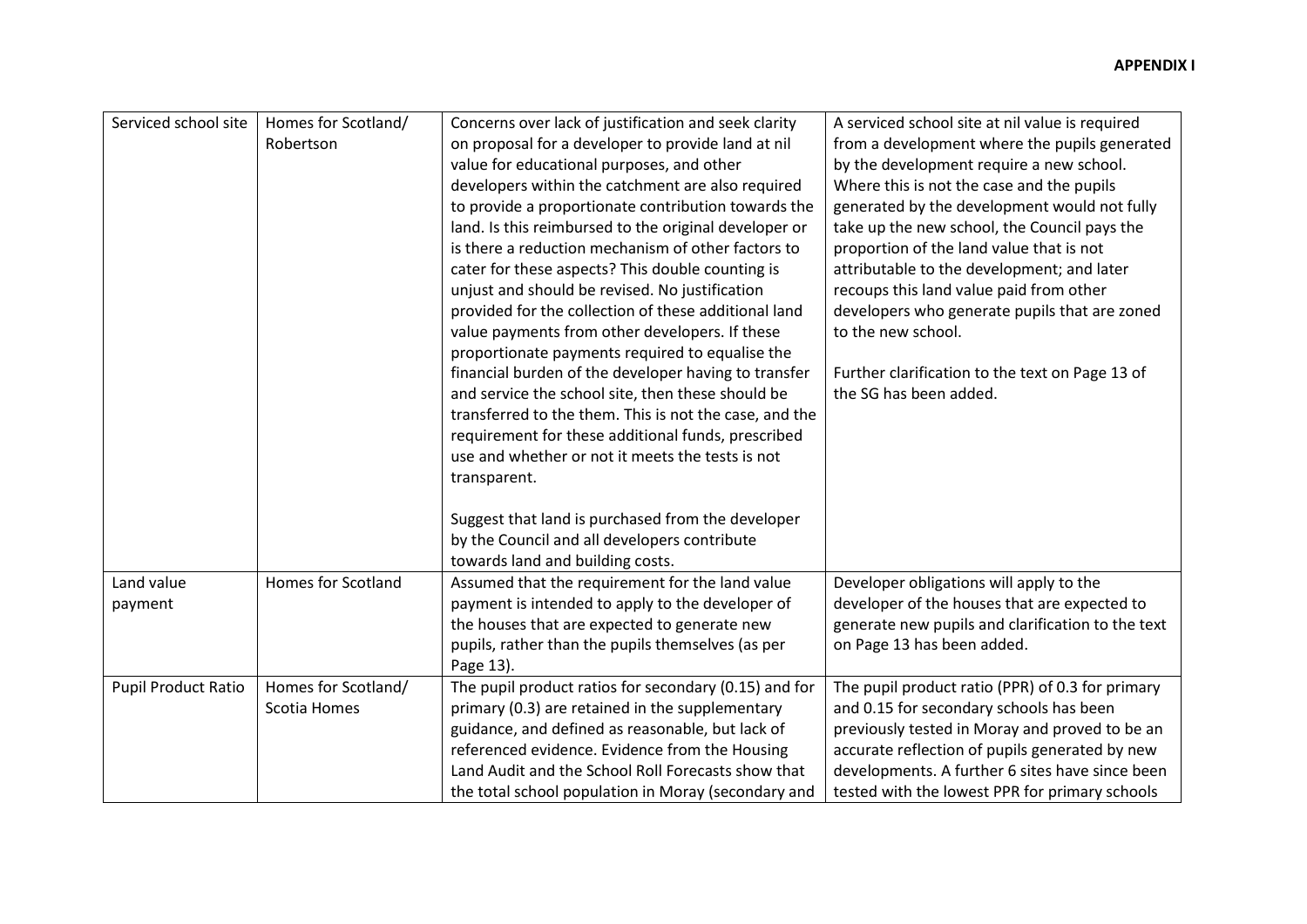|                         |                            | primary) has remained static at around 12,000 for<br>the last 7 years, despite the construction of over<br>2000 new homes.<br>Suggest that the methodology is devised to measure<br>new-build occupancy and test the overall accuracy<br>of the pupil product ratio figures.                                                                                                                                                                                                                                                                                                                                                                                        | at 0.22 and highest at 0.54; lowest PPR for<br>secondary schools at 0.09 and highest at 0.44.<br>Based on the recent testing of 6 sites across<br>Moray, the average PPR for primary schools is<br>0.34 and for secondary schools is 0.21.<br>Therefore, no changes have been proposed to<br>the updated SG.                                                                                                                                                                                                                                                                                                                                                                                   |
|-------------------------|----------------------------|---------------------------------------------------------------------------------------------------------------------------------------------------------------------------------------------------------------------------------------------------------------------------------------------------------------------------------------------------------------------------------------------------------------------------------------------------------------------------------------------------------------------------------------------------------------------------------------------------------------------------------------------------------------------|------------------------------------------------------------------------------------------------------------------------------------------------------------------------------------------------------------------------------------------------------------------------------------------------------------------------------------------------------------------------------------------------------------------------------------------------------------------------------------------------------------------------------------------------------------------------------------------------------------------------------------------------------------------------------------------------|
|                         |                            |                                                                                                                                                                                                                                                                                                                                                                                                                                                                                                                                                                                                                                                                     | Detailed outcomes of the testing have been                                                                                                                                                                                                                                                                                                                                                                                                                                                                                                                                                                                                                                                     |
|                         |                            |                                                                                                                                                                                                                                                                                                                                                                                                                                                                                                                                                                                                                                                                     | added to the Committee Report as Appendix 3.                                                                                                                                                                                                                                                                                                                                                                                                                                                                                                                                                                                                                                                   |
| <b>Healthcare</b>       |                            |                                                                                                                                                                                                                                                                                                                                                                                                                                                                                                                                                                                                                                                                     |                                                                                                                                                                                                                                                                                                                                                                                                                                                                                                                                                                                                                                                                                                |
| Healthcare<br>provision | <b>NHS Grampian</b>        | Healthcare facilities are presently under pressure<br>and will require either internal alteration, expansion<br>or the provision of new facilities in order to mitigate<br>the impact arising directly from new residential<br>developments. It is therefore essential that<br>developer contributions are secured for existing<br>facilities and for land for the development of new<br>facilities.                                                                                                                                                                                                                                                                | Supporting comment is noted.                                                                                                                                                                                                                                                                                                                                                                                                                                                                                                                                                                                                                                                                   |
| Evidence                | <b>Scottish Government</b> | Unclear whether the transportation and<br>technological solutions are required as a direct<br>result of new development rather than to resolve<br>existing deficiencies in provision. Further evidence<br>should be provided to justify this and demonstrate<br>that they are reflective of, and proportionate to, the<br>impact of new development - as required by<br>Circular 3/2012.<br>Helpful that Appendix 6 of the SG indicates the level<br>of contributions that developers will be expected to<br>make towards healthcare but unclear whether the<br>rates currently specified in the draft correspond to:<br>The requirements for new and improved<br>٠ | A spreadsheet, that has been developed and has<br>been in use for a number of years by NHS<br>Grampian with the support of Council officers,<br>identifies the direct link between new<br>developments and healthcare facilities by<br>looking at all allocated sites within the LDP,<br>setting out how many patients these sites will<br>generate, what impact that will have on the<br>healthcare facilities, and what mitigation<br>measure is required to mitigate the impact. The<br>spreadsheet is updated annually to reflect the<br>updated housing land audit figures. Extracts of<br>this have been provided to developers on a case<br>by case basis; and where there has been any |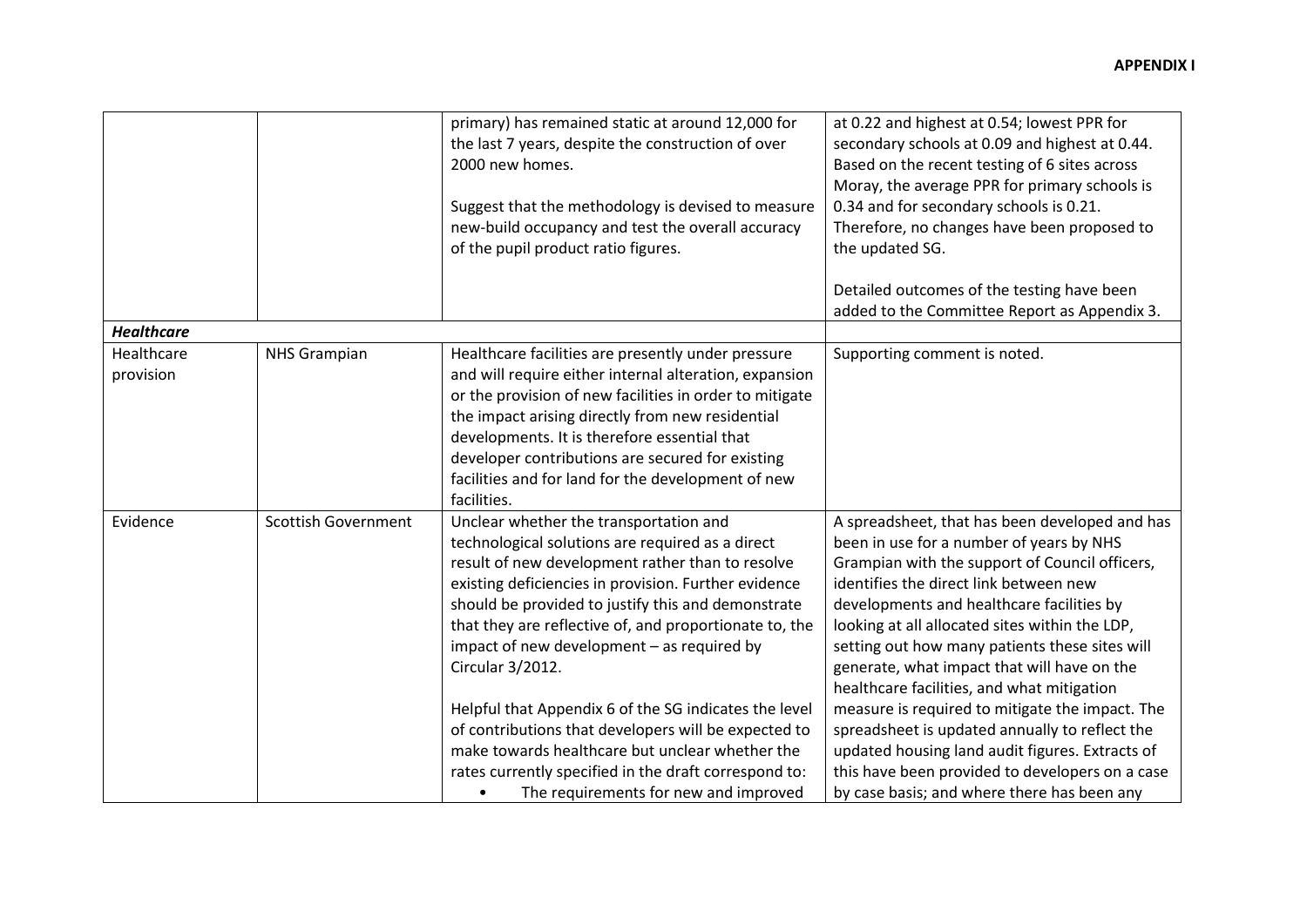|            |                                  | healthcare facilities identified in Table 5 of<br>the proposed MLDP2020.<br>The rates associated with different<br>$\bullet$<br>mitigation measures identified in the<br>supplementary guidance.                                                                                                                                 | potential change to a mitigation measure the<br>Council and developer has agreed a pause and<br>review clause to be included within the s75 legal<br>agreement.<br>An extract of this spreadsheet has been added                                                                                                                                                                          |
|------------|----------------------------------|----------------------------------------------------------------------------------------------------------------------------------------------------------------------------------------------------------------------------------------------------------------------------------------------------------------------------------|-------------------------------------------------------------------------------------------------------------------------------------------------------------------------------------------------------------------------------------------------------------------------------------------------------------------------------------------------------------------------------------------|
|            |                                  | Welcome reassurance regarding the extent to which<br>there is read-across between the supplementary                                                                                                                                                                                                                              | to the Committee Report as Appendix 4.                                                                                                                                                                                                                                                                                                                                                    |
|            |                                  | guidance under consultation and the proposed<br>MLDP2020. Aberlour Health Centre will require<br>reconfiguration according to Table 5 of the<br>MLDP2020, but Appendix 6 of the SG guidance<br>suggests that for LDP sites within Aberlour, a<br>contribution of the cost of permanent<br>accommodation will be required.        | Developer obligations do not fully cover the cost<br>of infrastructure required to mitigate the impact<br>of new developments and NHS Grampian<br>applies for further funding from the Scottish<br>Government. The process for this application is<br>out with the control of NHS Grampian or the<br>Council. The process is lengthy with multiple<br>steps and no defined timescales for |
| Evidence   | Savills for Pitgaveny            | Health Care Facilities are not presented with a<br>robust audit for examination of existing facilities,<br>committed extensions to facilities, with identified<br>funding plans by either NHS Grampian or private<br>providers.                                                                                                  | consideration from the Scottish Government<br>once applying for funds towards mitigation<br>measures.<br>Typos in Appendix 6 of the SG have been                                                                                                                                                                                                                                          |
|            |                                  |                                                                                                                                                                                                                                                                                                                                  | corrected.                                                                                                                                                                                                                                                                                                                                                                                |
| Policy PP3 | <b>Homes for Scotland</b>        | Policy PP3 does not make specific reference to<br>dentist chairs or community pharmacies. Suggested<br>that Policy PP3 does not provide an appropriate<br>level of clarity on the fact the Council intends to use<br>developer obligations for this purpose. The policy<br>can't be used to justify this aspect of the Guidance. | Policy PP3 Infrastructure and Services sets out<br>that developer obligations will be sought<br>towards healthcare and that the SG will provide<br>further details to support this policy.<br>The SG sets out that healthcare facilities can<br>include General Medical Services (GMS),                                                                                                   |
| Policy PP3 | Homes for Scotland/<br>Robertson | Page 18 of the guidance seeks payments towards<br>the purchase of new technology and vehicles, and<br>suggests for larger developments, a commercial unit<br>may require to be made available at nil rental cost                                                                                                                 | <b>Community Pharmacies and Dental Practices;</b><br>which is exactly the same requirement as the<br>current approved SG.                                                                                                                                                                                                                                                                 |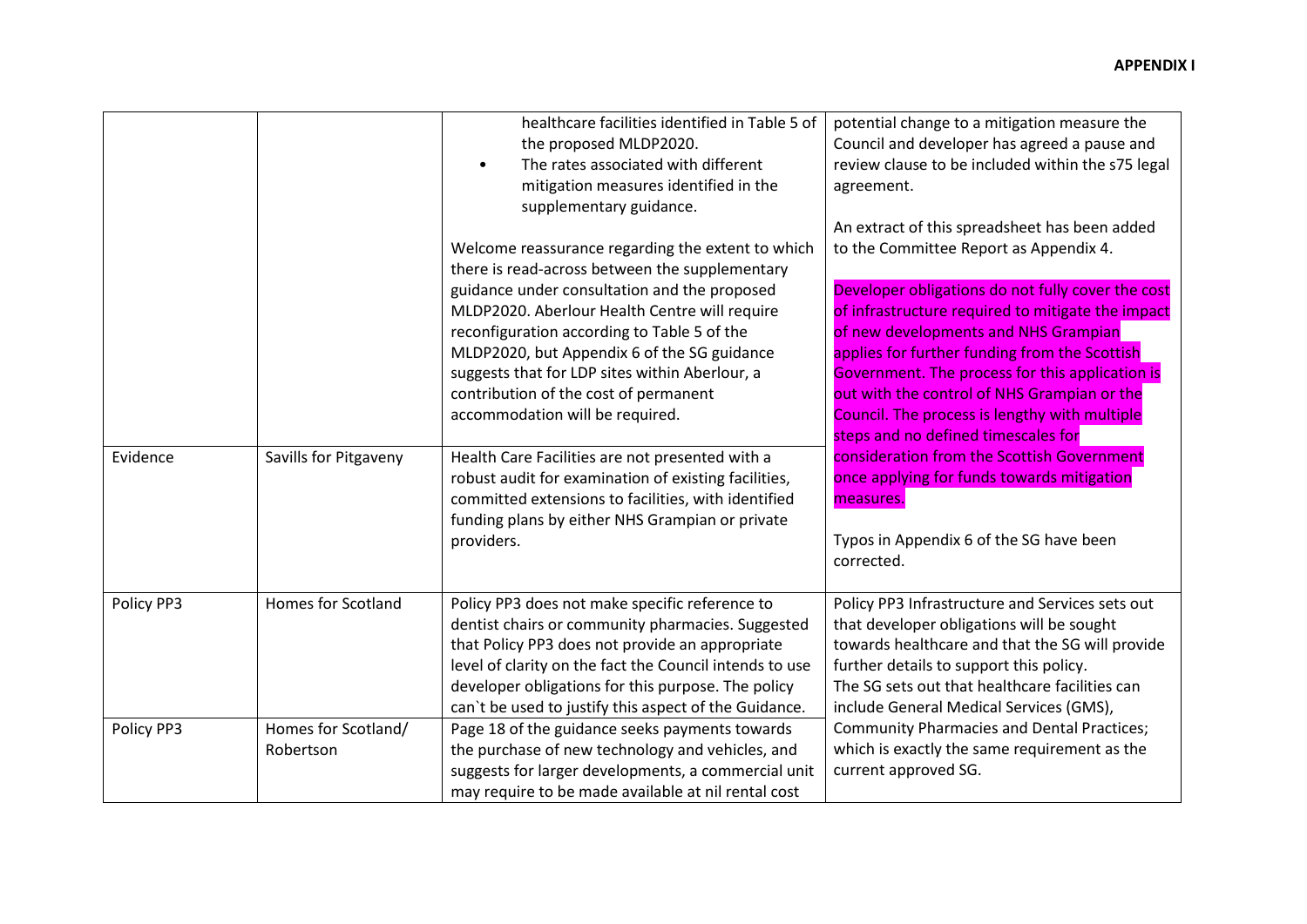| Dental Chairs/<br>Pharmacy<br>Dental Chairs/<br>Pharmacy | Homes for Scotland/<br>Robertson/ Scotia<br>Homes<br>Homes for Scotland | for an agreed timeframe, which is an unknown<br>factor on the requirements. These are not<br>mentioned within the LDP.<br>Concerns over lack of evidence. Concerns that<br>contributions sought towards health contributions,<br>especially dental chairs and pharmacies will<br>subsidise the private sector. It is not reasonable to<br>ask home builders to pay for their provision,<br>especially where no evidence has been provided to<br>link the desire for additional dentist chairs in Elgin<br>and/or Forres to the fact that new homes are being<br>delivered in these areas. Home building brings new<br>families to an area, increasing the business case for<br>these services.<br>Dentistry and community pharmacies have been<br>newly identified as intended recipients of funding. | <b>Contributions towards Community Pharmacies</b><br>and Dental Chairs are not new, additional<br>requirements. The healthcare section of the SG<br>has been amended to provide further details<br>and evidence for seeking developer obligations<br>as previously requested from developers. To<br>provide a more transparent approach, the<br>updated SG includes a separate section for<br><b>Dental Practices and Community Pharmacies</b><br>within the healthcare facilities section, which<br>sets out the required floorspace for new<br>premises and reduced figures to be sought<br>towards mitigation, acknowledging that<br>mitigation measures towards these type of<br>facilities could cost less than<br>extensions/reconfigurations to GP Practices or<br>new build GP Practices. |
|----------------------------------------------------------|-------------------------------------------------------------------------|-------------------------------------------------------------------------------------------------------------------------------------------------------------------------------------------------------------------------------------------------------------------------------------------------------------------------------------------------------------------------------------------------------------------------------------------------------------------------------------------------------------------------------------------------------------------------------------------------------------------------------------------------------------------------------------------------------------------------------------------------------------------------------------------------------|---------------------------------------------------------------------------------------------------------------------------------------------------------------------------------------------------------------------------------------------------------------------------------------------------------------------------------------------------------------------------------------------------------------------------------------------------------------------------------------------------------------------------------------------------------------------------------------------------------------------------------------------------------------------------------------------------------------------------------------------------------------------------------------------------|
|                                                          |                                                                         | It is not stated in the action plan that developers of<br>sites listed as relevant to the need for new dental<br>seats and pharmacies will be asked to contribute<br>funds.                                                                                                                                                                                                                                                                                                                                                                                                                                                                                                                                                                                                                           | Some GP Practices might be privately owned,<br>however the use of developer obligations is<br>considered to be acceptable as these facilities<br>provide NHS services to the residents and the<br>contributions will be used to create further<br>capacity within the premises in order to provide<br>NHS services. If these premises are sold, the<br>Council and NHS Grampian will ensure that the<br>owner of a private practice will not benefit from<br>developer obligations used on the premises and<br>contributions used for extension of premises will<br>be required to be refunded to NHS Grampian.                                                                                                                                                                                   |
| Technology/Vehicle                                       | <b>Scottish Government</b>                                              | Unclear whether the costs associated with the<br>technological or transport solutions referred to in                                                                                                                                                                                                                                                                                                                                                                                                                                                                                                                                                                                                                                                                                                  | The Council is aware that NHS Grampian is<br>exploring new and innovative ways for providing                                                                                                                                                                                                                                                                                                                                                                                                                                                                                                                                                                                                                                                                                                      |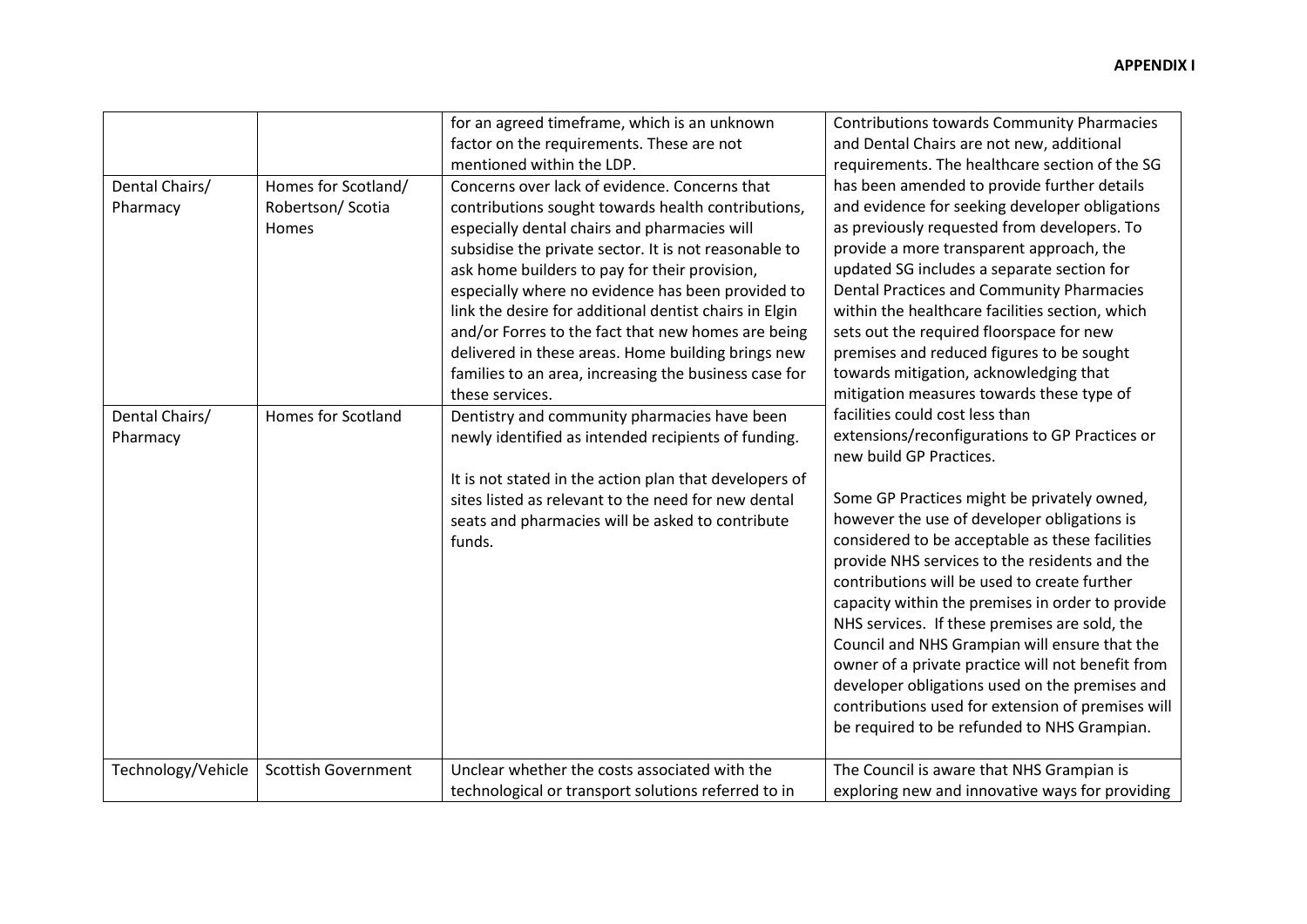|                                                         |                     | the supplementary guidance are reflected in the<br>updated contribution rates for healthcare<br>infrastructure.                                                                                                                                                                                                                                                                                                                                                                                                                                                                                                                              | healthcare services to overcome some of the<br>challenges the healthcare sector is currently<br>facing, particularly in delivering healthcare in<br>rural areas and in addressing climate change by                                                                                                                                           |
|---------------------------------------------------------|---------------------|----------------------------------------------------------------------------------------------------------------------------------------------------------------------------------------------------------------------------------------------------------------------------------------------------------------------------------------------------------------------------------------------------------------------------------------------------------------------------------------------------------------------------------------------------------------------------------------------------------------------------------------------|-----------------------------------------------------------------------------------------------------------------------------------------------------------------------------------------------------------------------------------------------------------------------------------------------------------------------------------------------|
| Technology/<br>Vehicle/<br>Commercial Unit<br>Provision | <b>NHS Grampian</b> | The way in which healthcare is being delivered is<br>changing and a more flexible approach is therefore<br>required. The use of technology and transport<br>solutions will play a big part in the future provision<br>of healthcare within new and emerging<br>communities.<br>Welcomes the inclusion of digital & transport<br>solutions by way of developer obligations for<br>healthcare within the Infrastructure & Facility<br>Requirements section of the guidance as this will<br>improve access to health facilities in rural areas and<br>have a positive impact on travel to reduce the<br>number of car journeys.                 | reducing travel and associated carbon<br>emissions.<br>However, these proposed methods are currently<br>in their infancy and not yet costed, therefore,<br>these will continue to be referenced in the SG to<br>draw attention to them as possible future uses,<br>but no developer obligations will be sought<br>towards these at this time. |
| Sheltered<br>Accommodation                              | <b>NHS Grampian</b> | Concerns that Sheltered and Extra care<br>accommodation are listed under exemptions and<br>will not contribute to Healthcare facilities. Patients<br>from these premises require more GP visits and<br>appointments within NHS facilities adding pressure<br>on practices that are already stretched and<br>struggling.<br>If nursing homes are to be seen as preventing<br>admission then primary care teams will have to step<br>up their input. These teams and GPs will require a<br>base to work from to support these patients.<br>Require more information on the level of care<br>proposed at such facilities as the skill level and | Further evidence base will be required in order<br>to consider seeking developer obligations<br>towards sheltered and extra care<br>accommodation. Therefore, no change has been<br>proposed at this time.                                                                                                                                    |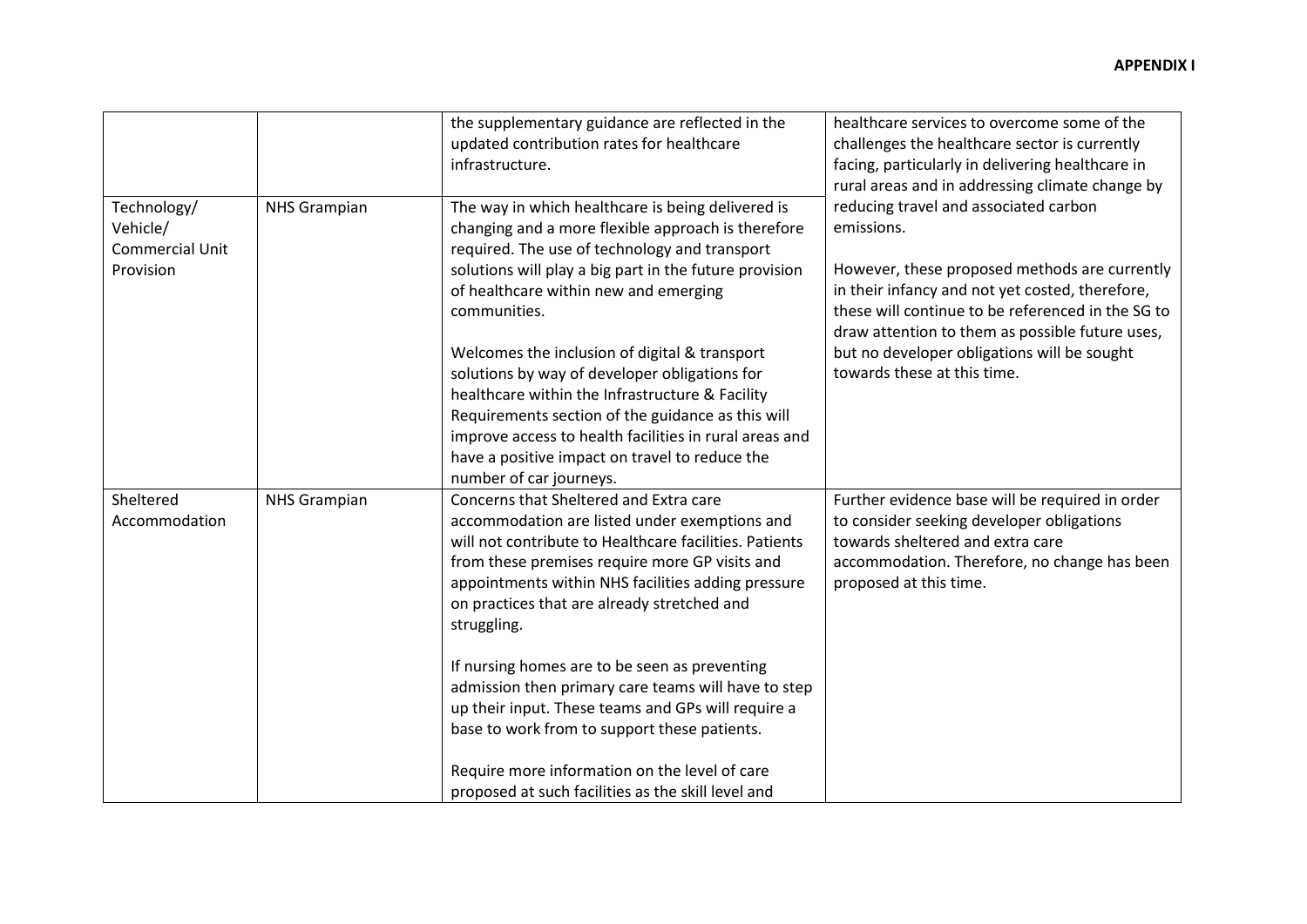|                  |                           | experience of the care home staff can play a vital     |                                                    |
|------------------|---------------------------|--------------------------------------------------------|----------------------------------------------------|
|                  |                           | role. Consideration should be given for the inclusion  |                                                    |
|                  |                           | of healthcare contributions for sheltered housing      |                                                    |
|                  |                           | and extra care developments.                           |                                                    |
| Contribution     | <b>NHS Grampian</b>       | NHS Grampian will require considerable investment      | It is acknowledged that developer obligations do   |
| Amounts          |                           | to not only provide the physical infrastructure        | not cover the full cost of infrastructure required |
|                  |                           | required but also to provide the required level of     | to mitigate the impact of new developments,        |
|                  |                           | staffing to operate the facility. It is often the case | but in order to satisfy the Circular tests,        |
|                  |                           | that developer obligations do not fully cover          | developer obligations sought from                  |
|                  |                           | mitigation measure costs.                              | developments must be proportionate to the          |
|                  |                           |                                                        | impact that needs mitigation. Therefore, no        |
|                  |                           | Consideration should be given to the inclusion of a    | change has been proposed to the updated SG.        |
|                  |                           | single figure contribution per residential unit rather |                                                    |
|                  |                           | than the separate figures for permanent                |                                                    |
|                  |                           | accommodation and internal reconfigure sums            |                                                    |
|                  |                           | indicated as costs to reconfigure can be similar to    |                                                    |
|                  |                           | new or extending facilities.                           |                                                    |
| <b>Transport</b> |                           |                                                        |                                                    |
| Apportionment of | <b>Homes for Scotland</b> | The apportionment of costs between each                | The majority of TSPs identified in the settlement  |
| Cost             |                           | contributing site and other funding sources are not    | statements are directly associated with the        |
|                  |                           | given for transport projects outlined in the Elgin     | provision of new vehicular and pedestrian/cycle    |
|                  |                           | Transport Strategy. This lacks certainty on delivery   | infrastructure to serve a particular development   |
|                  |                           | as timescales are "dependent on available funding",    | site. These TSPs will be conditions of             |
|                  |                           | for many of these projects the action plan reports     | development and not subject to Developer           |
|                  |                           | no progress.                                           | Obligations.                                       |
|                  |                           |                                                        |                                                    |
| Evidence         | Scotia Homes              | Lack of detail available on when the proposed          | Developer Obligations would only be sought for     |
|                  |                           | transport improvements are intended to be              | improvements where there is a cumulative           |
|                  |                           | delivered and insufficient link between a new          | impact of development due to a number of           |
|                  |                           | development and the need for a new service.            | sites.                                             |
| Timescale for    | <b>Homes for Scotland</b> | Note the lack of detail available on when the          | As set out in the updated guidance at this time    |
| Provision        |                           | proposed transport improvements are intended to        | obligations will be sought for developments in     |
|                  |                           | be delivered.                                          | Elgin. In Forres developer obligations for         |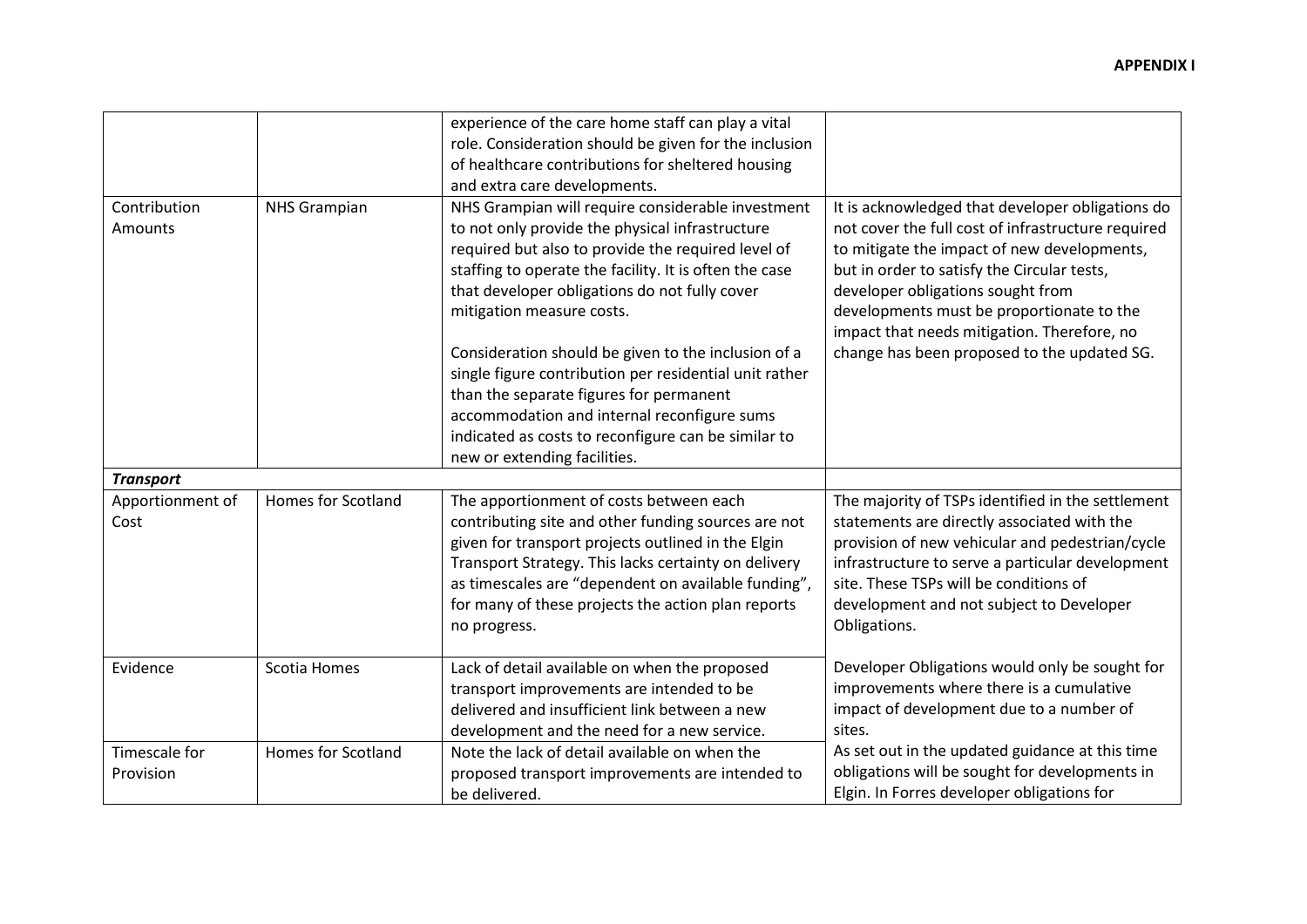| <b>TSPs</b> | <b>Homes for Scotland</b> | The Transport Proposals (TSPs) identified in the  | interventions on the A940 Grantown Road           |
|-------------|---------------------------|---------------------------------------------------|---------------------------------------------------|
|             |                           | settlement statements, but having now seen the SG | corridor will continue to be sought, as has been  |
|             |                           | it seems clear the appropriate supporting data is | the case since 2008, using proportions based on   |
|             |                           | missing.                                          | the number of housing units for each site.        |
|             |                           |                                                   | Supporting data for the TSPs in other             |
|             |                           |                                                   | settlements is therefore not required.            |
|             |                           |                                                   |                                                   |
|             |                           |                                                   | The method for ascertaining the proportional      |
|             |                           |                                                   | impact of developments and obligations to         |
|             |                           |                                                   | locations where there will be a cumulative        |
|             |                           |                                                   | impact on the road network will continue to be    |
|             |                           |                                                   | through the use of the Elgin Traffic Model at the |
|             |                           |                                                   | time of the planning application. The capacities  |
|             |                           |                                                   | of sites in the Local Development Plan are        |
|             |                           |                                                   | indicative and developers will often come         |
|             |                           |                                                   |                                                   |
|             |                           |                                                   | forward with denser developments which            |
|             |                           |                                                   | exceed these capacities. Defining proportions at  |
|             |                           |                                                   | this stage does not allow flexibility for some    |
|             |                           |                                                   | sites increasing the number of houses at the      |
|             |                           |                                                   | planning application stage by a significant       |
|             |                           |                                                   | proportion.                                       |
|             |                           |                                                   |                                                   |
|             |                           |                                                   | Timescales are indicated in the Action/Delivery   |
|             |                           |                                                   | Programme as dependant on available funding.      |
|             |                           |                                                   | Developer Obligations form part of the funding    |
|             |                           |                                                   | of transport network improvements where           |
|             |                           |                                                   | there is a need to accommodate movement           |
|             |                           |                                                   | associated with new development. Moray            |
|             |                           |                                                   | Council has no influence on the timing of         |
|             |                           |                                                   | developments coming forward and therefore         |
|             |                           |                                                   | certainty on the timing of S75 payments.          |
|             |                           |                                                   |                                                   |
|             |                           |                                                   | Moray Council's Medium to Long Term Plan          |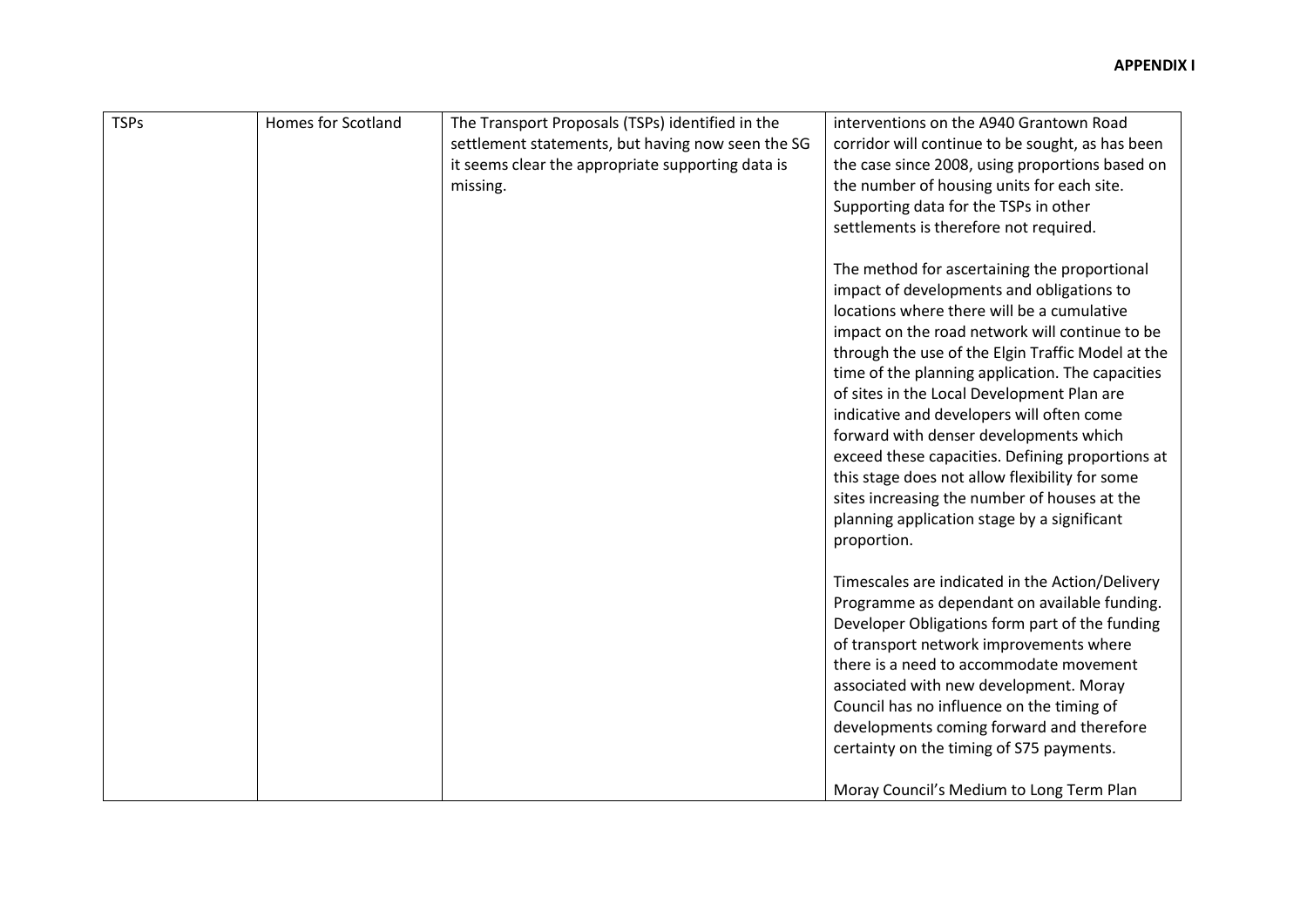|                            |                                 |                                                                                                                                     | acknowledges that it must allow for investment<br>in the Council's asset base in accordance with<br>the Local Development Plan and other Council<br>Strategies, including transport infrastructure.<br>As is the case with other significant items of<br>capital spend it will be a matter for the Council<br>to prioritise projects in order to achieve a<br>sustainable level of spending.<br>There has already been some progress on the<br>interventions identified in the Elgin Transport<br>Strategy, including the delivery of the traffic<br>signals at Hay Street/South Street. Moray<br>Council has the opportunity to progress with<br>Active Travel based interventions through the<br><b>Cycling Walking and Safer Streets Government</b><br>Grant which has been significantly increased for<br>the year 2020/21. This ring fenced grant is likely<br>to remain a future source of funding as it<br>supports the aim of the new National Transport |
|----------------------------|---------------------------------|-------------------------------------------------------------------------------------------------------------------------------------|------------------------------------------------------------------------------------------------------------------------------------------------------------------------------------------------------------------------------------------------------------------------------------------------------------------------------------------------------------------------------------------------------------------------------------------------------------------------------------------------------------------------------------------------------------------------------------------------------------------------------------------------------------------------------------------------------------------------------------------------------------------------------------------------------------------------------------------------------------------------------------------------------------------------------------------------------------------|
|                            |                                 |                                                                                                                                     | Strategy to make sure that public transport and<br>active travel are the preferred choice for people<br>making short journeys.                                                                                                                                                                                                                                                                                                                                                                                                                                                                                                                                                                                                                                                                                                                                                                                                                                   |
| <b>Elgin Traffic Model</b> | Homes for<br>Scotland/Robertson | Unaware of the publication of the Elgin Traffic<br>Model. If there has been an update this should be<br>published for consultation. | The Elgin Traffic Model has been updated to a<br>2018 base using new traffic counts, journey time<br>data and origin-destination data. The traffic<br>model is a tool and not supplementary guidance<br>or a strategy. It therefore does not require<br>consultation. The model has been constructed in<br>line with Transport Analysis Guidance and best<br>practice. Copies of the Local Model Validation                                                                                                                                                                                                                                                                                                                                                                                                                                                                                                                                                      |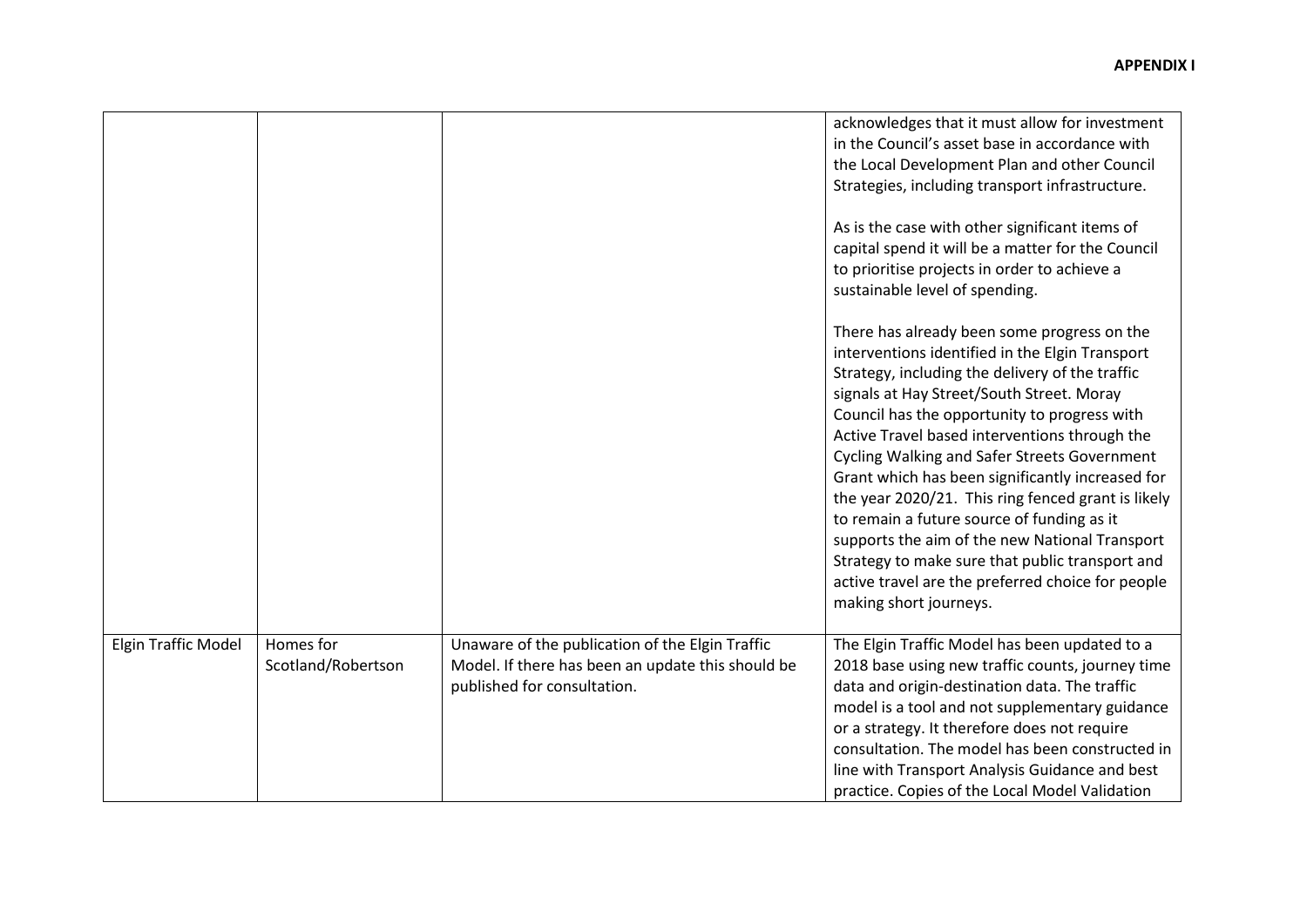|            |                           |                                                                                                     | Report which sets out the data used to construct<br>the model can be made available upon request.  |
|------------|---------------------------|-----------------------------------------------------------------------------------------------------|----------------------------------------------------------------------------------------------------|
|            |                           |                                                                                                     |                                                                                                    |
| Dial-a-Bus | <b>Homes for Scotland</b> | New and unexpected use of Developer Obligations.                                                    | Seeking and securing Developer Obligations                                                         |
|            |                           | Assume the council's intention to enable                                                            | towards the provision of commercial bus                                                            |
|            |                           | development to take place in locations that would                                                   | services has taken place in Moray over the years                                                   |
|            |                           | otherwise be considered unsustainable - although                                                    | for a number of historic developments and will                                                     |
|            |                           | funding is provided by service users.                                                               | continue to do so. This is no different to                                                         |
|            | Robertson                 | Request clarification why developers contribute to                                                  | Developer Obligations for commercial bus                                                           |
|            |                           | "dial-a-bus" services when individuals are charged                                                  | service provision where passengers are also                                                        |
|            |                           | for this service.                                                                                   | charged to use the service. It recognises that a                                                   |
|            |                           |                                                                                                     | fixed route timetabled bus service may not be                                                      |
|            |                           |                                                                                                     | the most appropriate mode of public transport                                                      |
|            |                           |                                                                                                     | where there is lower population density.                                                           |
|            |                           |                                                                                                     | This also ensures that new developments can be                                                     |
|            |                           |                                                                                                     | served by public transport in keeping with the                                                     |
|            |                           |                                                                                                     | aim of the National Transport Strategy to make                                                     |
|            |                           |                                                                                                     | sure that public transport and active travel                                                       |
|            |                           |                                                                                                     | options are the preferred choice for people                                                        |
|            |                           |                                                                                                     | making short journeys.                                                                             |
| <b>ETS</b> | Robertson                 | Note that ETS does not provide an evidence base for                                                 | The Development Planning and Management                                                            |
|            |                           | current capacity of the junctions and that                                                          | Transport Appraisal Guidance (DPMTAG) states                                                       |
|            |                           | development mitigations should only be based on                                                     | that where available existing relevant                                                             |
|            |                           | the threshold level over and above the current                                                      | quantitative evidence should be used to                                                            |
|            |                           | situation. Requires a full data source to enable this<br>to be reviewed in accordance with Scottish | strengthen qualitative appraisals. Existing data<br>which can used as evidence for where there are |
|            |                           | Government legislation.                                                                             | capacity constraints includes traffic modelling                                                    |
|            |                           |                                                                                                     | and capacity assessments from historic                                                             |
|            |                           |                                                                                                     | <b>Transport Assessments. Mitigation proposals</b>                                                 |
|            |                           |                                                                                                     | should be developed where possible to address                                                      |
|            |                           |                                                                                                     | the cumulative impact of developments.                                                             |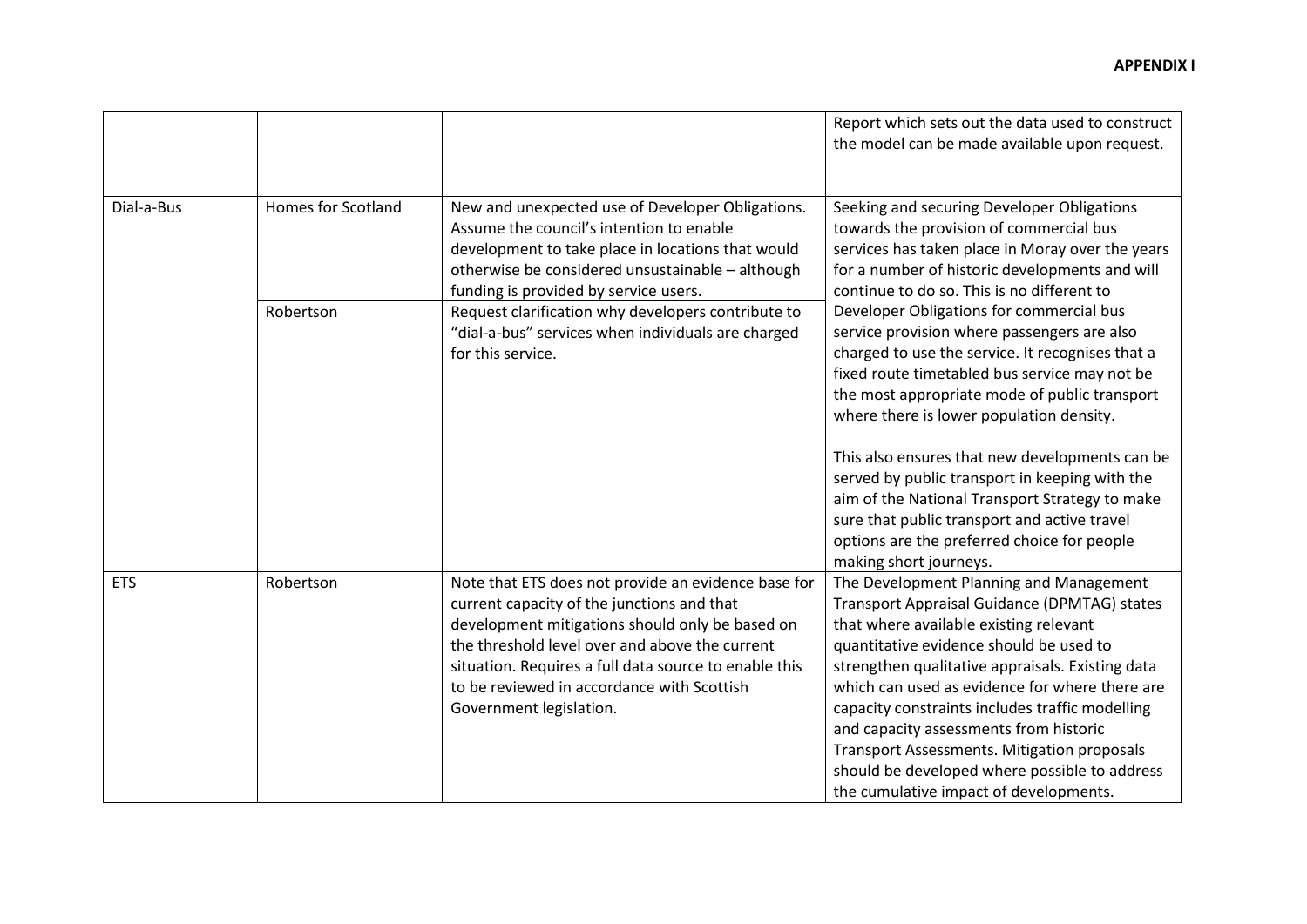|                   |                           |                                                                                                                                                                                                                                                                                                                                                                                                                                                                                                                                                                                                                                        | The method for ascertaining the proportional<br>impact of developments and contributions to<br>locations where there will be a cumulative<br>impact on the road network will continue to be<br>through the use of the Elgin Traffic Model at the<br>time of the planning application.                                                                                                                                                                                                                                                 |
|-------------------|---------------------------|----------------------------------------------------------------------------------------------------------------------------------------------------------------------------------------------------------------------------------------------------------------------------------------------------------------------------------------------------------------------------------------------------------------------------------------------------------------------------------------------------------------------------------------------------------------------------------------------------------------------------------------|---------------------------------------------------------------------------------------------------------------------------------------------------------------------------------------------------------------------------------------------------------------------------------------------------------------------------------------------------------------------------------------------------------------------------------------------------------------------------------------------------------------------------------------|
| Cumulative Impact | <b>Transport Scotland</b> | SG only considers transport for the local network.<br>Unaware of the potential cumulative impact on the<br>strategic road network a result of the LDP's spatial<br>strategy, as have not seen the conclusions of the<br>DPMTAG based appraisal, which included modelling<br>of the Council's preferred strategy. Unaware if any<br>mitigation measures are necessary to deliver this<br>strategy, including funding and delivery. This<br>information should be included within this<br>document.<br>Highlighted in the document that where any                                                                                        | The need to provide additional information<br>relating to the cumulative impact of<br>development on the Trunk Road network is<br>acknowledged.<br>Work is progressing in relation to providing<br>more detailed information relating to predicted<br>modelled traffic flows at key junctions on the<br>Trunk Road network within Elgin which will be<br>shared with Transport Scotland once it is<br>available.                                                                                                                      |
|                   |                           | development has the potential to change the<br>volume or nature of traffic using the Trunk Road<br>Network further consideration will be required in<br>discussion with the Council's Transport<br>Development Team and with Transport Scotland<br>and that this further consideration may result in<br>planning conditions and/or additional mitigation<br>requirements related to the strategic transport<br>network. Disappointing that the LDP has not<br>identified if there is a specific potential impact to<br>the trunk road network and outlined if transport<br>infrastructure is required to deliver the plan<br>strategy. | In agreement with Transport Scotland, and<br>utilising previously agreed capacity modelling<br>parameters as requested, additional<br>assessments of key junctions will be undertaken<br>and overall mitigation measures further<br>developed for the cumulative impact of<br>developments, taking cognisance of the needs of<br>pedestrians and cyclists as the National<br>Transport Strategy aims to make sure that public<br>transport and active travel options are the<br>preferred choice for people making short<br>journeys. |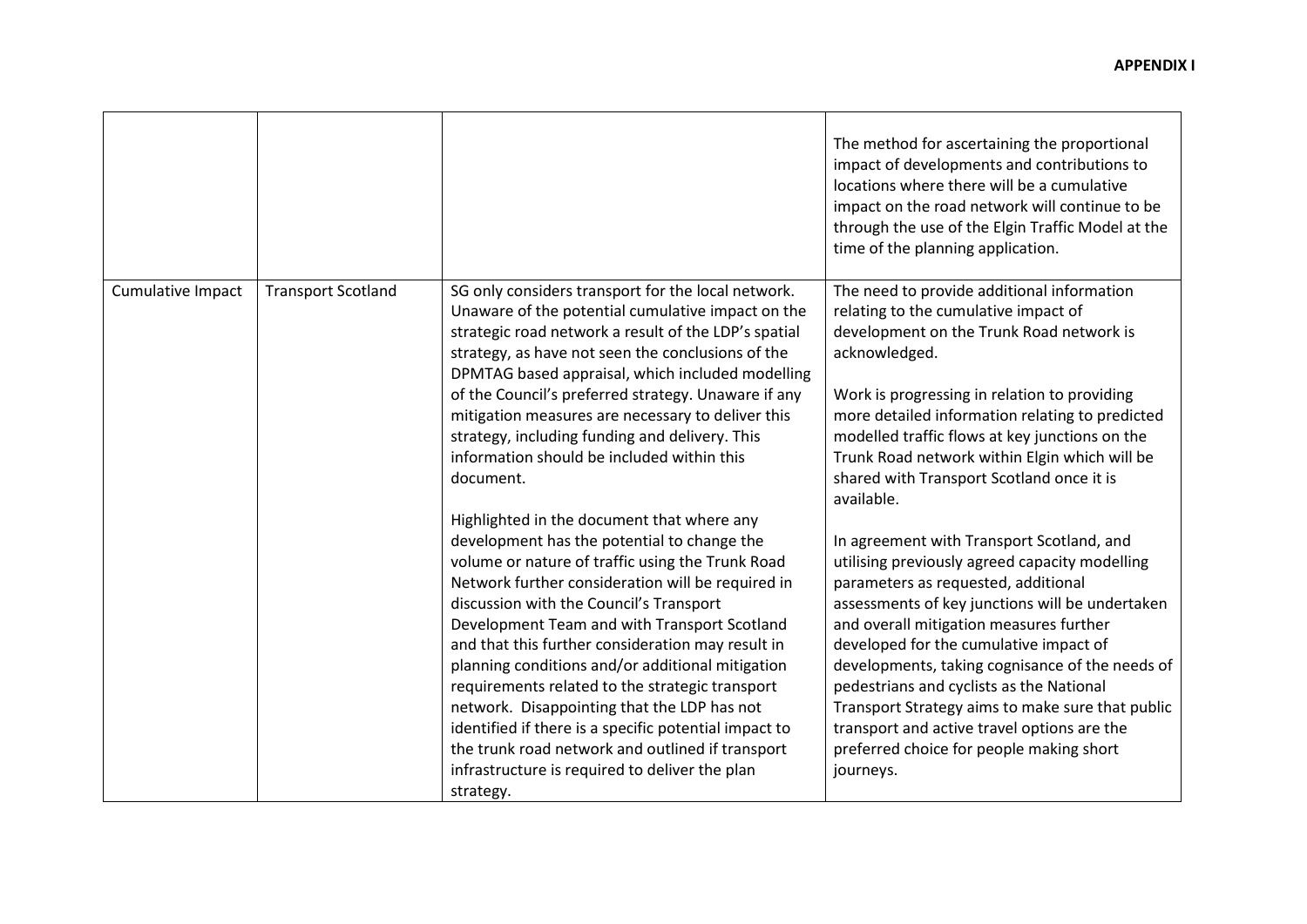|                                  |             |                                                         | Additional wording has been added to the SG to |
|----------------------------------|-------------|---------------------------------------------------------|------------------------------------------------|
|                                  |             | Consideration of cumulative impacts should be           | reflect this.                                  |
|                                  |             | identified in the LDP. Current approach of              |                                                |
|                                  |             | determining developer obligations through an            |                                                |
|                                  |             | agreed Transport Assessment/Transport Statement         |                                                |
|                                  |             | which addresses impact of individual planning           |                                                |
|                                  |             | applications, resulting in lack of clarity on transport |                                                |
|                                  |             |                                                         |                                                |
|                                  |             | implications for the development as cumulative          |                                                |
|                                  |             | impact is not considered, in particular requirement     |                                                |
|                                  |             | for any mitigation necessary prior to the               |                                                |
|                                  |             | implementation of the A96 upgrade. May result in        |                                                |
|                                  |             | planning application consultation timescales            |                                                |
|                                  |             | extending beyond the statutory period in order to       |                                                |
|                                  |             | reach agreement on appropriate measures that            |                                                |
|                                  |             | mitigate development impacts on the trunk road          |                                                |
|                                  |             | network, causing unnecessary delays in the planning     |                                                |
|                                  |             | process. May also result in confusion on the            |                                                |
|                                  |             | potential infrastructure improvements required to       |                                                |
|                                  |             | deliver the proposed allocations within the LDP,        |                                                |
|                                  |             | particularly with regard to the trunk road network.     |                                                |
| <b>Blue-Green Infrastructure</b> |             |                                                         |                                                |
| Transparency                     | <b>SEPA</b> | Note that the updated guidance aims to provide          | Supportive comment is noted.                   |
|                                  |             | certainty and sets out a transparent and consistent     |                                                |
|                                  |             | approach to infrastructure and facility requirements    |                                                |
|                                  |             | and are supportive of this.                             |                                                |
| Policy                           | <b>SEPA</b> | Proposed Local Development Plan Policy PP1              | Noted.                                         |
|                                  |             | Placemaking includes as a fundamental principle         |                                                |
|                                  |             | "Integrate multi- functional active travel routes,      |                                                |
|                                  |             | green and open space into layout and design, to         |                                                |
|                                  |             | create well connected places that encourage             |                                                |
|                                  |             | physical activity, provide attractive spaces for        |                                                |
|                                  |             | people to interact and to connect with nature" and      |                                                |
|                                  |             | under (iv) Open Spaces/Landscaping "Provide             |                                                |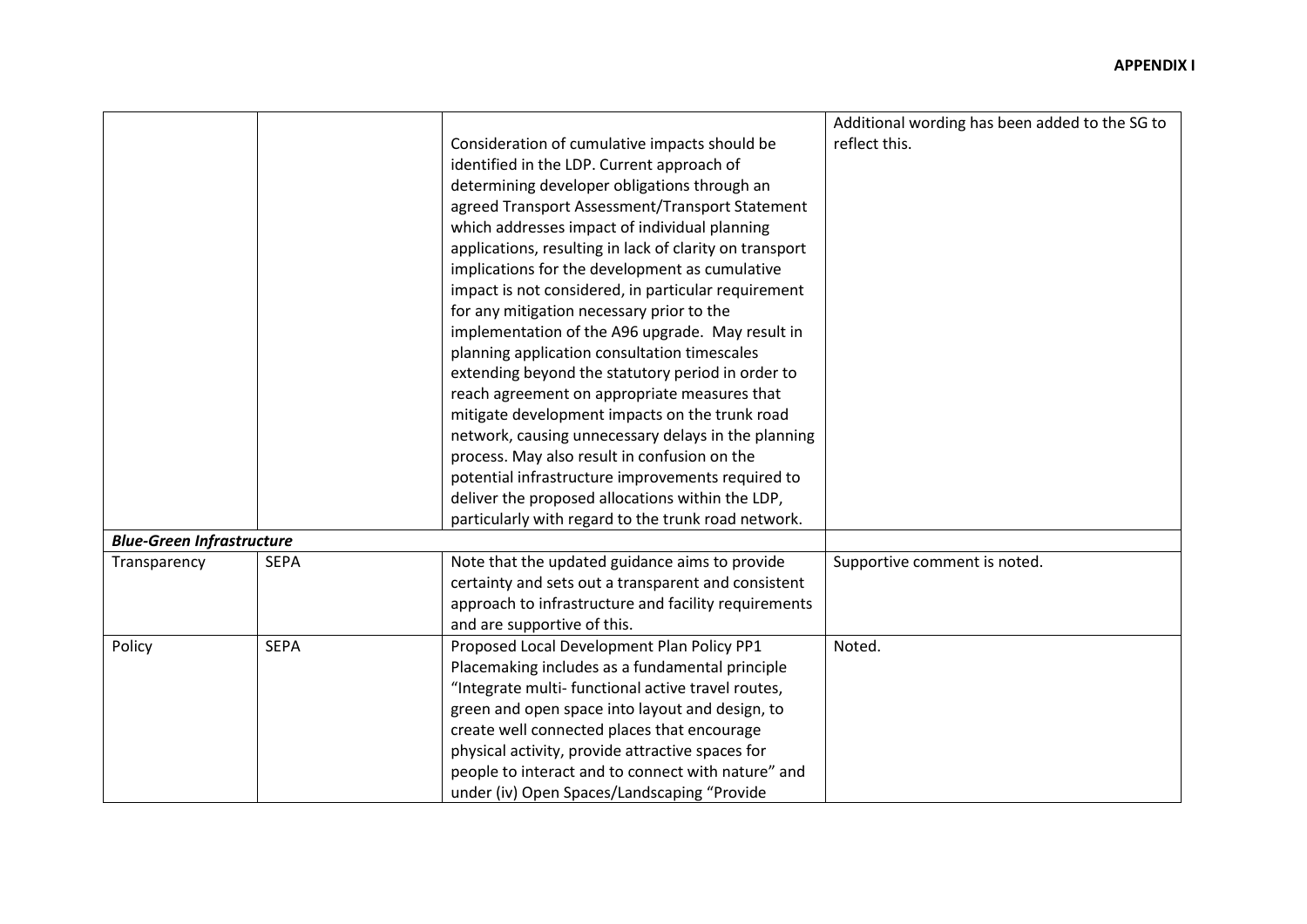|                                      |               | accessible, multi-functional open space within a<br>clearly defined hierarchy integrated into the<br>development and connected via an active travel<br>network of green/blue corridors that are fully<br>incorporated into the development and to the<br>surrounding area, and meet the requirements of<br>policy EP5 Open Space and the Open Space Strategy<br>Supplementary Guidance and Policy EP12 Managing<br>the Water Environment and Drainage".                                                                                                                                                                                                                                                               |                                                                                                                                                                                                                                                                                                 |
|--------------------------------------|---------------|-----------------------------------------------------------------------------------------------------------------------------------------------------------------------------------------------------------------------------------------------------------------------------------------------------------------------------------------------------------------------------------------------------------------------------------------------------------------------------------------------------------------------------------------------------------------------------------------------------------------------------------------------------------------------------------------------------------------------|-------------------------------------------------------------------------------------------------------------------------------------------------------------------------------------------------------------------------------------------------------------------------------------------------|
| Open Space                           | <b>SEPA</b>   | Welcome addition of Open Space to the<br>Infrastructure & Facility Requirements section on<br>Page 11, although "Open Space" has not been<br>added to the Sports & Recreational Facilities<br>heading of the summary table on Page 12.                                                                                                                                                                                                                                                                                                                                                                                                                                                                                | Noted and amended.                                                                                                                                                                                                                                                                              |
| Sport pitches                        | Sportscotland | It is positive that the SG is considering quality and<br>quantity of pitches (since quality issues can be<br>slightly overlooked). If there is an opportunity for<br>other sports facility types to be considered in this<br>way, we would welcome this approach.<br>Note that Page 20 states: "The sportscotland<br>national average for synthetic grass pitches is 0.7<br>pitches per 10,000 population. Moray currently<br>meets 0.8 pitches per 10,000 population." This may<br>be from an older Facilities Planning Model. Based on<br>the 2018 Facilities Planning Model; there are 0.5<br>pitches per 10,000 population in Moray; compared<br>to the national average of 0.9 pitches per 10,000<br>population. | Supportive comment is noted.<br>Text on page 20 has been amended to take<br>account of the 2018 Facilities Planning Model.<br>The Council is looking to build an evidence base<br>to be able to take developer obligations towards<br>further sports and community facilities in the<br>future. |
| <b>Blue/Green</b><br><b>Networks</b> | <b>SEPA</b>   | Consider developer obligations an opportunity to<br>enhance blue-green networks. Would welcome<br>additional bullet point to the list of Infrastructure &<br>Facility Requirements on Page 12, or addition an                                                                                                                                                                                                                                                                                                                                                                                                                                                                                                         | Developer Obligations will be sought towards<br>infrastructure items with a robust evidence<br>base. Blue and green infrastructure<br>requirements currently have a lack of evidence                                                                                                            |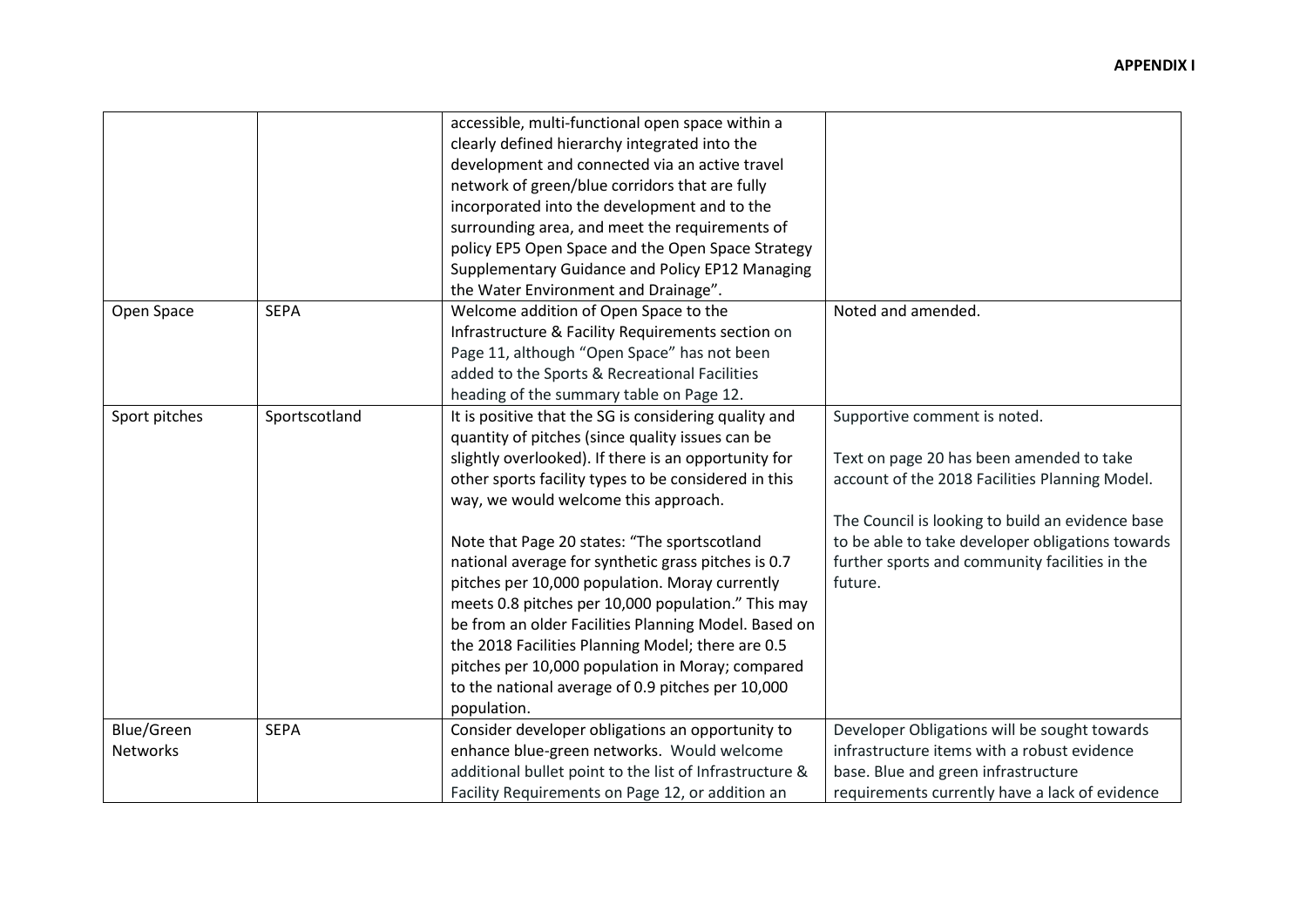|                                          |             | existing bullet point to relate to blue/green<br>infrastructure, with further consideration detailed in<br>the SG.                                                                                                                  | base to substantiate the need. The requirement<br>for blue-green infrastructure is considered to be<br>a policy requirement, not a developer obligation<br>as it needs to be built into the development as<br>part of good placemaking. Costs will vary<br>depending on each development, and therefore<br>it is difficult to attribute a cost for developer<br>obligations. If SEPA wish the Council to consider<br>including this requirement as a developer<br>obligation, a robust evidence base including<br>contribution rates and methodology for seeking<br>developer obligations must be provided by<br>SEPA.<br>A developer has the right to appeal to the<br>Directorate of Planning and Environmental<br>Appeals (DPEA) if the planning authority refuses<br>to modify or discharge an obligation within a<br>section 75 agreement. If there is a lack of<br>information to substantiate the need for such a<br>facility, then it is likely that the appeal will be<br>upheld and the Council may have costs awarded<br>against them for acting unreasonably. |
|------------------------------------------|-------------|-------------------------------------------------------------------------------------------------------------------------------------------------------------------------------------------------------------------------------------|---------------------------------------------------------------------------------------------------------------------------------------------------------------------------------------------------------------------------------------------------------------------------------------------------------------------------------------------------------------------------------------------------------------------------------------------------------------------------------------------------------------------------------------------------------------------------------------------------------------------------------------------------------------------------------------------------------------------------------------------------------------------------------------------------------------------------------------------------------------------------------------------------------------------------------------------------------------------------------------------------------------------------------------------------------------------------|
|                                          |             |                                                                                                                                                                                                                                     | Requirements to enhance the blue-green<br>infrastructure are covered within the policies of<br>the emerging Local Plan.                                                                                                                                                                                                                                                                                                                                                                                                                                                                                                                                                                                                                                                                                                                                                                                                                                                                                                                                                   |
| <b>SUDS</b><br><b>Affordable Housing</b> | <b>SEPA</b> | Wish consideration to be given to adding<br>"Addressing infrastructure with identified surface<br>water flooding issues by retrofitting Sustainable<br>Drainage Systems (SUDS)" to the bulleted list under<br>Transport on Page 14. | Retrofitting SUDS would not relate to new<br>developments and therefore this would not<br>meet the tests of the Scottish Government<br>Circular 3/2012.                                                                                                                                                                                                                                                                                                                                                                                                                                                                                                                                                                                                                                                                                                                                                                                                                                                                                                                   |
|                                          |             |                                                                                                                                                                                                                                     |                                                                                                                                                                                                                                                                                                                                                                                                                                                                                                                                                                                                                                                                                                                                                                                                                                                                                                                                                                                                                                                                           |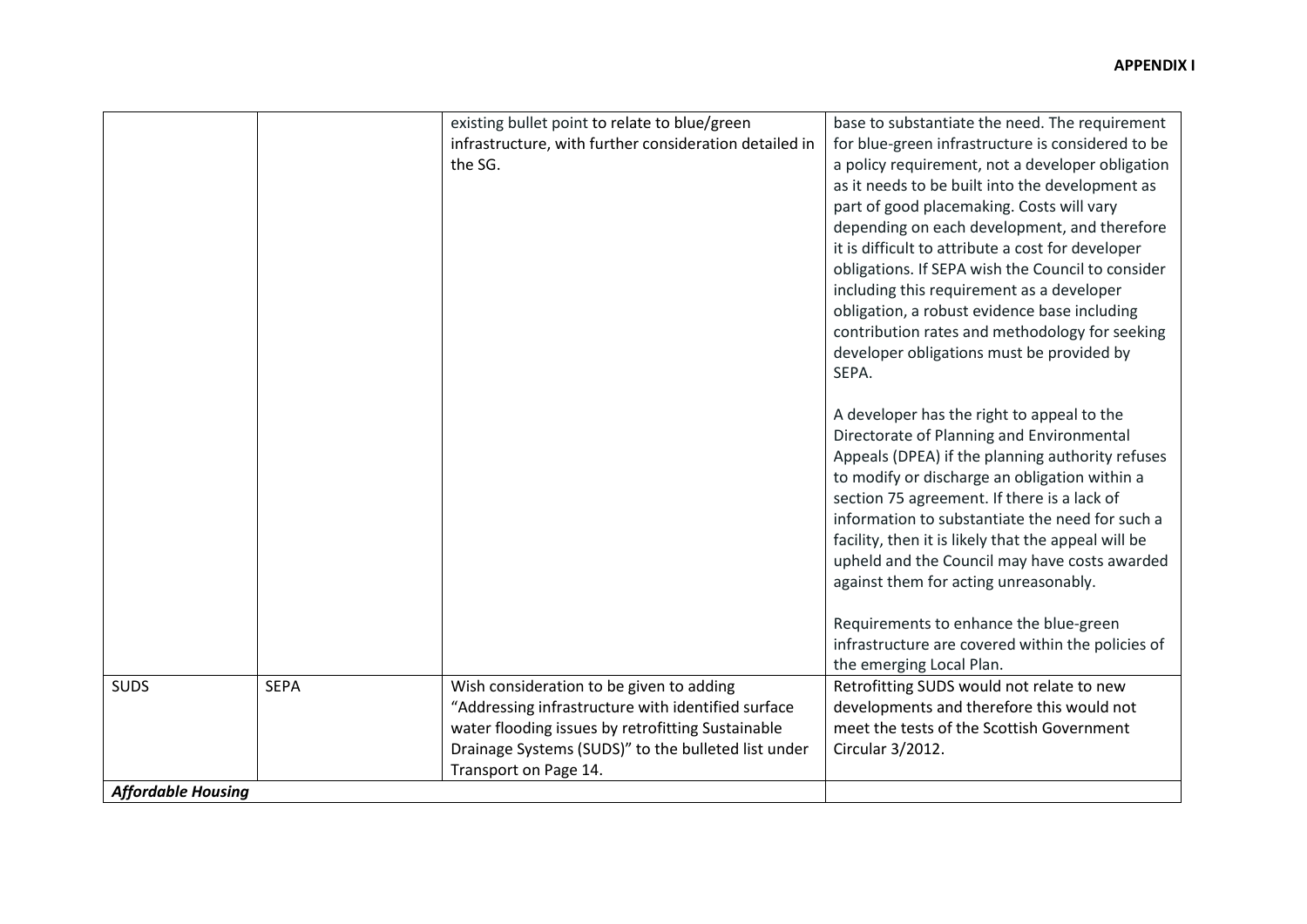| General              | Robertson/ Scotia<br>Homes                        | Suggest that obligations should not be sought or be<br>reduced for affordable homes as this is an obligation<br>in itself and it is to meet wider Government<br>objectives to an already existing community to<br>whom services are being provided.<br>Question whether the benchmark for affordable<br>housing will increase to reflect the new level of<br>developer obligations or whether this will be an<br>increased cost for the private element of a scheme.                                                        | New developments have an impact on local<br>infrastructure that requires mitigation including<br>private and affordable housing.<br>All RSLs when providing affordable housing have<br>to ensure that developer obligations are<br>considered when having sites valued and<br>developer obligations are reflected in their<br>purchase price.                                                                                                                                                                                                                               |
|----------------------|---------------------------------------------------|-----------------------------------------------------------------------------------------------------------------------------------------------------------------------------------------------------------------------------------------------------------------------------------------------------------------------------------------------------------------------------------------------------------------------------------------------------------------------------------------------------------------------------|-----------------------------------------------------------------------------------------------------------------------------------------------------------------------------------------------------------------------------------------------------------------------------------------------------------------------------------------------------------------------------------------------------------------------------------------------------------------------------------------------------------------------------------------------------------------------------|
| <b>Governance</b>    |                                                   |                                                                                                                                                                                                                                                                                                                                                                                                                                                                                                                             |                                                                                                                                                                                                                                                                                                                                                                                                                                                                                                                                                                             |
| <b>Unspent Funds</b> | Scotia Homes                                      | Request criteria identifying arrangements for the<br>event when repayment of developer obligation<br>remain unspent and how this should be<br>recompensed. In the absence of criteria in the SG,<br>on how payments are returnable if funds have not<br>been spent within specified criteria/time periods.                                                                                                                                                                                                                  | Page 10 of the Guidance sets out the process for<br>refunding unspent developer obligations.                                                                                                                                                                                                                                                                                                                                                                                                                                                                                |
| 15 Year Timeframe    | Homes for Scotland/<br>Scotia Homes/<br>Robertson | Object to the proposed changes to rules<br>surrounding the repayment of developer obligation<br>funds which remain unspent.<br>15 years is an unreasonably lengthy timescale for<br>public authorities to spend on services they argue<br>are crucial to sustainable development happening<br>nor or in the near future. The timescale should<br>remain at 10 years from date of planning permission<br>being granted.<br>Payments should be made refundable if funds have<br>not been spent within 10 years of being paid. | Rules relating to the refund of unspent<br>developer obligations for larger developments<br>have not been changed, and have been<br>recorded in legal agreements, where applicable,<br>signed by both the Council and developers.<br>For smaller applications such as a single house in<br>the countryside the onus has been placed on the<br>applicant to seek repayment of funds from the<br>Council, as monitoring these types of<br>developments is resource intensive for officers<br>and negatively impacts on the efficiency of the<br>developer obligation service. |
|                      |                                                   | Paragraph 24 of the Circular refers to contributions<br>being made towards facilities required "in the near                                                                                                                                                                                                                                                                                                                                                                                                                 | Moray has a slower build-out rate, therefore the<br>15 year timescale is deemed to be reasonable to                                                                                                                                                                                                                                                                                                                                                                                                                                                                         |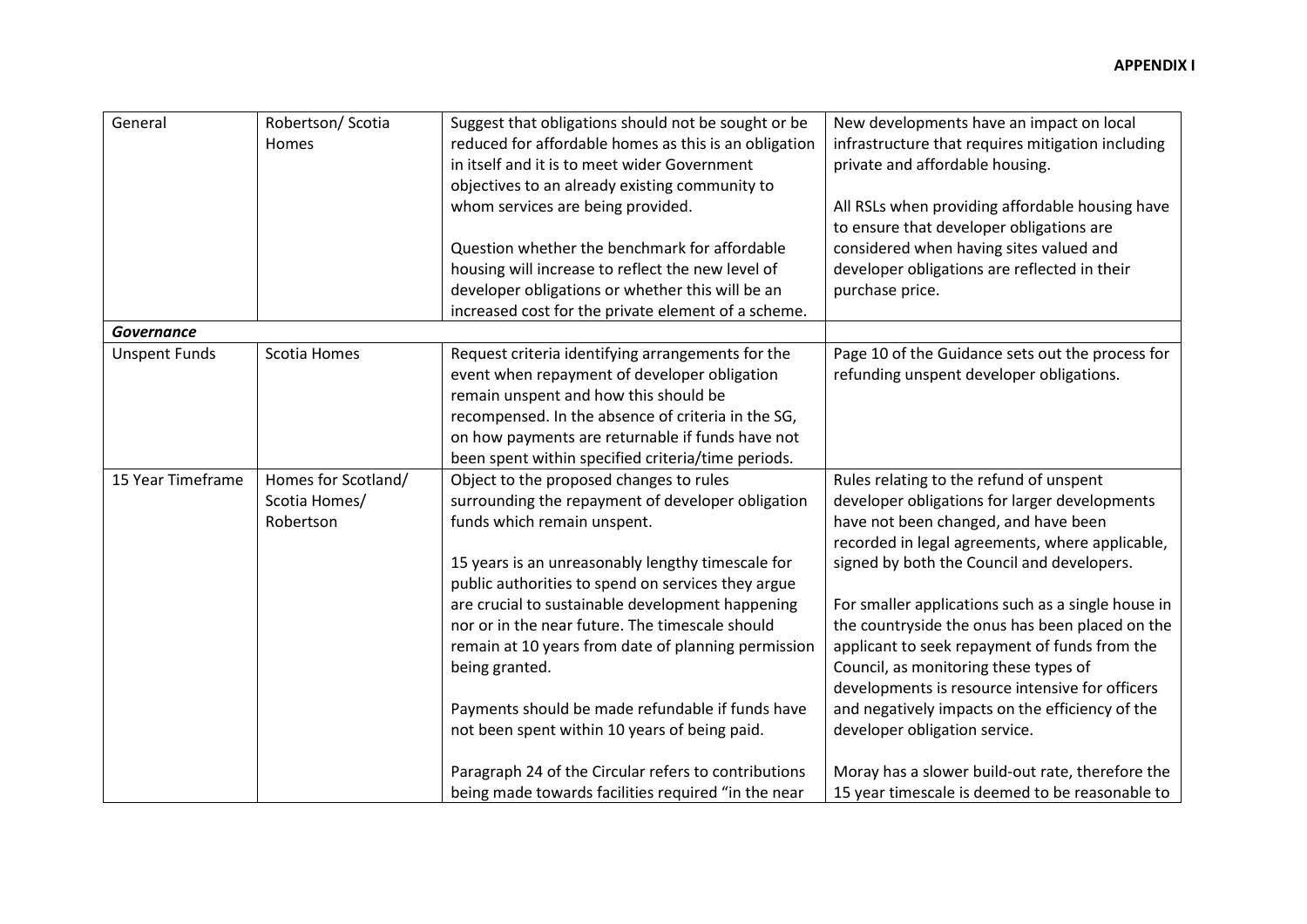|               |                                  | future". The Council's proposed approach doesn't<br>reflect that provision. A site the size of Findrassie for<br>example could see contributions paid over a 10-year<br>period with no compulsion for Moray Council to<br>spend the contributions for 25 years.                                                                                                                                                                     | allow adequate time for the Council and NHS<br>Grampian to be able to spend funds given the<br>timeframe required to construct larger<br>infrastructure items.<br>Some other local authorities operate with longer<br>timescales for refunding unspent contributions,<br>such as Highland Council with 20 years for<br>developments between 1 and 49 houses; or City<br>of Edinburgh Council, where contributions<br>relating to education infrastructure could be<br>spent by the Council within 30 years from the<br>date of construction of the new school. |
|---------------|----------------------------------|-------------------------------------------------------------------------------------------------------------------------------------------------------------------------------------------------------------------------------------------------------------------------------------------------------------------------------------------------------------------------------------------------------------------------------------|----------------------------------------------------------------------------------------------------------------------------------------------------------------------------------------------------------------------------------------------------------------------------------------------------------------------------------------------------------------------------------------------------------------------------------------------------------------------------------------------------------------------------------------------------------------|
| Viability/Cap |                                  |                                                                                                                                                                                                                                                                                                                                                                                                                                     |                                                                                                                                                                                                                                                                                                                                                                                                                                                                                                                                                                |
| Cap           | Savills (for Pitgaveny<br>Farms) | Moray is a relatively small market for housebuilding<br>(which is by far the main contributor to Obligations)<br>and it is understood with reluctant acceptance that<br>the cap was an attempt to balance the viability of<br>new development with the need to help fund<br>services and infrastructure. It provided some<br>financial certainty and reduced the conflict of<br>protracted negotiations. Its removal will undermine | The majority of developer obligations are sought<br>from residential development as this type of<br>development will generate an increase in<br>population and have a direct and cumulative<br>impact on the infrastructure identified in the SG.<br>The current cap of £6,500 per residential unit<br>applies to the financial contributions to be made                                                                                                                                                                                                       |
| Cap           | <b>Homes for Scotland</b>        | confidence in investment.<br>The cap reflects the Council's awareness of the vital<br>need to balance the need for new homes against the                                                                                                                                                                                                                                                                                            | towards healthcare, education, transportation<br>and sport & recreational facilities.                                                                                                                                                                                                                                                                                                                                                                                                                                                                          |
|               |                                  | desire to raise funds to cross-subsidise the delivery<br>of infrastructure, including public services.<br>The Council is clearly aware of the sensitivities<br>surrounding significant developer obligations asks in<br>an area with limited land options as Page 9 of the                                                                                                                                                          | The reason for the introduction of the cap was<br>to allow time for the land values to adjust to the<br>level of developer obligations required. Despite<br>having a cap in place since 2017, there has been<br>no evidence to suggest that the land values have<br>adjusted or started adjusting, and as a result,                                                                                                                                                                                                                                            |
|               |                                  | current guidance refers to the need for viability<br>awareness. Nothing has changed in recent times to                                                                                                                                                                                                                                                                                                                              | the Council is bridging the funding gap in<br>infrastructure. Developer obligations rarely                                                                                                                                                                                                                                                                                                                                                                                                                                                                     |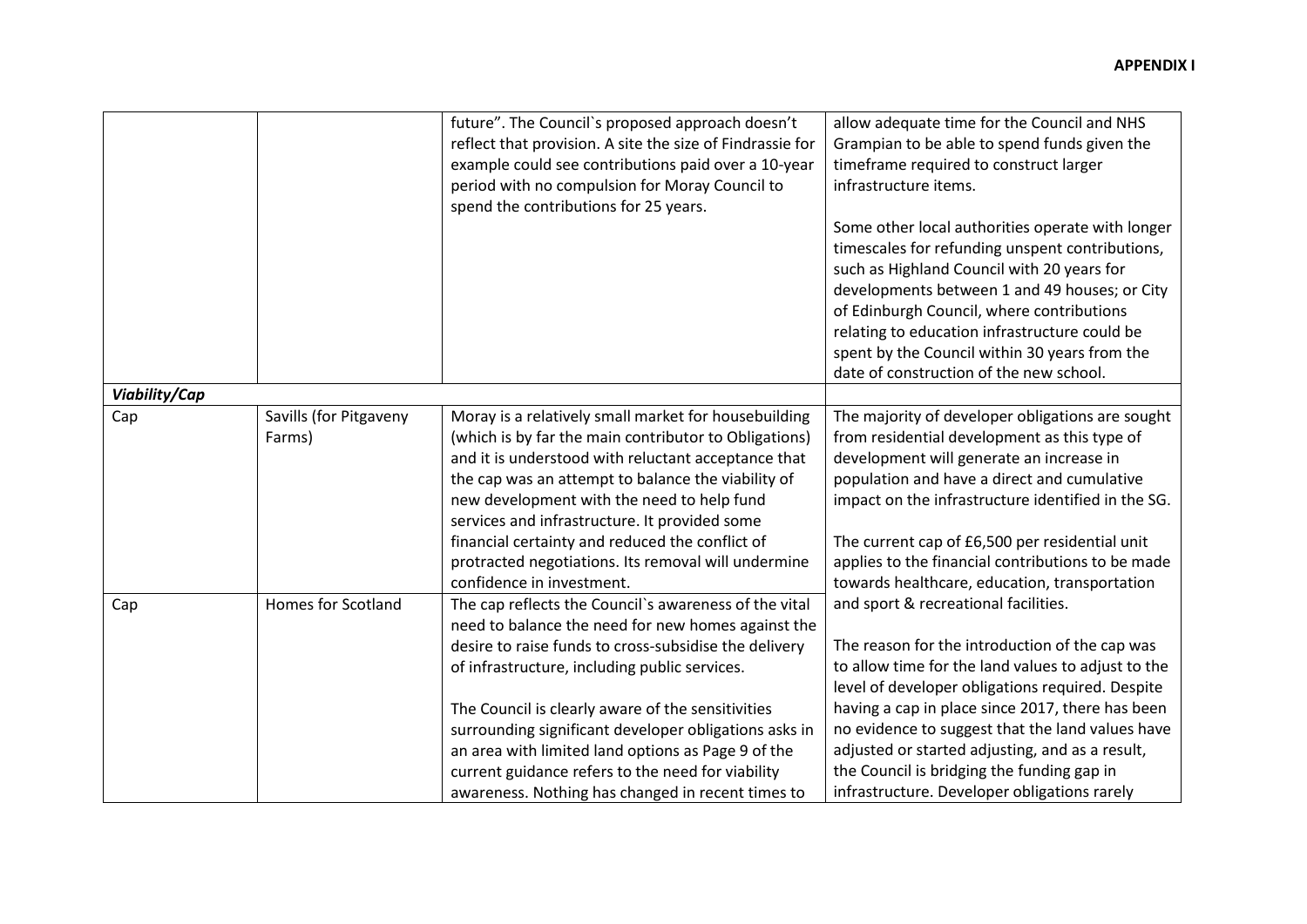|             |                            | make this anything less of a reality.                 | cover the full cost of a mitigation measure        |
|-------------|----------------------------|-------------------------------------------------------|----------------------------------------------------|
|             |                            |                                                       | required, but in Moray due the introduction of     |
|             |                            | Firm view is that the cap should remain in place.     | the cap, the funding gap is even larger and with   |
| Cap         | Homes for Scotland/        | The cap is also misleading as it only represents      | the current budgetary pressures that the Council   |
|             | Savills (for Pitgaveny     | contributions made towards education places,          | is facing, the Council is no longer capable of     |
|             | Farms)                     | community facilities, healthcare and transport. It    | bridging the funding gap to this extent. The       |
|             |                            | does not take into account the cost imposed by        | viability assessments undertaken suggest that      |
|             |                            | applicants who have to provide a serviced site for a  | the funding gap can be closed by removing the      |
|             |                            | school in addition to financial contributions.        | cap and increasing the level of developer          |
| Cap removal | <b>Scottish Government</b> | Adopted guidance justifies the cap on viability       | obligations secured while continuing to deliver    |
|             |                            | grounds, suggests that landowners need to adjust      | much needed housing in Moray.                      |
|             |                            | their land value expectations to reflect the scale of | The Council's intention was to prepare a Whole     |
|             |                            | planning obligations being sought in Moray.           | Plan Viability Study for the emerging Local        |
|             |                            | However, it also recognises that if values are too    | Development Plan to inform the review of the       |
|             |                            | low, landowners may not be incentivised to bring      | cap. Unfortunately, this was unsuccessful due to   |
|             |                            | forward land for development, which may threaten      | the size of Moray, small amount of landowners      |
|             |                            | the Council's planning ambitions. According to the    | and therefore the lack of information available    |
|             |                            | adopted supplementary guidance, the cap reflects      | on land values/land deals.                         |
|             |                            | lands values, sales values and development costs      |                                                    |
|             |                            | and is based on a viability appraisal recently        | As far as Moray Council is aware none of the       |
|             |                            | undertaken in Elgin. The adopted guidance indicates   | other local authorities in Scotland operate a cap. |
|             |                            | that a detailed Whole Plan Viability study is being   | Since the introduction of the cap, viability       |
|             |                            | carried out and this will inform a review of the cap. | assessments submitted have not been                |
|             |                            |                                                       | transparent and the national press has reported    |
|             |                            | It would be useful for the supplementary guidance     | on record profits for some Moray based             |
|             |                            | (under consultation) to set out the basis for the     | housebuilders.                                     |
|             |                            | removal of the CAP.                                   |                                                    |
| Cap removal | Robertson                  | Disappointed the CAP has been completely removed      | The current SG sets out that the cap applies to    |
|             |                            | without consultation.                                 | December 2019, and therefore the review of the     |
|             |                            |                                                       | cap was known to all stakeholders since August     |
|             |                            | Cap was introduced through dialogue with District     | 2017.                                              |
|             |                            | Valuer, who in their report dated November 2015,      | In addition to this, Council officers were         |
|             |                            | provided evidence of the challenges that higher       | informing developers of the cap being reviewed,    |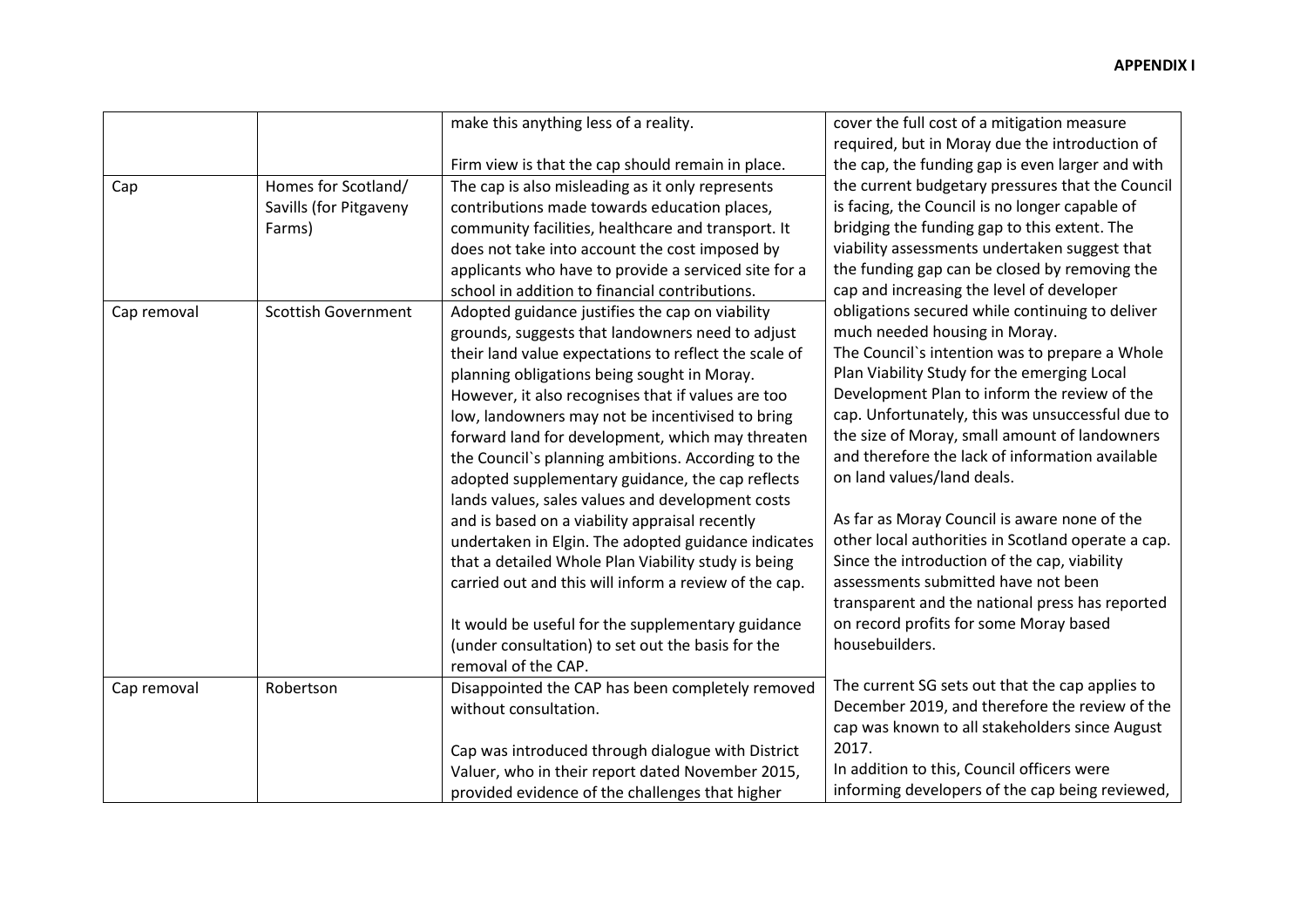|             |                           | contributions would have on prevailing land values.    | potentially increased or even removed when          |
|-------------|---------------------------|--------------------------------------------------------|-----------------------------------------------------|
|             |                           | Unaware of evidence provided by the DV or any          | discussing larger developments and providing        |
|             |                           | other body to inform the Council on the impact of      | developer obligations advice. Developers were       |
|             |                           | their decision to remove the cap. Concerned about      | advised to be mindful of the review when            |
|             |                           | the financial implications that the removal of the     | discussing land deals and build flexibility into    |
|             |                           | cap will create going forwards for development in      | any agreement between them and landowners           |
|             |                           | Moray.                                                 | which allow an adjustment of the land deal once     |
| Cap removal | <b>Homes for Scotland</b> | Shocked by the press release issued by Moray           | the review has been undertaken.                     |
|             |                           | Council on 10 December 2019, provocatively titled      |                                                     |
|             |                           | "Councillors scrap cap of developer obligations".      | The developers are encouraged to make early         |
|             |                           | The unanimous decision to remove the cap was           | contact with the Council so the level of            |
|             |                           | taken by councillors in a closed session and           | developer obligations required can be advised       |
|             |                           | stakeholders had been given no warning that the        | and be taken account of when purchasing land.       |
|             |                           | cap was due to be discussed, or that a consideration   | This service is offered free of charge by the       |
|             |                           | was being given to changing it or removing it          | Council to the developers to support the            |
|             |                           | entirely.                                              | delivery of sites.                                  |
| Cap removal | Homes for Scotland/       | Request that the cap removal should form part of       |                                                     |
|             | Scotia Homes              | the draft SG to be subject to consultation given that  | Developer obligations should be taken into          |
|             |                           | the removal of the cap will significantly affect the   | account when purchasing land and the land           |
|             |                           | viable delivery of sites, previously costed on the     | value should reflect this policy requirement. The   |
|             |                           | basis of this cap.                                     | Council however is taking a pragmatic approach      |
|             |                           |                                                        | and will enter into negotiations where viability is |
|             |                           | All preparations underway to deliver new homes on      | an issue.                                           |
|             |                           | the sites Moray Council has supported in its draft     |                                                     |
|             |                           | LDP will have been based on the cap. Many, if not all  | Additional text within the updated SG has been      |
|             |                           | the sites previously deemed viable will have to be     | included to provide justification for removing      |
|             |                           | reviewed in light of this stark and unilateral policy  | the cap.                                            |
|             |                           | change. This will have an impact of the deliverability |                                                     |
|             |                           | of the LDP and on the effectiveness of sites currently |                                                     |
|             |                           | in the housing land audit.                             |                                                     |
| Cap removal | Springfield               | Understand the difficult position the Council is in    | Noted.                                              |
|             |                           | and accept that the removal of the cap is being        |                                                     |
|             |                           | adopted in an effort to address some of the            |                                                     |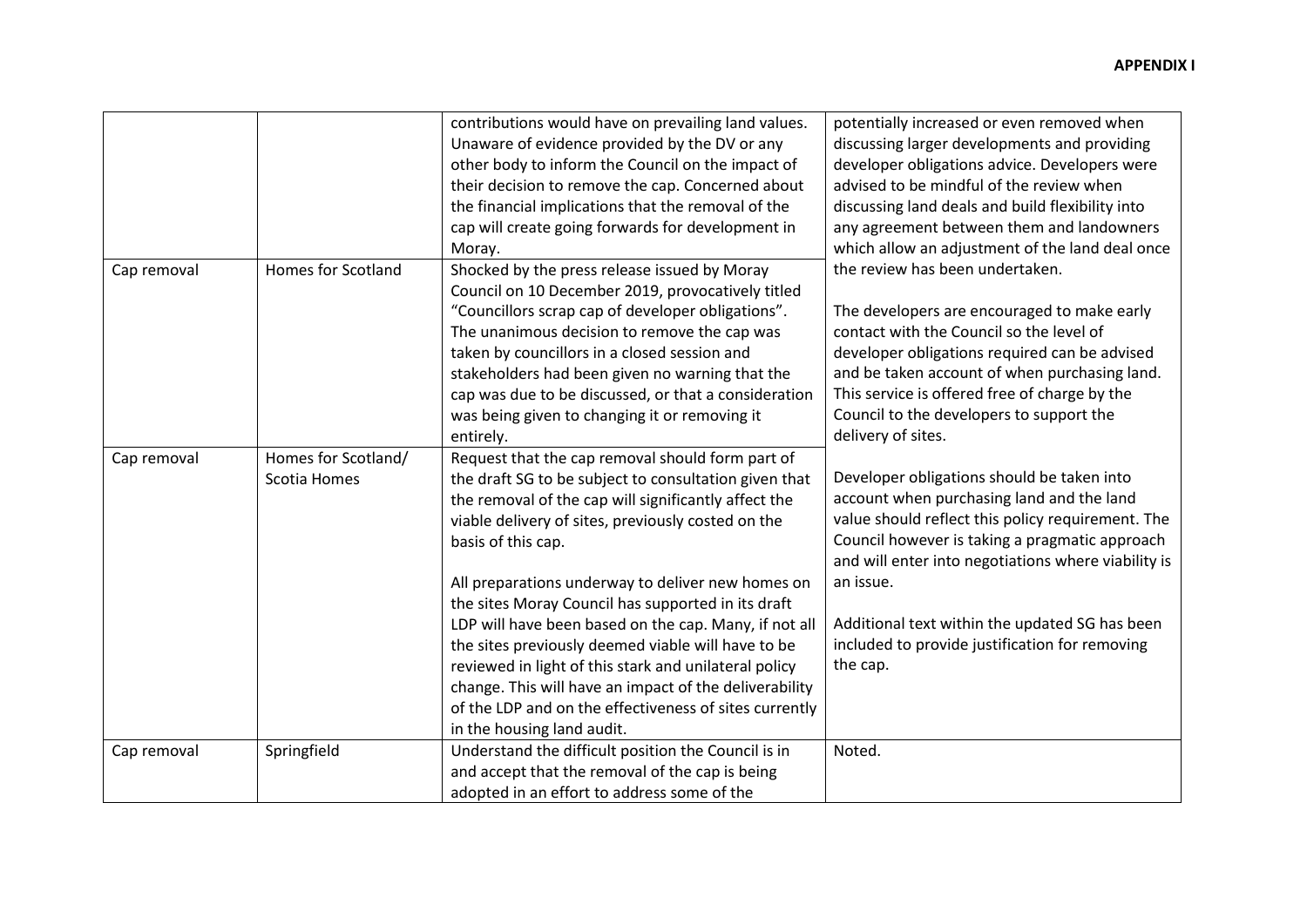|           |                                  | Council's current challenges.                                                                                                                                                                                                                                                                                                                                                                                                                         |                                                                                                                                                                                                                                                                                                                                                                                                                                  |
|-----------|----------------------------------|-------------------------------------------------------------------------------------------------------------------------------------------------------------------------------------------------------------------------------------------------------------------------------------------------------------------------------------------------------------------------------------------------------------------------------------------------------|----------------------------------------------------------------------------------------------------------------------------------------------------------------------------------------------------------------------------------------------------------------------------------------------------------------------------------------------------------------------------------------------------------------------------------|
| Viability | Springfield                      | Concerns over viability if the removal of the CAP<br>applies to land holdings which are already<br>consented, either directly or at the time of a future<br>planning application to remix an area. This land was<br>contracted at a value which reflects the current cap<br>and development would become unviable should a<br>higher charge apply. This would have implications<br>for the continuity of housing delivery and<br>employment in Moray. | The cap will apply to planning applications<br>validated on or after the date of adoption of the<br>Guidance. In terms of major developments with<br>s75 legal agreements, simply remixing the area<br>without changing the total number of houses on<br>site will only require a modification to the legal<br>agreement to take account of the subsequent<br>planning applications and link them to the<br>original permission. |
|           |                                  | Sustainable growth is what both Springfield and<br>Moray Council would like to see, therefore<br>optimistic that the Council will take a pragmatic<br>view to introducing the removal of the cap and not<br>apply this on historically contracted land.                                                                                                                                                                                               |                                                                                                                                                                                                                                                                                                                                                                                                                                  |
| Viability | Scotia Homes                     | Appears to be an increase in developer obligations.<br>These potential financial increases, together with<br>new services not included in the 2018 SG, relating to<br>for example dentistry and community pharmacies,<br>will all exacerbate development viability. The 2019<br>SG could result in allocated sites being jeopardises in                                                                                                               | Developer obligations should be reflected in the<br>land value when negotiating land for<br>developments and should not be a burden to<br>house builders.<br>The rates set out in the SG have been index-                                                                                                                                                                                                                        |
|           | Homes for Scotland/<br>Robertson | terms of viability.<br>Concerns over financial pressure for companies who<br>have recently concluded missives based on the<br>provision of the cap and concerns that these<br>transactions will now come under financial pressure<br>unless an agreed solution can be identified and                                                                                                                                                                  | linked to reflect current costs. The only<br>additional infrastructure item that has been<br>added to the Guidance is a Local Authority<br>provided bus service.<br>It is presumed that all missives recently                                                                                                                                                                                                                    |
|           | <b>Homes for Scotland</b>        | implemented.<br>The announcement of the removal of the cap<br>completely pulls the rug out from under Moray's<br>home building sector.                                                                                                                                                                                                                                                                                                                | concluded relate to current planning<br>applications already in the system, which will<br>not be affected by the removal of the cap.                                                                                                                                                                                                                                                                                             |
|           | Savills (for Pitgaveny           | It has proved difficult to accommodate the burden                                                                                                                                                                                                                                                                                                                                                                                                     | An additional exemption has also been                                                                                                                                                                                                                                                                                                                                                                                            |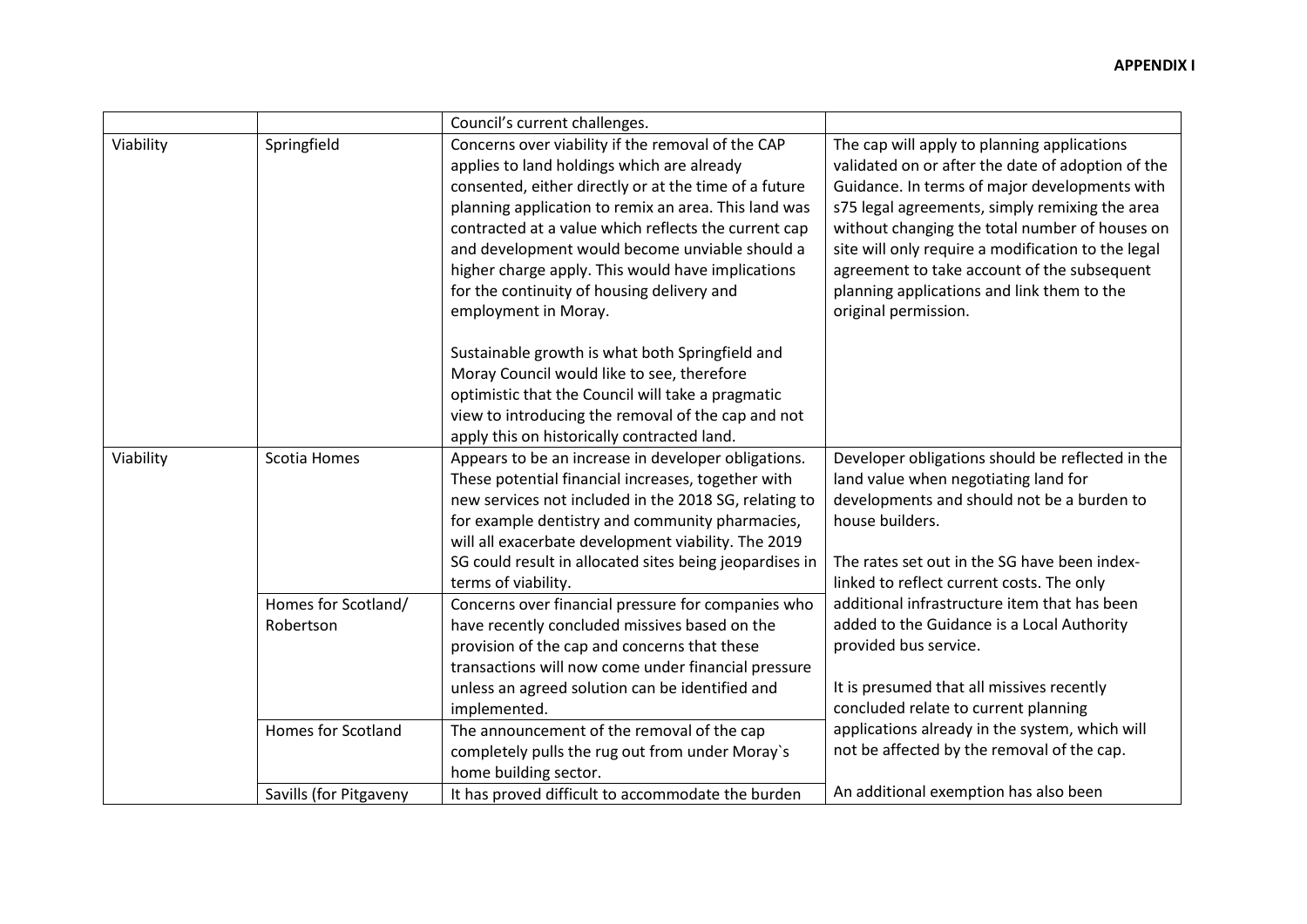|                          | Farms)                              | of obligations with the viability of the development<br>between initial consultation, adoption of the<br>Guidance, and operation up to 2020.                                                                                                                                                                                                                                                                                                                                          | introduced within the SG to exempt town centre<br>redevelopment of existing buildings for<br>residential use and redevelopment of<br>opportunity sites identified in Town Centre<br>Masterplans adopted as a material<br>consideration by the Council to encourage the<br>re-use of vacant floor space and redundant<br>buildings within the town centre.                                                                                                                                                                                           |
|--------------------------|-------------------------------------|---------------------------------------------------------------------------------------------------------------------------------------------------------------------------------------------------------------------------------------------------------------------------------------------------------------------------------------------------------------------------------------------------------------------------------------------------------------------------------------|-----------------------------------------------------------------------------------------------------------------------------------------------------------------------------------------------------------------------------------------------------------------------------------------------------------------------------------------------------------------------------------------------------------------------------------------------------------------------------------------------------------------------------------------------------|
| Viability                | <b>Cairn Housing</b><br>Association | Concerns that sites will become unviable unless the<br>site qualifies as an exemption for "brownfield/town<br>centre". It would be considered whether there<br>remained any merit of being an active RSL developer<br>in Moray in light of the contribution expectations.<br>Strongly recommend that the Members revisit the<br>application of the guidance to the affordable sector<br>as Cairn Housing Association view the measures as<br>not affordable within the public sector. | All RSLs when providing affordable housing have<br>to ensure that developer obligations are<br>considered when having sites valued and<br>developer obligations are reflected in their<br>purchase agreements. Moray Council Housing<br>Service follows this practice and all the<br>affordable housing developments that are<br>provided by the Council take account of<br>developer obligations when purchasing land.<br>This practice has been shared and discussed at<br>the Investment Group Meeting with all RSLs who<br>are active in Moray. |
| Viability/Land<br>Values | Savills (for Pitgaveny<br>Farms)    | Strong possibility that land for development will not<br>be released onto the market as house builders are<br>likely to pass on the cost of developer obligations<br>onto the landowner than increase the selling price<br>of houses. This will become a complex calculation<br>against the existing value of the land and its<br>potential for long-term productivity.<br>This is pertinent to Moray due to its rural nature<br>where the housing market has limited scale but the   | Developer obligations should be reflected in<br>land values and therefore house builders are not<br>expected to absorb the costs of developer<br>obligations.<br>In cases where land would not be released at a<br>lower land value, the Council offers a viability<br>process and if relevant information, set out in<br>Appendix 5, is provided and should a variation<br>be considered acceptable, the Council will enter                                                                                                                        |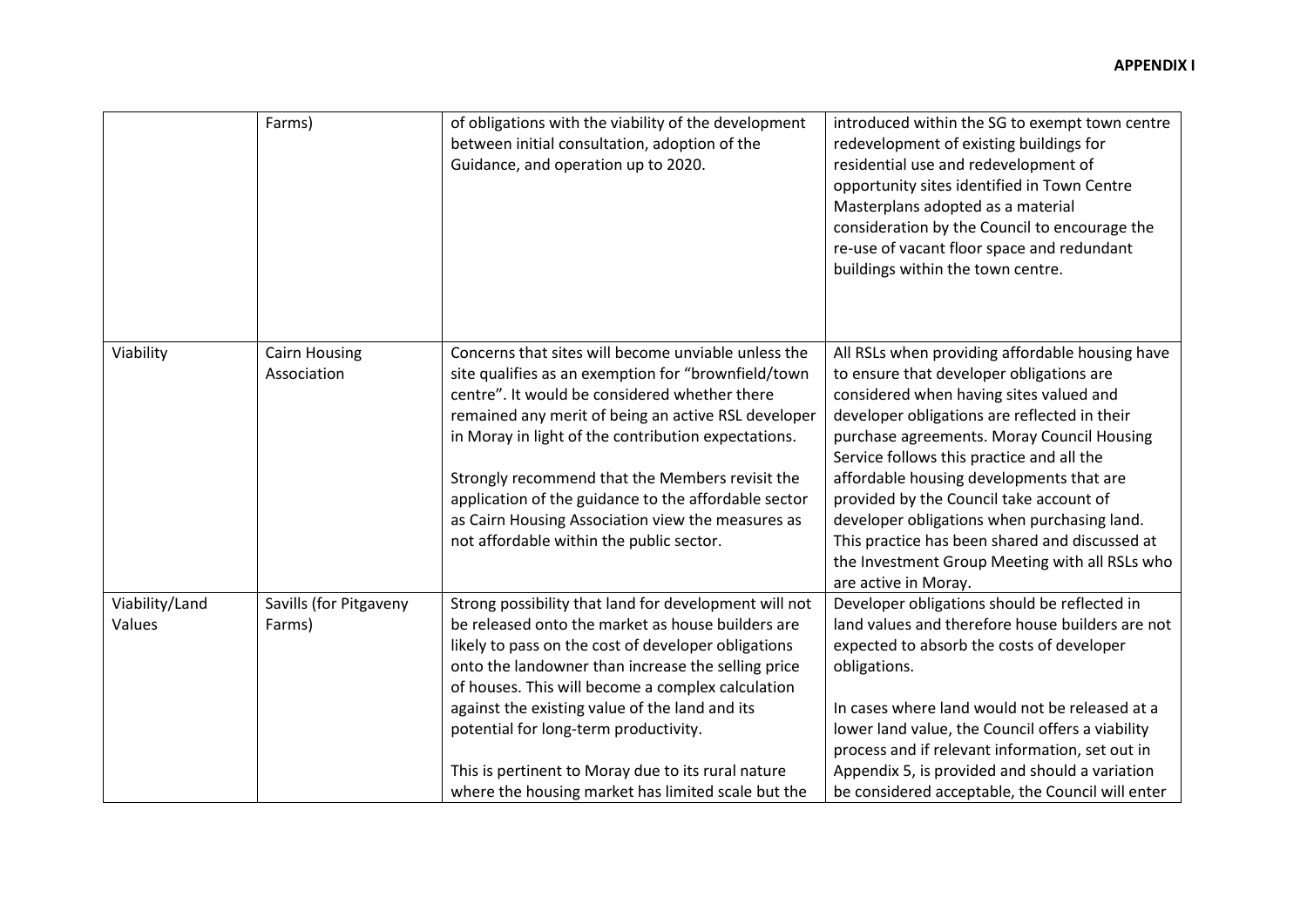|          |                                             | costs of infrastructure are as costly as an urban                                                                                                                                                                                                                                                                                                                                                                                                                             | into negotiations with the developer to ensure                                                                                                                                                                                                                                                                                                                                                                    |
|----------|---------------------------------------------|-------------------------------------------------------------------------------------------------------------------------------------------------------------------------------------------------------------------------------------------------------------------------------------------------------------------------------------------------------------------------------------------------------------------------------------------------------------------------------|-------------------------------------------------------------------------------------------------------------------------------------------------------------------------------------------------------------------------------------------------------------------------------------------------------------------------------------------------------------------------------------------------------------------|
|          |                                             | area.                                                                                                                                                                                                                                                                                                                                                                                                                                                                         | that the economic growth of Moray continues.                                                                                                                                                                                                                                                                                                                                                                      |
|          | <b>Viability Assessments/Process</b>        |                                                                                                                                                                                                                                                                                                                                                                                                                                                                               |                                                                                                                                                                                                                                                                                                                                                                                                                   |
| General  | Springfield                                 | Comfortable that in the future Section 75<br>negotiations, development viability assessments will<br>be the failsafe mechanism by which a workable<br>settlement is reached following the removal of the<br>cap.                                                                                                                                                                                                                                                              | Noted.                                                                                                                                                                                                                                                                                                                                                                                                            |
| General  | Robertson/ Savills (for<br>Pitgaveny Farms) | Concerns the removal of the cap will result in a<br>significant increase in contentious viability<br>assessments, adding to development costs and<br>delay or discourage projects.                                                                                                                                                                                                                                                                                            | Agree that the current process is time<br>consuming as the required information is not all<br>submitted up front, and the DV needs to make<br>assumptions in order to be able to review the                                                                                                                                                                                                                       |
|          | <b>Homes for Scotland</b>                   | Because of the cap, home builders only very<br>occasionally had to use the viability process.<br>Improvements require to be made to the process as<br>it will become more commonly used. Developers<br>recently undergone the process suggest that<br>improvements will need to be made.<br>The Council will need to have a fair, accessible<br>method in place of dealing quickly and efficiently<br>with viability claims. Current arrangements are not<br>fit for purpose. | development viability.<br>With the removal of the cap, it is likely that<br>more viability assessments will be submitted to<br>the Council as part of the planning process.<br>Therefore, the process in dealing with viability<br>assessments has been streamlined to avoid<br>delays in the planning process.<br>The Applicant Viability Data (AVD) form and<br>guidance notes listing all information required |
| Process  | Savills (for Pitgaveny<br>Farms)            | Request a commitment to a more efficient viability<br>assessments procedure before the change is<br>effected. A procedure will have to be introduced<br>which includes impact on the price of the land, and<br>allow a reasonableness test to be extended to the<br>owner and the potential developer through<br>independent arbitration.                                                                                                                                     | have been included within Appendix 5 of the SG<br>and have been developed in conjunction with<br>the DV based on recent viability assessments<br>and policy guidance for preparing and reviewing<br>viability assessments. Some flexibility has been<br>left in the process to allow developers<br>submitting a viability assessment in their                                                                     |
| Template | Robertson/Homes for<br>Scotland/Barratt     | Request that a standard form of viability assessment<br>is introduced, which is partially noted within<br>Appendix 5 through could vary drastically and more                                                                                                                                                                                                                                                                                                                  | preferred format as a hardcopy and "live<br>spreadsheet" with working formulas alongside<br>the AVD form, which contains all the necessary                                                                                                                                                                                                                                                                        |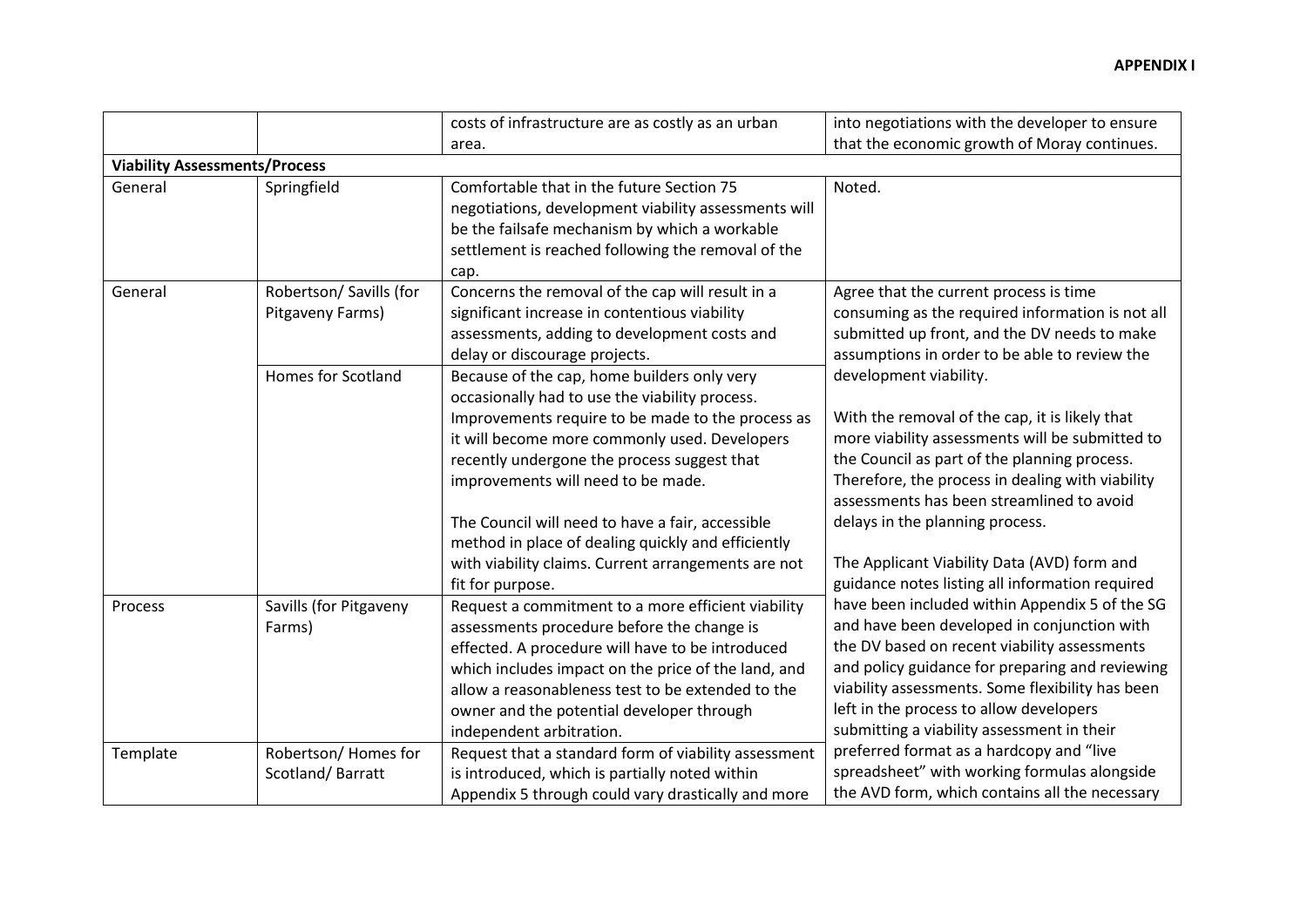|  | details should be provided to ensure that all parties<br>are working from the same base line. It would be<br>encouraged that the Council discuss a solution with<br>Homes for Scotland to enable an industry wide<br>formulae.<br>Suggested that Moray Council works collaboratively<br>with the home building industry to design and<br>implement new arrangements for reviewing viability<br>assessments. A template approach is suggested to<br>be a sensible option. These arrangements should be<br>in place and tested in advance of the new LPD being<br>adopted.<br>Proposed 30 April 2020 as a deadline for the Council<br>to work with Homes for Scotland towards the<br>production of a template for viability assessments.<br>May wish to comment in more detail on Appendix 5<br>as this is progressed. | information that the DV will require to enter<br>into the ARGUS software used to review viability<br>assessments efficiently and promptly.<br>Alternatively, for those who are unsure what<br>format to use, the AVD form could be used as a<br>template and submitted as a hardcopy and "live<br>spreadsheet" with working formulas.<br>Some recent viability assessments received<br>lacked important information, calculations were<br>not accurate, were provided in a confusing<br>format and it took lengthy discussions to<br>understand the data provided, which took up<br>significant time from both the DV and Council<br>officers.<br>It is considered that Appendix 5 provides a clear<br>guidance to developers when preparing viability<br>assessments and the onus is on developers to<br>provide clear information to avoid lengthy<br>discussions and ensure this process is not time<br>consuming and does not add delays to the<br>planning process.<br>The opportunity was given as part of the<br>consultation to test and comment on the<br>Applicant Viability Data (AVD) form and<br>Guidance notes, but no comments directly<br>related to these or request for further discussion<br>during the 6 week consultation to influence<br>Appendix 5 have been received. Therefore, no<br>changes are proposed to this section of the SG. |
|--|----------------------------------------------------------------------------------------------------------------------------------------------------------------------------------------------------------------------------------------------------------------------------------------------------------------------------------------------------------------------------------------------------------------------------------------------------------------------------------------------------------------------------------------------------------------------------------------------------------------------------------------------------------------------------------------------------------------------------------------------------------------------------------------------------------------------|----------------------------------------------------------------------------------------------------------------------------------------------------------------------------------------------------------------------------------------------------------------------------------------------------------------------------------------------------------------------------------------------------------------------------------------------------------------------------------------------------------------------------------------------------------------------------------------------------------------------------------------------------------------------------------------------------------------------------------------------------------------------------------------------------------------------------------------------------------------------------------------------------------------------------------------------------------------------------------------------------------------------------------------------------------------------------------------------------------------------------------------------------------------------------------------------------------------------------------------------------------------------------------------------------------------------------------------------------------------|
|--|----------------------------------------------------------------------------------------------------------------------------------------------------------------------------------------------------------------------------------------------------------------------------------------------------------------------------------------------------------------------------------------------------------------------------------------------------------------------------------------------------------------------------------------------------------------------------------------------------------------------------------------------------------------------------------------------------------------------------------------------------------------------------------------------------------------------|----------------------------------------------------------------------------------------------------------------------------------------------------------------------------------------------------------------------------------------------------------------------------------------------------------------------------------------------------------------------------------------------------------------------------------------------------------------------------------------------------------------------------------------------------------------------------------------------------------------------------------------------------------------------------------------------------------------------------------------------------------------------------------------------------------------------------------------------------------------------------------------------------------------------------------------------------------------------------------------------------------------------------------------------------------------------------------------------------------------------------------------------------------------------------------------------------------------------------------------------------------------------------------------------------------------------------------------------------------------|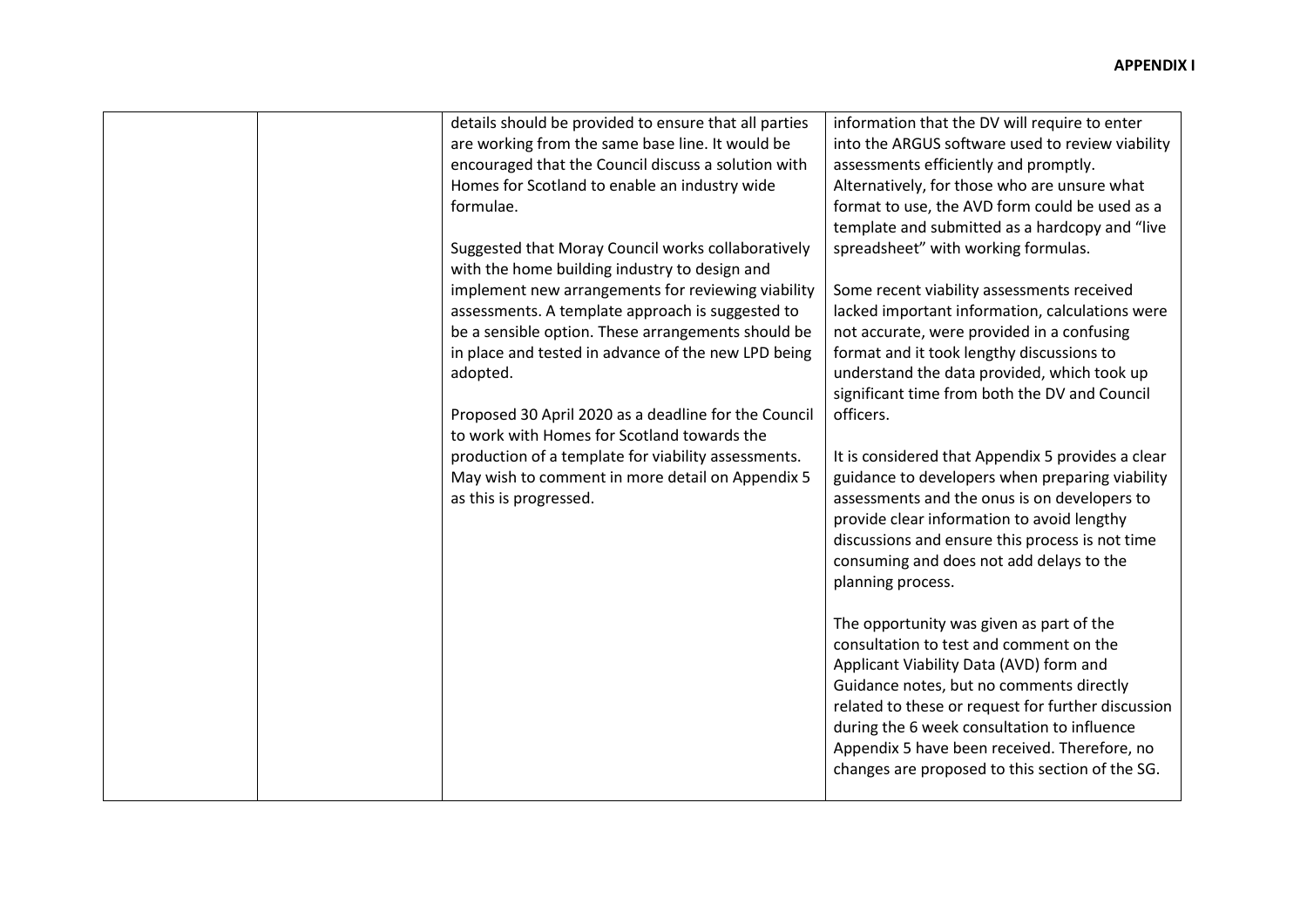|  | Fee     | <b>Scottish Government</b> | Would be useful to set out what this "set fee"           | The viability assessments are reviewed by the                                                  |
|--|---------|----------------------------|----------------------------------------------------------|------------------------------------------------------------------------------------------------|
|  |         |                            | payable to the Council is for. It should be considered   | District Valuer and Council officers to scrutinise                                             |
|  |         |                            | by the Council whether there is legislative provision    | them. This recently has taken up a significant                                                 |
|  |         |                            | of this charge.                                          | amount of officer time due to the poor quality of                                              |
|  |         | <b>Homes for Scotland</b>  | The cost of the viability appraisal service should be    | the viability assessments received, which is an                                                |
|  |         |                            | reviewed as the Council is knowingly pushing more        | additional task to the workload of the officers. It                                            |
|  |         |                            | developments along this route. Clarification is          | is considered that this additional task should be                                              |
|  |         |                            | sought as to the statutory power under which the         | reimbursed by the developers. However, as per                                                  |
|  |         |                            | Council is charging a fee for viability assessments on   | Scottish Government advice, dealing with                                                       |
|  |         |                            | top of the DV charge, and justification for the level    | viability assessments is considered to be one of                                               |
|  |         |                            | of charge should be provided.                            | the statutory functions of developer obligations,                                              |
|  |         | Robertson                  | Note that Moray Council will charge a fee on top of      | which should be covered by the planning fees.                                                  |
|  |         |                            | planning application fee to administer the viability     | Therefore, this fee has been removed from the                                                  |
|  |         |                            | assessment. Propose that fees should be agreed for       | updated Guidance.                                                                              |
|  |         |                            | all types of application, currently the fee for District |                                                                                                |
|  |         |                            | Valuer's service is on a case by case basis.             | Developers are still required to pay the DV fee                                                |
|  |         |                            |                                                          | for an independent review of the viability                                                     |
|  |         |                            |                                                          | assessment. The fee for the DV service is                                                      |
|  |         |                            |                                                          | identified on a case by case basis as this                                                     |
|  |         |                            |                                                          | depends on the size of the development and                                                     |
|  |         |                            |                                                          | complexity of the case. The DV works on an                                                     |
|  |         |                            |                                                          | hourly basis and therefore time required to be                                                 |
|  |         |                            |                                                          | spent on a viability assessments could only be<br>judged once seeing the viability assessment. |
|  | Appeals | <b>Homes for Scotland</b>  | An increase in section 75a appeals is another            | Developer obligations should be reflected in                                                   |
|  |         |                            | foreseeable consequence of the removal of the cap.       | land values and if a development is considered                                                 |
|  |         |                            |                                                          | to be unviable, the developers can submit a                                                    |
|  |         |                            |                                                          | viability assessment to the Council. A legal                                                   |
|  |         |                            |                                                          | agreement should not be entered into if the                                                    |
|  |         |                            |                                                          | developer obligations set out are considered to                                                |
|  |         |                            |                                                          | be unviable as this results in abortive work that                                              |
|  |         |                            |                                                          | is time consuming for both the developer and                                                   |
|  |         |                            |                                                          | the Council.                                                                                   |
|  |         |                            |                                                          |                                                                                                |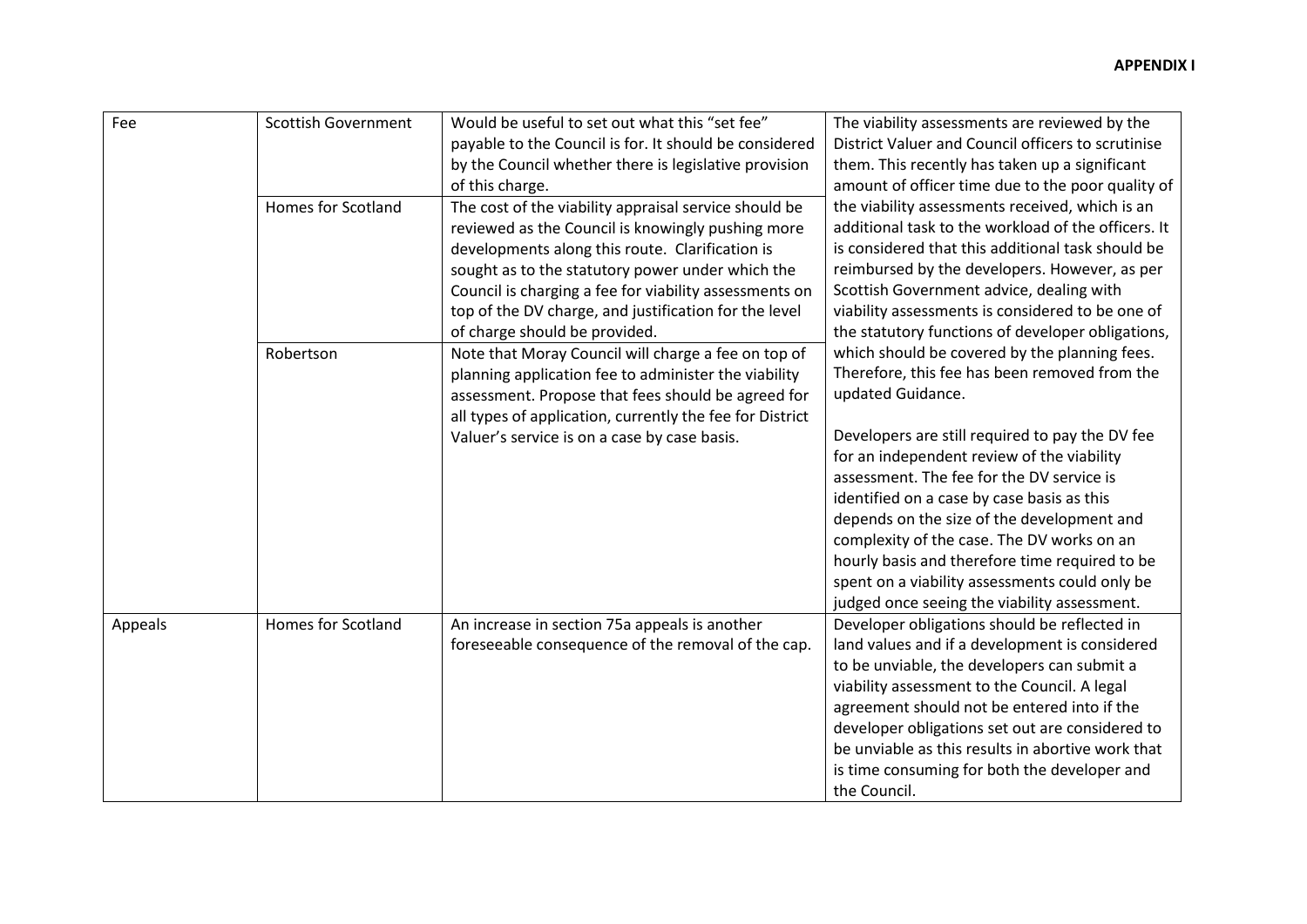| Delegated<br>authority | <b>Homes for Scotland</b>             | Suggest that (if parameters for delegation are<br>pursued) parameters should not be based on a<br>blanket 'up to £50,000' rule, but on an amount per<br>plot.                                                                                                                                                                                                                                                                                              | Council officers have delegated authority to<br>negotiate developer obligations up to £50,000;<br>and planning application with value exceeding<br>£50,000 will be reported to the meeting of the<br>Planning and Regulatory Services Committee for<br>consideration. This process will however be kept<br>under review.                                                                                                                                                                                                                                                    |
|------------------------|---------------------------------------|------------------------------------------------------------------------------------------------------------------------------------------------------------------------------------------------------------------------------------------------------------------------------------------------------------------------------------------------------------------------------------------------------------------------------------------------------------|-----------------------------------------------------------------------------------------------------------------------------------------------------------------------------------------------------------------------------------------------------------------------------------------------------------------------------------------------------------------------------------------------------------------------------------------------------------------------------------------------------------------------------------------------------------------------------|
| <b>Land Values</b>     | Homes for Scotland/<br>Robertson      | Essential that the viability assessments reflect the<br>reasonable expectations of landowners to ensure<br>that they are rewarded with a reasonable return or<br>they will not sell and the Housing Demand will not<br>be met with consequential impacts on the economy.                                                                                                                                                                                   | The Council acknowledges the need to balance<br>the developer obligations requirements with the<br>continuing development in Moray to support<br>economic growth. Therefore, need for housing<br>and the reasonable expectations of landowners                                                                                                                                                                                                                                                                                                                              |
| <b>Land Values</b>     | <b>Homes for Scotland</b>             | Would be helpful to agree an approach to costs (for<br>District Valuer calculation purposes), and to<br>establishing residual land values. It would reduce<br>conflict and frustrations of home builders so they<br>can recognise and agree the outcome of DV reviews;<br>and if different parties were in agreement on what<br>residual land values were likely to support the<br>release of land for home building.                                      | will be taken into account when reviewing<br>viability assessments.                                                                                                                                                                                                                                                                                                                                                                                                                                                                                                         |
| Proof of land deal     | Homes for Scotland/<br><b>Barratt</b> | Object to the requirement on page 38, under<br><b>Guidance Notes and Checklist for Planning</b><br>Applicants to supply proof of the land deal e.g.<br>missives and disposition where land has already<br>been purchased. This is in addition to the<br>requirement for a Policy Compliant Financial<br>Viability Appraisal, however if the FVA is policy<br>compliant, this should be sufficient. This is not a<br>requirement of the RICS guidance note. | The RICS Guidance Note sets out that "Site value<br>should equate to the market value subject to the<br>following assumption: that the value has regard<br>to development plan policies and all other<br>material planning considerations and disregards<br>that which is contrary to the development plan".<br>The Guidance Note also sets out that "A viability<br>appraisal is taken at a point in time, taking<br>account of costs and values at that date. A site<br>may be purchased some time before the viability<br>assessment takes place and circumstances might |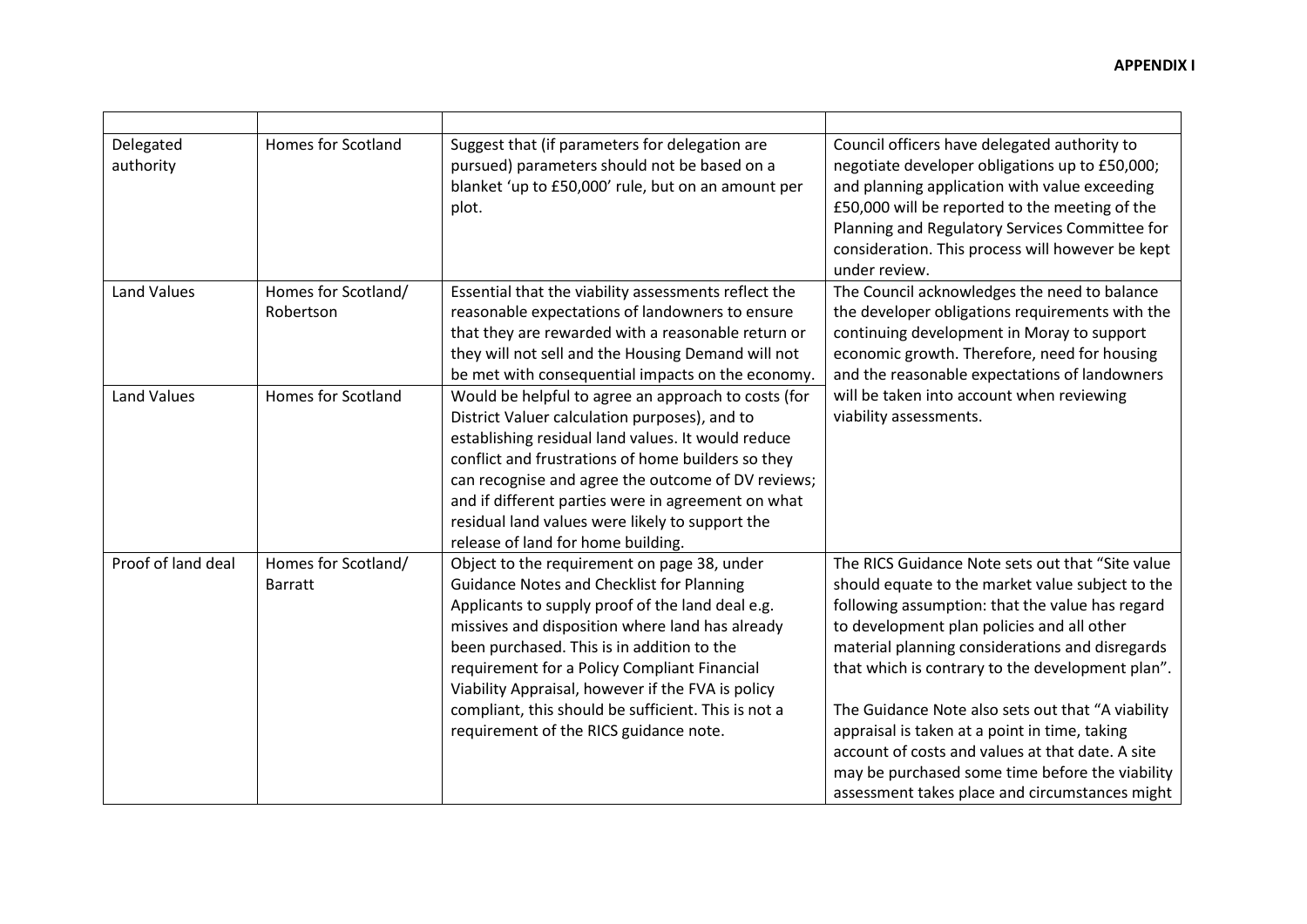|             |                |                                                                                                      | change. This is part of the developer's risk. A<br>developer may make unreasonable/over                                                                                                                                                                                                                                                                                                                                                                                                                |
|-------------|----------------|------------------------------------------------------------------------------------------------------|--------------------------------------------------------------------------------------------------------------------------------------------------------------------------------------------------------------------------------------------------------------------------------------------------------------------------------------------------------------------------------------------------------------------------------------------------------------------------------------------------------|
|             |                |                                                                                                      | optimistic assumptions, which means that it has<br>overpaid for the site. "                                                                                                                                                                                                                                                                                                                                                                                                                            |
|             |                |                                                                                                      | If a developer argues that they should not pay<br>developer obligations, which is the current<br>policy requirement, because the land was<br>purchased historically, it is considered to be<br>reasonable to see evidence of the land<br>purchased. It is however for the DV and Council<br>officers when reviewing the viability assessment<br>in accord with the RICS Guidance Note to<br>consider the relevance of the actual purchase<br>price and whether any weight should be<br>attached to it. |
| Guidance on | <b>Barratt</b> | Template for viability assessments should be                                                         | RICS Guidance Note GN 94/2012 is currently                                                                                                                                                                                                                                                                                                                                                                                                                                                             |
| viability   |                | included within the draft SG, produced in tandem                                                     | being reviewed to reflect the changes in the                                                                                                                                                                                                                                                                                                                                                                                                                                                           |
|             |                | with the development industry and based on RICS                                                      | National Planning Policy Framework (NPPF) 2018                                                                                                                                                                                                                                                                                                                                                                                                                                                         |
|             |                | guidance and good practice from elsewhere in the                                                     | as updated in February 2019 and Planning Policy                                                                                                                                                                                                                                                                                                                                                                                                                                                        |
|             |                | UK. Note that Appendix C of RICS GN 94/2012 is                                                       | Guidance (PPG) 2018 as updated in May 2019.<br>The RICS Professional Statement Financial                                                                                                                                                                                                                                                                                                                                                                                                               |
|             |                | used as a guide to the contents of a viability<br>assessment; whilst this note has subsequently been | Viability in planning: conduct and reporting                                                                                                                                                                                                                                                                                                                                                                                                                                                           |
|             |                | updated Financial viability in planning: conduct and                                                 | (May 2019), which has also been referenced in                                                                                                                                                                                                                                                                                                                                                                                                                                                          |
|             |                | reporting (May 2019) the current note does not                                                       | Appendix 5, focuses on reporting and process                                                                                                                                                                                                                                                                                                                                                                                                                                                           |
|             |                | contain this appendix.                                                                               | requirements, whilst more explicit detail on                                                                                                                                                                                                                                                                                                                                                                                                                                                           |
|             |                |                                                                                                      | development viability in planning and providing                                                                                                                                                                                                                                                                                                                                                                                                                                                        |
|             |                | Barratt append the Home Builders Federation HBF                                                      | greater clarity on reporting will be dealt with in                                                                                                                                                                                                                                                                                                                                                                                                                                                     |
|             |                | Local Plan Viability Guide Version 1.2 (September                                                    | the forthcoming second edition of the RICS                                                                                                                                                                                                                                                                                                                                                                                                                                                             |
|             |                | 2019). Similar to the RICS Guidance referenced in                                                    | Guidance Note Financial viability in planning. In                                                                                                                                                                                                                                                                                                                                                                                                                                                      |
|             |                | the draft SG, the principles contained are relevant to                                               | the meantime, until the publication of the                                                                                                                                                                                                                                                                                                                                                                                                                                                             |
|             |                | assessment of development viability on both sides                                                    | second edition, GN 94/2012 will be used.                                                                                                                                                                                                                                                                                                                                                                                                                                                               |
|             |                | of the border.                                                                                       |                                                                                                                                                                                                                                                                                                                                                                                                                                                                                                        |